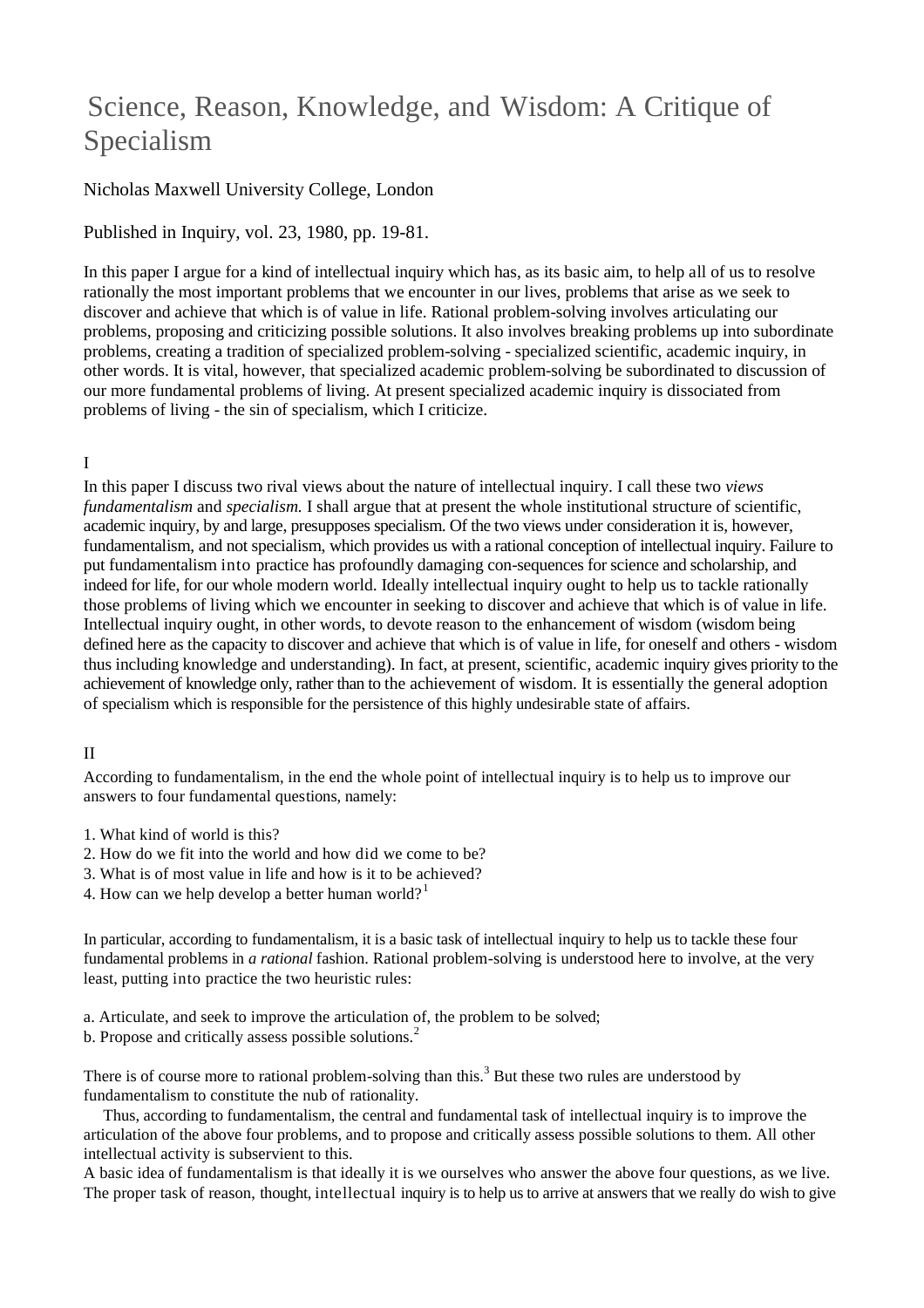to these questions, rather than to determine the answers for us. Intellectual inquiry is our servant, not our master. It is not in itself any kind of authority or oracle.

Two further extremely important, elementary heuristic rules of rational problem-solving are:

c. Break up the basic problem to be solved into subordinate, specialized, easier-to-solve problems.

d. Interconnect attempts to solve basic and specialized problems, so that the one may influence and be influenced by the other.

According to fundamentalism, an immense amount of intellectual activity arises, quite properly, as a result of putting these two heuristic rules into practice. That is, in order to improve our answers to our four basic problems we create a vast network of sub-problems and preliminary problems-the specialized, technical problems of science and scholarship. A great deal of intellectual activity consists in seeking to solve these limited, technical problems of specialized scientific, academic disciplines. It is however of supreme importance according to fundamentalism - that we do not lose our way within this network, this maze, of sub-problems. If intellectual inquiry is to be rational, it is essential that intellectual priority be given to the four fundamental problems, and to the tasks of proposing and critically assessing possible solutions to them. In order to tackle specialized problems in a rational fashion, in short, it is essential to tackle such problems as sub-problems of the four fundamental problems. Specialized scientists and scholars, in other words, in order to be rational, must also be philosophers or generalists, concerned in their specialized work to help us solve our fundamental problems.

Figure 1 gives an indication of the way in which some current specialized academic disciplines may be conceived, in fundamentalist terms, as being designed to help us solve the above four basic problems. As the diagram indicates, it is essential for the intellectual integrity and rationality of intellectual inquiry as a whole that there be a constant two-way flow of information between specialized problem-solving and fundamental problem-solving.

Two minor adjustments may be made to the doctrine of fundamentalism as just outlined. In the first place it may be argued that philosophy ought not to be conceived as yet another specialized discipline concerned to solve its own special problems. Rather, philosophy needs to be conceived as that part of the whole intellectual enterprise which seeks to articulate fundamental problems, propose and criticize possible solutions to these problems. Philosophy, according to this conception, constantly gives rise to new specialized problems, and is itself profoundly influenced by our success and failure in seeking to solve specialized problems. It is in just thissense that almost all the great philosophers of the past have contributed to 'philosophy': Plato, Aristotle, Descartes, Bacon, Hobbes, Locke, Spinoza, Leibniz, Hume, Kant. Mill, Comte, Marx, Rousseau, Nietzsche, Mach, Russell - to name a few. It is vital, however, according to this viewpoint, that philosophy is not treated as a specialized, professional discipline, the exclusive preserve of the expert. The whole rationale of intellectual inquiry is to promote fundamental rational problem-solving as widely as possible, as an integral part of life. Rendering this the exclusive task of professional philosophers sabotages utterly the whole *raison d'etre* of intellectual inquiry. This nonspecialized, fundamentalist conception of philosophy is perhaps above all to be found upheld by the thinkers of the Enlightenment - for whom critical philosophy was the basic instrument of human enlightenment.<sup>4</sup> Strictly, of course, formulating fundamentalism in terms of this Enlightenment conception of philosophy requires us to modify Figure 1, in that 'philosophy' ceases altogether to be any kind of specialized academic discipline existing alongside other disciplines, and becomes instead identical to all thought about fundamental problems, ideally pursued rationally as an integral part of life. Formulating fundamentalism in this way, however, is unfortunately liable to lead to misunderstandings. Academic philosophers will object to the disappearance of specialized philosophy, not realizing that there must always be an important place in academic inquiry for those concerned with fundamental problems and concerned to promote open, critical discussion of fundamental problems. Everyone else will object to the idea that philosophy should monopolize concern with fundamental problems, 'philosophy' being misunderstood here to mean 'academic philosophy' rather than being understood to be simply all our personal and public thinking about our fundamental problems. The essential tenet of fundamentalism after all is that *all* inquiry, personal, social, and academic, ought to be organized along fundamentalist lines. Whether or not thought about fundamental problems is called 'philosophy', and whether or not academic philosophy continues to exist as a specialized discipline, are matters of minor importance. In order to avoid misunderstandings concerning these minor matters, I leave Figure 1 unmodified. (The diagram is, in fact, a modified version of the original diagram, one that appears in my *Cutting God in Half – And Putting the Pieces Together Again*.)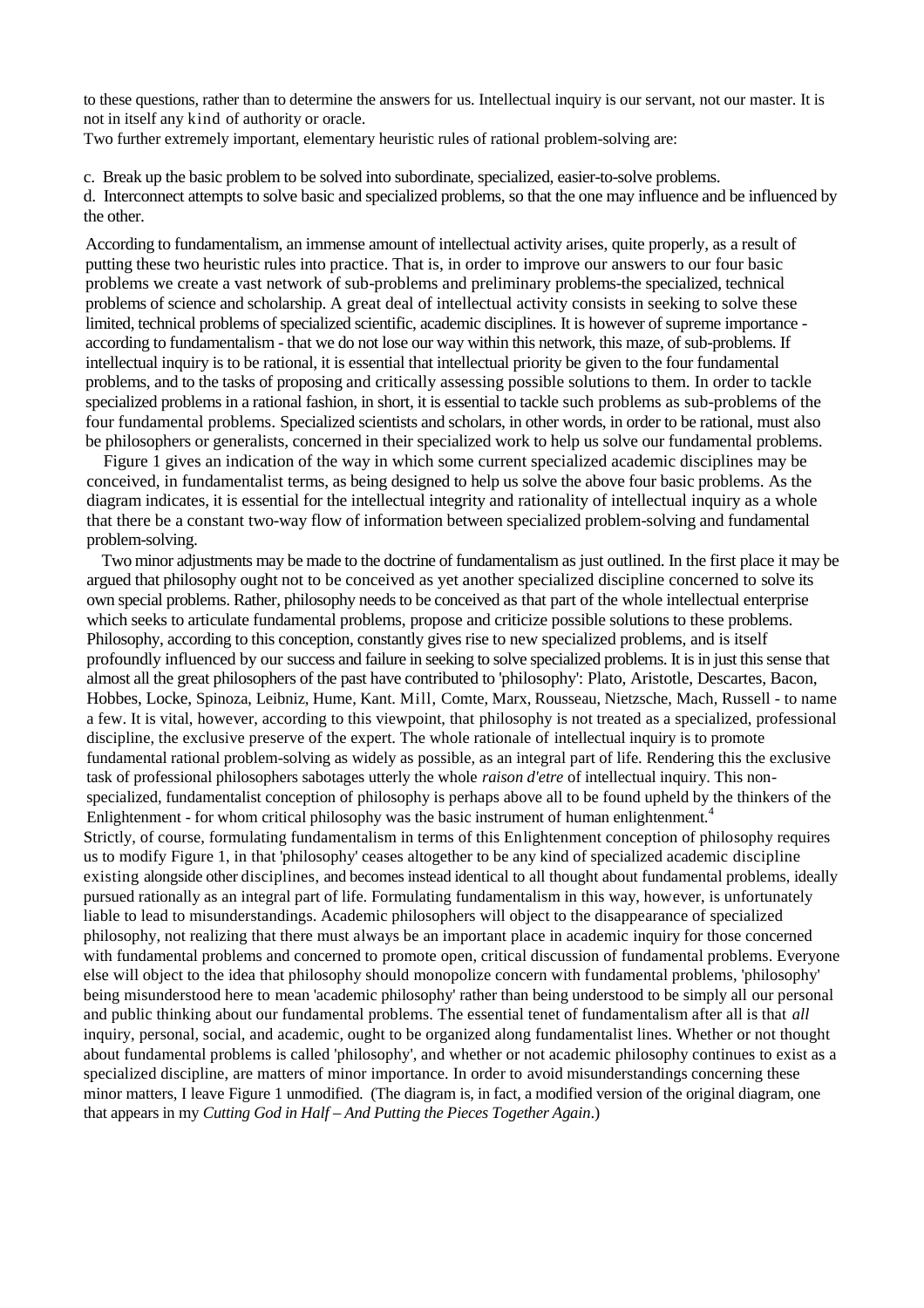

Diagram 1 Wisdom-Inquiry Helping the God-of-Value to Flourish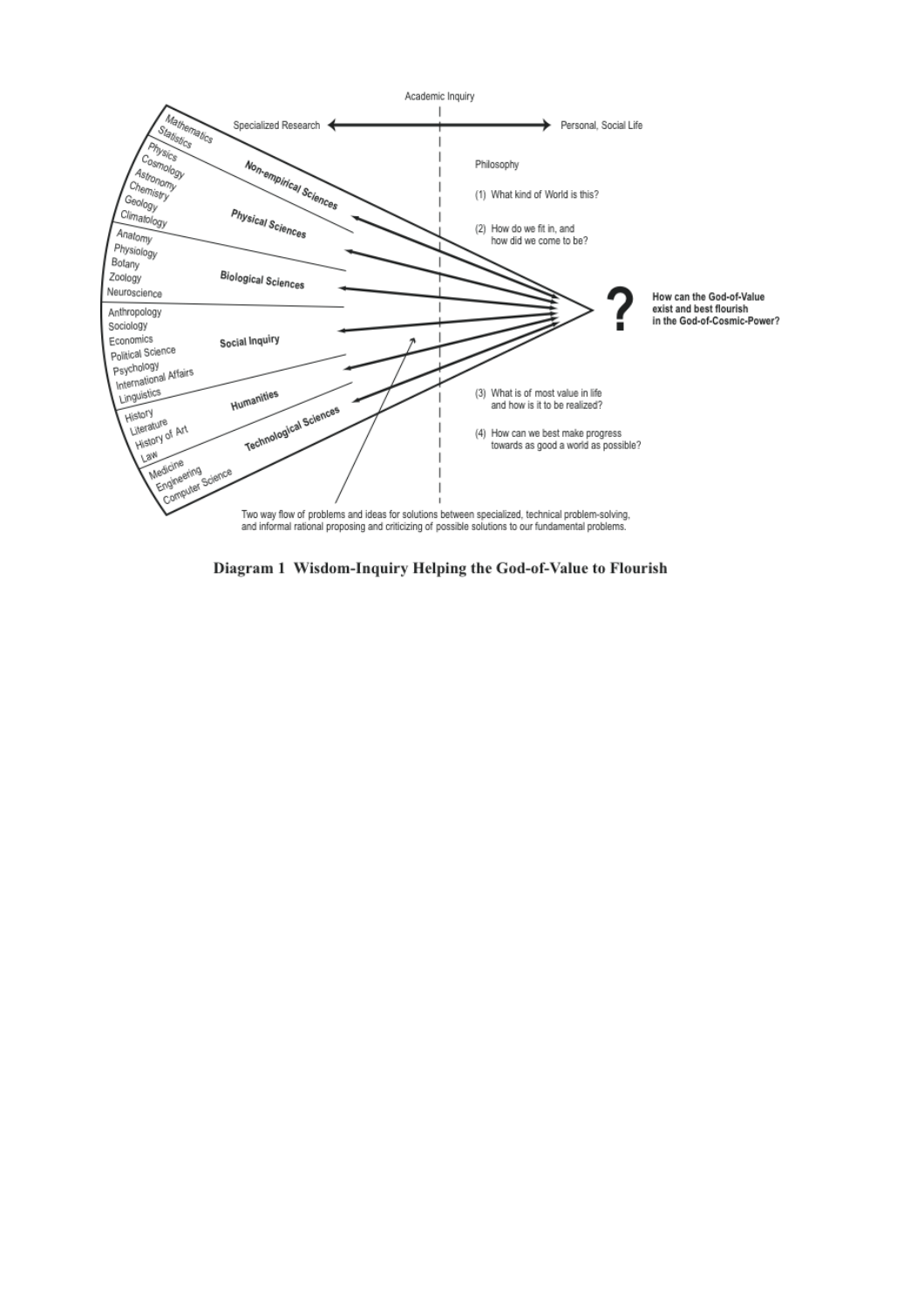The second qualification that may be made to the above viewpoint amounts to this. It is quite wrong - it may be argued - to suggest that the enterprise of seeking to improve our answers to the above four fundamental questions is somehow exclusively the concern of intellectual inquiry. Literature, theatre, music, art, religion can all be interpreted as being concerned to illuminate our responses to these basic questions - especially the last two questions. Our whole culture can, in other words, be conceived of in fundamentalist terms as being designed, ideally, to help us to discover and create that which is of most value in life. In engaging in our work, in social and political activity, we should, ideally - it may be argued - be seeking to develop improved answers in practice to the last two questions, in one way or another. Indeed, in our whole way of life -our way of being on this earth - we give implicitly our actual answers to such questions, whether we are aware of this or not. And in so far as we seek to improve our lives, we seek to improve the actual answers that we give to these questions, in the fabric of our actions. Fundamentalism, in short, needs to be conceived as a philosophy of life, a social philosophy, a philosophy of culture: fundamentalism interpreted as a philosophy of intellectual inquiry is simply a fragment of all this.

Fundamentalism, as just characterized, may seem at first sight to be a somewhat autocratic, doctrinaire position, in that it seems to determine for us what our problems are and how they should be conceived. For this reason, it may at first sight seem unacceptable. For do not our problems -even our 'fundamental' problems - change, quite legitimately, from circumstance to circumstance, from person to person, from culture to culture? Can we really ever know for certain what our fundamental problems are. how they should be conceived?<sup>5</sup>

It will I hope become clear, as the argument unfolds, that my basic purpose in this essay is to depict and argue for - a kind of intellectual inquiry specifically designed to offer us maximum help with discovering for ourselves, whoever we may be, what our own unique problems of living are, how we are to conceive of them, and how we are to set about resolving them. My claim is that intellectual inquiry, so designed, is fundamentalism. It is intellectual inquiry so designed that it has the kind of intellectualinstitutional structure depicted in the diagram above, according to which problems and their discussion are, as it were, hierarchically organized, with four vague, general, fundamental problems at the top, a maze of specific, restricted, precise, specialized problems at the bottom, and in between a continuous range of problems, more and less specific, inter-connecting the top and the bottom by means of the relationship: 'Problem  $P_1$  is more fundamental than problem  $P_2$ ' or, equivalently, 'Problem  $P_2$  is subordinate to problem  $P_1$ <sup>'</sup>. A few universal, fundamental problems are needed so that we do not get lost in the maze of restricted, specialized problem-solving. These fundamental problems must be formulated informally, imprecisely, without restricting specific presuppositions, just so that all people everywhere, in all societies, cultures, and circumstances, can in principle interpret their own more or less specific, basic problems as specific versions or interpretations of the four fundamental problems, as formulated above. Only this can ensure that no one is excluded *a priori* from entering into rational inquiry by their own specific circumstances, view of the world, philosophy of life. In addition, we need discussion of more precise, restricted problems so that we can make progress with solving our problems, as a result of putting into practice the third and fourth of the above four rules of rational problem-solving, (b) and (c).

Fundamentalism needs to be implicit in the way in which our own personal thinking and problemsolving is organized, so that we may have the best opportunity to understand and learn from others, even from those who think very differently from ourselves - learning from others being essential for the development of our own capacity to recognize and solve our own problems.<sup>5</sup> Fundamentalism needs to be built into education, into the intellectual-institutional structure of scientific, academic inquiry, and generally, into our whole social, political, economic, and cultural order, on a world-wide basis, so that learning, understanding and cooperation between people is given every opportunity to flourish.

There is nothing autocratic or doctrinaire in what I am advocating here, just because fundamentalism amounts to a kind of intellectual inquiry, a way of thinking or problem-solving which, when put into practice, gives us our maximum chances of discovering for ourselves what our own unique problems are and how they are to be solved, enabling us, ideally, to exploit for this purpose the very best thinking or problem-solving that humanity has to offer. The autocratic and doctrinaire, the dogmatic, arise to the extent that *we fail* to put fundamentalism into practice.

Fundamentalist intellectual inquiry can thus incorporate all possible conceptions of the world, all religious views, all philosophies of life, in all possible social and cultural milieux - all possible ways of conceiving of life's problems and how they should be tackled. There is just one proviso: all these diverse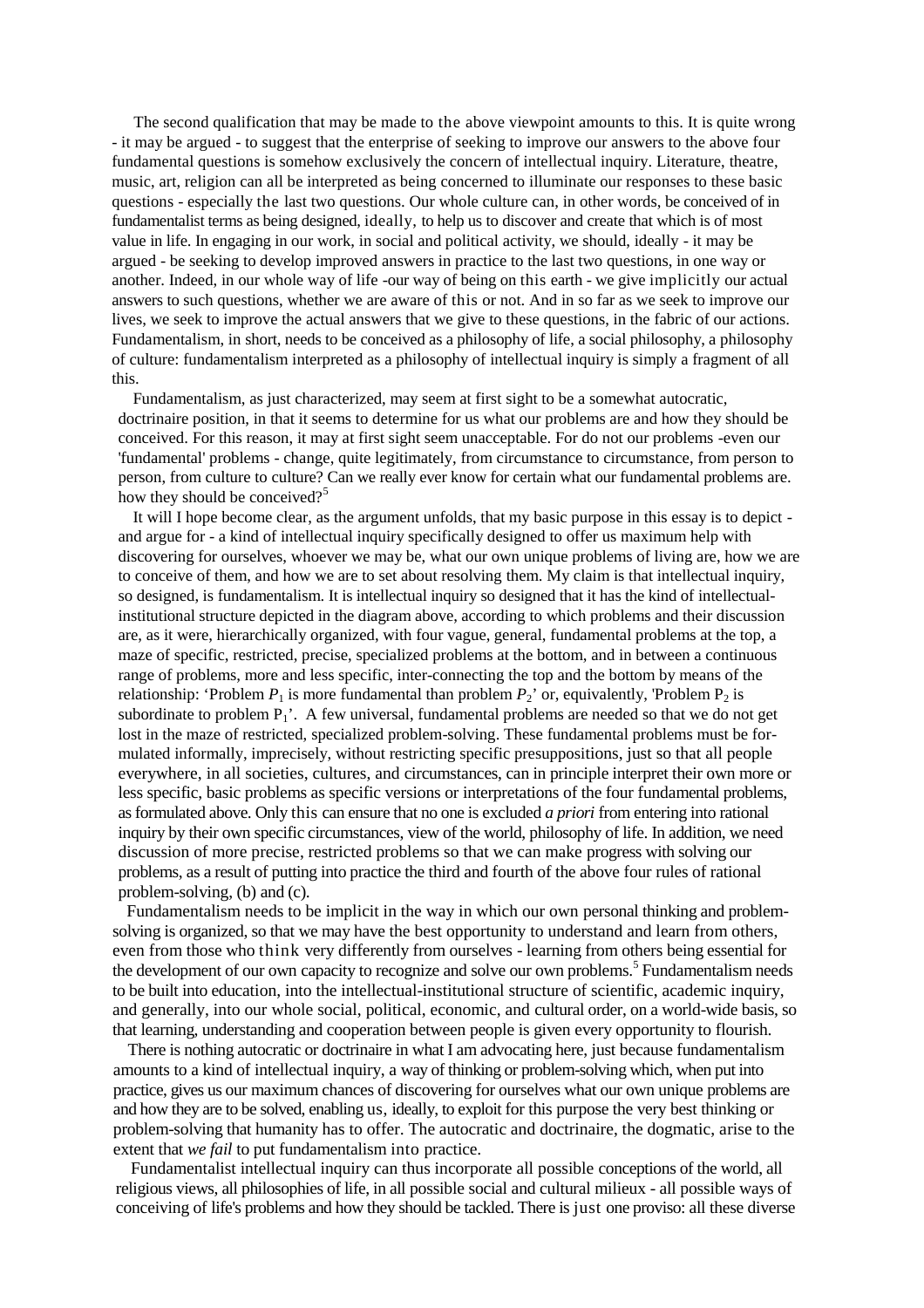views and values, in being plugged into fundamentalist inquiry, as it were, must take note of the following basic points: many ways of conceiving of the world, life and its problems, exist and are possible; whoever we may be, our view as to what sort of world this is, and what is of most value in life, is guesswork; we have much to learn from others - especially by taking the achievements and failures, the views, values, and arguments of others seriously, by ourselves engaging, with others, in fundamentalist inquiry, as we live. Sincere attention to the lives, views and values of others is desirable and ought to be held to be desirable - within all viewpoints and value-systems, since this is absolutely essential for mutual understanding in the world, mutual learning, mutual cooperation, peace, friendship, and love. Much of the real richness in life comes from the good things that go on between people; and for these good things to happen, sincere attention to the lives, views, and values of others - fundamentalism built into the pattern of our lives, the structure of society - is essential.

Fundamentalism takes into account the point, stressed especially by Popper in *The Open Society and its Enemies,<sup>7</sup>* that social, cultural pluralism or diversity is essential for the development of reason and science - the development of what Popper has called *critical rationalism.* I shall even argue, somewhat analogously to Popper, that rational inquiry can be understood as developing as a result of our departure from tribal life - from the human compactness and unity of tribal life. In sharp disagreement with Popper, however, I wish to argue that such things as mutual cooperation, mutual learning, understanding, and communication can only flourish within social and cultural diversity if some kind of common unity can be discovered within this diversity. We must be able to agree at some level about what sort of world this is, and what is desirable and of value. Engaging in cooperative intellectual inquiry - the very act of participating in rational discussion - presupposes that it is at least possible to discover or create, at some level, common purposes and assumptions, an agreed framework, an agreed outlook on life and the world. This agreement must, however, accommodate equably the existing differences. It is in order to do justice to this requirement of unity in diversity - essential for cooperative rational discussion and inquiry that fundamentalism postulates or stipulates the above kind of hierarchical ordering of problems and their attempted resolution. The hierarchical structure of fundamentalist inquiry is precisely what we need if we are to discover or create, as readily as possible, just, equable agreement within disagreement, unity within diversity. Agreement can be sought at the fundamental level: disagreement and doubt can then be rationally explored at less fundamental levels, wherever it arises.

In his best epistemological, social, and political thought Popper is centrally concerned to attack authoritarianism, the dogmatic attitude. In *The Open Society and its Enemies* this concern takes the form of a mighty onslaught upon those major figures in the history of Western thought who, in Popper's view, have failed to come to terms with the strains of civilization - the strain of living in an open, pluralistic society - and, as a result, have given way to romantic longings for the cohesion of the closed society, the tribal way of life. It is this longing, this potent false nostalgia for a golden past, which Popper argues has led even some of the greatest minds, with the best of intentions, to become the enemies of the open society, the enemies of democracy, reason and pluralism, and as a result, tragically, actually helping totalitarianism and fascism to grow, with all the consequent appalling human suffering of our history.

Popper's diagnosis is of fundamental importance. However, in the midst of his ferocious determination to establish once and for all the intellectual disreputability and appalling potential human destructiveness of views which value the tribal way of life, Popper neglects to consider the possibility that there is indeed much to value, potentially, in the cohesive-ness of the tribal way of life which humanity - science, reason, and civilization - cannot do without.<sup>8</sup> It is just this possibility that is affirmed here. I shall argue that our departure from the human compactness and unity of tribal life does indeed involve serious loss. Mere pluralism is not enough. It is essential that we develop a common unified view of the world and ourselves through cultural and social diversity if there is to be mutual learning, understanding, and cooperation through diversity - minimal requirements for reason and for civilization. Only fundamentalism can do justice to these apparently conflicting requirements of unity and diversity. In our emergence from tribal life into the modern world a basic task confronting us is to create and develop unity within diversity: only by putting fundamentalism into practice can we achieve this in a just, equable, genuinely rational and humane way. Popper's ideal of the 'Open Society' needs to be replaced by the ideal advocated in this essay of the 'Fundamental Society'. It is precisely our failure to establish fundamentalism on a world-wide basis that is responsible for so much suffering in modern times, and which indeed at present threatens us all. (I refer here to our present world-wide incapacity to cope with fundamental problems posed by such things as the population explosion, the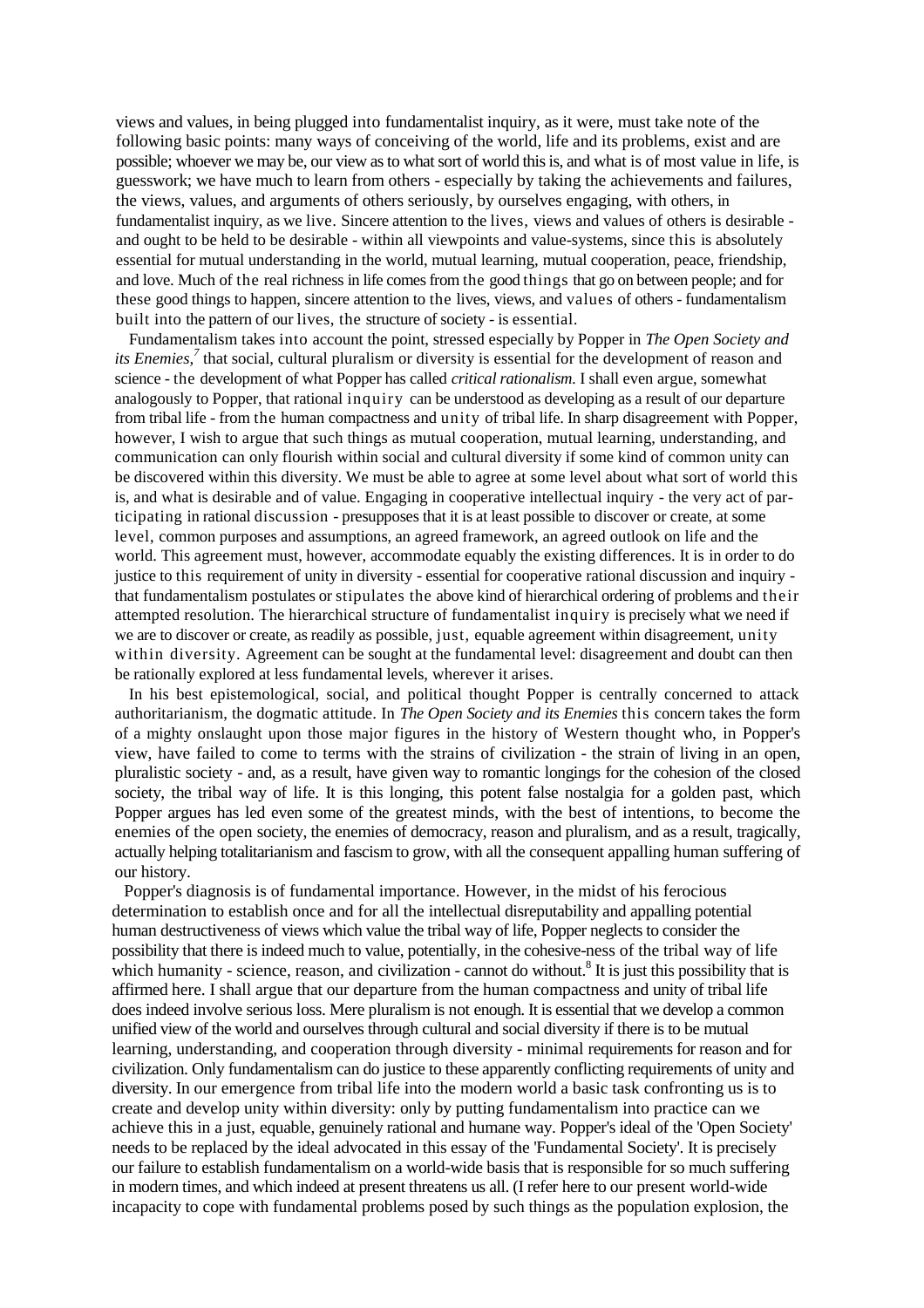continuing rapid depletion of vital, finite natural resources, widespread poverty and malnutrition in the third world, the balance of terror which persistently threatens to engulf us all in the nuclear holocaust. A fundamentalist world order is, almost by definition, a world order capable of recognizing its fundamental problems and, where possible, developing and putting into practice, in a cooperative fashion, just, humane, effective solutions.)

Popper's failure to recognize the vital need to create or develop a version of tribal unity within the diversity, complexity, and sheer immensity of the modern world, in order to preserve and develop reason, mutual cooperation, humanity and civilization, is intimately connected with his analogous failure to recognize the vital role that fundamental unifying assumptions play in science, and in academic inquiry in general. Scientific, academic inquiry has basic presuppositions about what sort of world this is and what is important or of value in social life, built into its whole intellectual-institutional structure, built into the priorities for research, built into its implicit methodology. According to fundamentalism, these basic presuppositions need to be explicitly articulated and scrutinized - thus creating a tradition of discussion of presupposed solutions *to fundamental* problems - if scientific, academic inquiry is to be genuinely rational and rigorous, of maximum human value and use. Only by putting fundamentalism into scientific, academic practice can we do justice to -and develop - the inherent rationality, the intellectually progressive character, and the human value, of the best of scientific, academic work and thought. As we shall see below, Popper fails to characterize adequately the rationality and progressive character of science - in that, for example, he fails to solve the problem of induction -just because he fails to do justice to the need for fundamental metaphysical and evaluative assumptions persisting through scientific revolutions, scientific diversity.

*The Open Society and its Enemies* fails to characterize a genuinely rational society: *The Logic of Scientific Discovery* fails to characterize a genuinely rational science: both failures are by-products of Popper's basic failure to articulate and advocate the hierarchical structure of fundamentalism, so essential for genuinely rational, cooperative problem-solving and inquiry in life as well as thought.

Having argued that we need to recognize, quite generally, that our thinking goes on in the world, presupposing a view of the world and a view of what is of value in life, I am of course eager to acknowledge that my advocacy of fundamentalism in this essay is intimately bound up with a view of what sort of world this is and what is of value in life - a broad, general, fundamental answer to the fundamental questions (1) and (3) above. As to the material universe I hold a view not too dissimilar from the over-all conception of the world implicit in much of modern science - a view of the world which does justice to the probable truth of Einstein's remark that 'all our science, measured against reality, is primitive and childlike - and yet it is [one of] the most precious thing[s] we have'.<sup>9</sup> I recognize, of course, the intellectual legitimacy of conceptions of the world - such as animistic and religious views - very different from that of modern science: fundamentalist inquiry acknowledges such rivals, and retreats to a more modest •common sense' view of the world, designed to be indifferent between these rival, explanatorily fundamental views, so that there may be a common, agreed base in terms of which the merits of the rival explanatorily fundamental views may be discussed. (Fundamentalism recognizes, in other words, that, in certain contexts, and for certain purposes, the epistemologically fundamental may differ from what is presumed to be ontologically and explanatorily fundamental.)

As to that which is of value, I hold that all that is of value in existence hasto do with life, and especially, for us, with human life. Enjoyment in living; curiosity and wonder; perceptive awareness, understanding and appreciation of significant and beautiful aspects of the world; kindness, laughter, honesty, friendship, love, intimacy, cooperative creative work, personal responsibility, happiness, fulfilment: these are the kind of things that are of value. For each one of us, this short life is our only opportunity to discover, experience, take part in, life of value; all too many people in the modern world - especially the third world - lack this opportunity. We need to do all we can to change things so that all people everywhere have the opportunity to realize what is of most value in life. Value in the world has much to do with the diversity of life, the unique particularity of each individual life. A uniform world would be a world denuded of value. It is of the essence of value - it is essentially desirable and of value - that there be multiplicity and variety, amongst people, amongst ways of life, amongst societies and cultures. However, if this desirable variety is to flourish in this one crowded world, it is essential that we discover how to cooperate, to learn from and understand each other, in the midst of this variety. And there is a further point. As I have remarked above, much of what is of value in life comes directly from good things that go on between people -mutual understanding and appreciation, sharing, intimacy,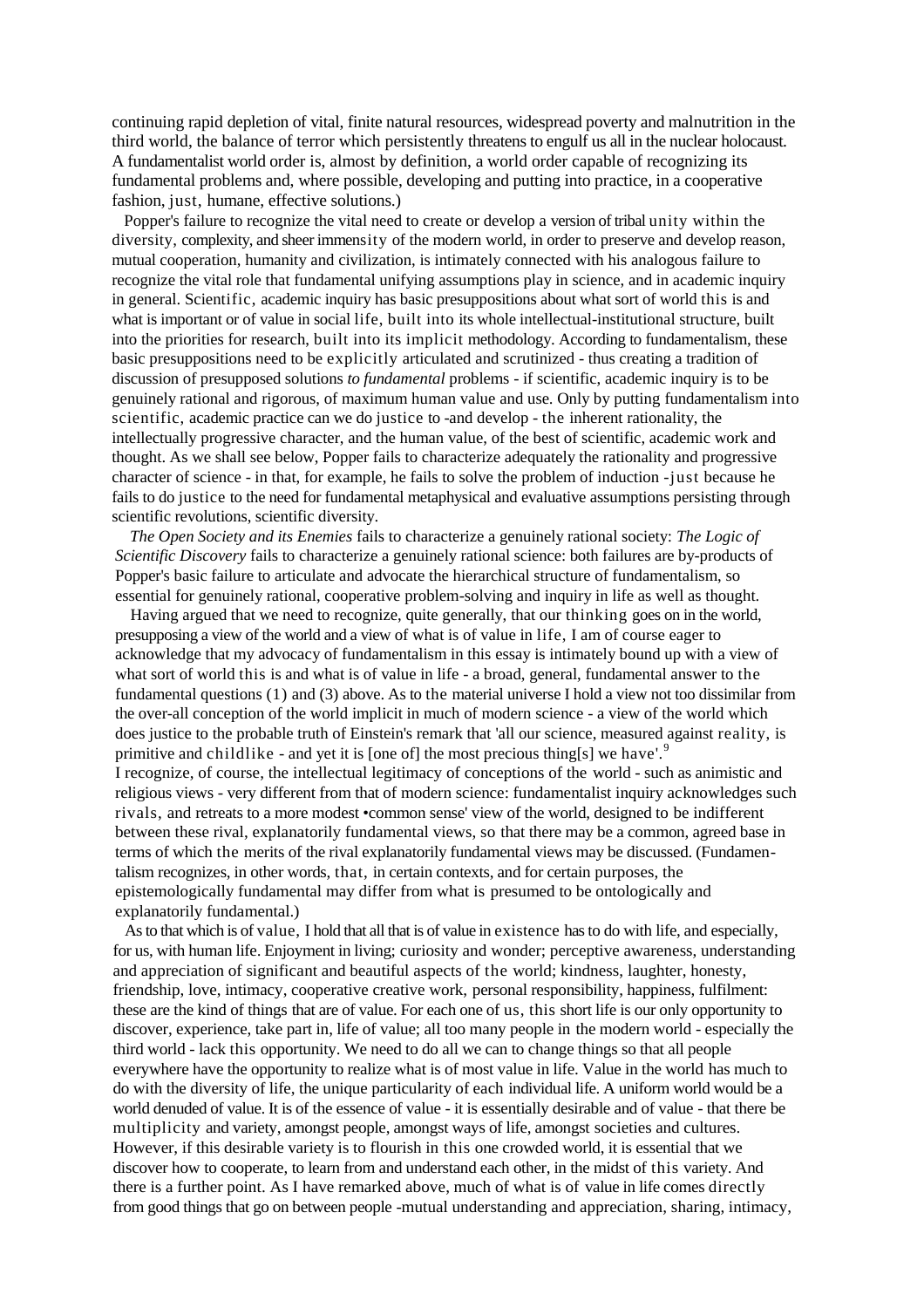cooperative creative work. Such interpersonal or social things, of value in themselves, only become possible in a world full of variety if there is cooperation, communication, learning, and understanding amidst variety. Variety is only enriching in so far as there is understanding and learning between people amidst variety. It is to help facilitate all this that I advocate fundamentalism. Fundamentalism is put forward as a conception of learning and problem-solving designed, above all, to help us resolve more adequately the third and fourth of the above fundamental problems.

Amongst other things, fundamentalism amounts to a reply to social and cultural *relativism.* Like relativism, fundamentalism acknowledges the existence and value of social, cultural, and intellectual diversity. Unlike relativism, fundamentalism recognizes that we all live in a common world in which we all have a real value, and that we all need to learn from one another so that mutual understanding and cooperation may flourish - so that what is of value in all our lives, potentially and actually, may flourish. The existence of a multiplicity of cultures need not prevent us from recognizing our common humanity, our common value, since it is at least possible for this multiplicity to be interlaced with and unified by a common acceptance of fundamentalism.

Adoption of fundamentalism is especially important for societies and cultures in the third world. For in learning from the industrially advanced West - in acquiring the science, technology, and industry of the West -there is always the grave danger that the indigenous culture and social order will simply be annihilated, $10$  as opposed to being helped to develop and flourish. A third-world society can only avoid this danger by articulating, at a fundamental level, basic presuppositions, values, and problems of the society, so that it becomes possible to discover how to develop these presuppositions and values, solve these problems, in the new social and cultural circumstances made possible by the importation of Western ideas and techniques. Only in this way can such a society employ these ideas and techniques discriminatingly, for its own best purposes, instead of becoming a hollow imitation of the Western way of life. In addition, of course, the industrially advanced West has a special responsibility, in its interactions with the third world, to construe its own social and cultural order in fundamentalist terms. Only cooperative fundamentalism can enable a mutually desirable kind of learning to go on in both directions.

Analogous considerations arise in connection with education. The most profound, instinctive, and passionate fundamentalist thinkers are of course very young children - since all children must, as a practical necessity, arrive at working answers to the four fundamental questions in order to become human. If education is to develop, and not annihilate, instinctively fundamentalist childish thought, then education must itself be organized along fundamentalist lines.<sup>11</sup> Only those teachers who learn from their pupils really educate.

To sum up: fundamentalist inquiry does justice to the Socratic and Kantian idea that reason forms a basis for the unity of mankind, in such a way as to encourage the flourishing of desirable kinds of diversity within this unity; it might be called 'the tribal discussion of humanity'. Fundamentalism cannot, of course, of itself vanquish tyranny, exploitation, manipulation, war, terrorism, crime. Fundamentalism does, however, hold out the hope that if it is actively promoted in our personal, social, intellectual, economic, and political lives wherever possible, then the spirit and practice of mutual cooperation between people may gradually grow, thus enabling us gradually to dismantle those social and cultural arrangements which tend to breed misunderstanding and mistrust, ma nipulation, and exploitation, the use and abuse of power, the dreadful spiral of threat, counter-threat, and violence.

So much for my preliminary exposition of fundamentalism: I turn now to a consideration of the rival doctrine *of specialism.*

For most scientists, scholars and educationalists today, specialism is a much more familiar doctrine than fundamentalism: my exposition of specialism can therefore be much briefer. Specialism, unlike fundamentalism, is almost exclusively a view of professional, expert, scientific, academic inquiry even though this view, being embodied in so much present-day scientific, academic practice, has farreaching consequences for all our personal, social lives. In complete contrast to fundamentalism, specialism insists that only the specialized, technical problems of the various academic disciplines deserve serious intellectual attention. In order to be capable of serious scientific or scholarly treatment, in other words, a problem must satisfy certain conditions. It must be capable of being given an agreed, precise formulation. The problem must have an objective character, in that experts agree as to how the problem is to be formulated. The nature of the problem must not depend on such subjective, personal, or idiosyncratic matters as mood, feelings, personal desires, attitudes, or convictions. There must exist agreed procedures for tackling the problem. Above all. there must be general agreement as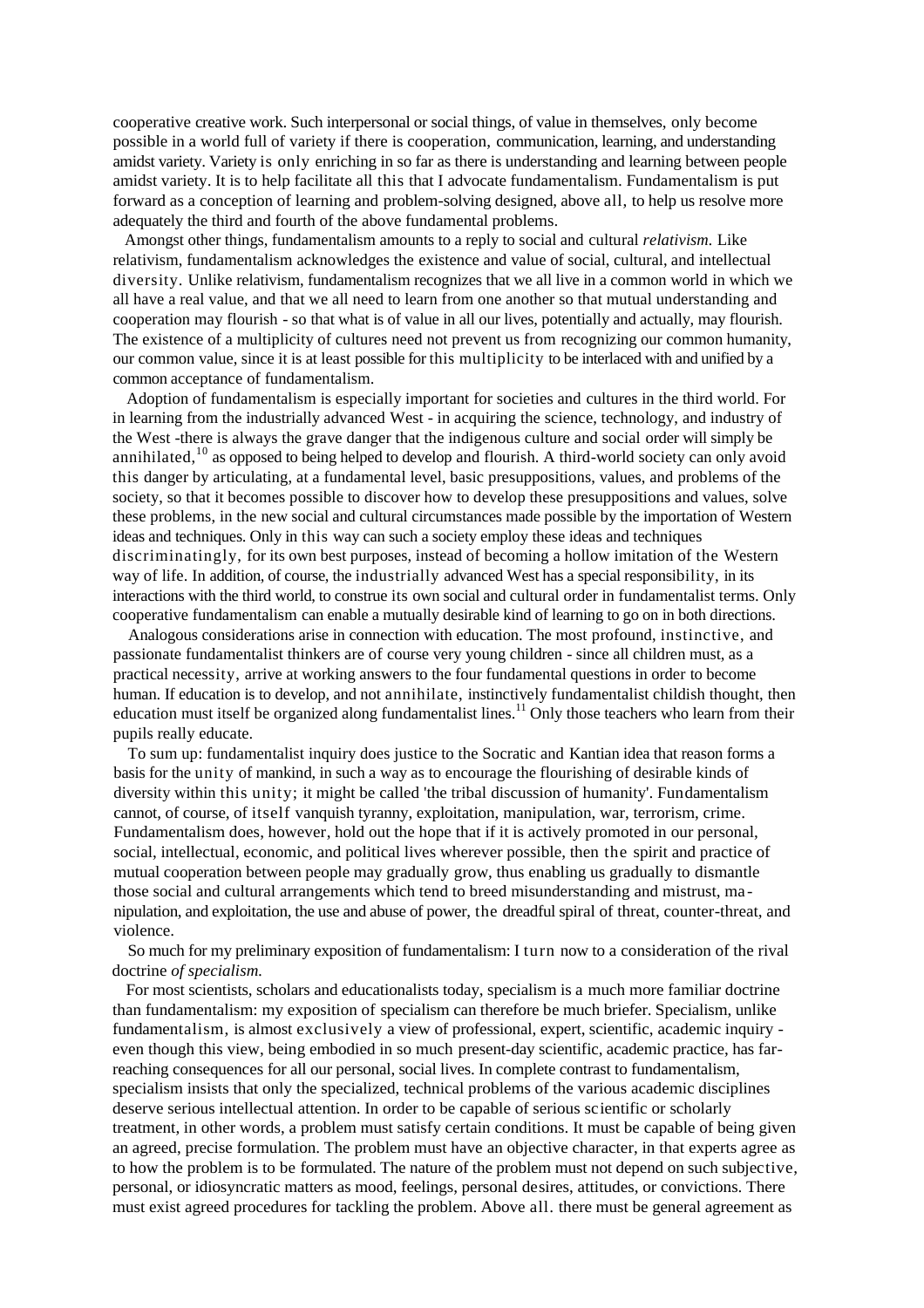to what counts as a solution. It must be possible for the problem to receive a definitive solution. Academically respectable problems must, in short, have many of the characteristics of puzzles - chess or crossword puzzles for example - as emphasized by Kuhn in connection with what he has called 'normal' science.<sup>12</sup> Such problems arise quite essentially within the context of specialized disciplines, where there are agreed methods, results, assumptions, procedures. It is precisely by excluding all that is vague, ambiguous, controversial, metaphysical, or philosophical that such academically respectable problems can be formulated or created. In order to be in a position to understand, solve, and assess proposed solutions to. such problems one needs to be an expert, with specialized knowledge of the relevant discipline, its methods and results. It is not in general necessary to have broad intellectual or cultural sympathies and understanding. By and large, ignorance of social, political, religious, moral, and philosophical issues lying beyond the scope of his discipline does not in any way hamper or disqualify the expert in his professional work. A 'mere' expert or specialist can be as well equipped as anyone to make outstanding contributions to his discipline.

Experts can be in a position to pronounce authoritatively and definitively on matters that fall within the field of their specialized knowledge. In addition, *only* experts can be in a position to make such authoritative pronouncements: the rest of us cannot legitimately challenge or criticize expert judgments unless we too have specialized knowledge. Scientists and scholars are thus fully justified in ignoring criticism of their work and results by 'outsiders', by those without expertise. The price that the expert pays, however, in being able to make unassailable, authoritative judgments is that he must confine himself, *qua* expert, to delivering judgments that lie within the limited sphere of his professional competence - that small part of his discipline about which he does have expert knowledge. He must not in his capacity as expert make pronouncements about broad political, moral, religious, and philosophical issues - the immensely complex human, social problems of real life-which, in their very nature, cannot be amenable to specialized, academic treatment.

Specialism may seem to represent an intolerably narrow-minded, dogmatic, scholastic conception of intellectual inquiry. All that is adventurous, imaginative, speculative, free-ranging, and creative may seem to be excluded from science and scholarship. Those who defend specialism, however, usually do so in terms of the following kind of argument. It is precisely by eschewing consideration of imaginative, speculative, imponderable issues, and instead concentrating attention on much more limited, specialized "puzzles', capable of definitive solutions, that science and scholarship have made such giant steps forward in recent times. In the end. sustained attention paid to limited, technical problems pays dividends, and may even result in a definite solution to some 'profound' philosophical problem. The problem of how the human race has come into existence has been discussed fruitlessly for centuries. Not until the work of Darwin was any real contribution made towards solving this 'philosophical' problem. The crucial point about Darwin's contribution, however - so the argument goes - is that it arose out of painstaking attention to highly detailed, limited, specialized problems within zoology and botany.<sup>13</sup>

It is, I hope, obvious from the above that according to specialism the four basic problems of fundamentalism lie wholly outside the field of reputable science and scholarship. Inevitably these four problems are such that there can be no general agreement as to how they ought to be formulated, or what methods ought to be adopted in seeking to solve them. It is most improbable - perhaps even undesirable - that there should ever be general agreement as to what is to count as a correct, acceptable solution to any of these problems. And it is extremely unlikely that any of them will receive a definitive solution. The four basic problems of fundamentalism satisfy none of the requirements which specialism demands of academically reputable problems. Thus, according to specialism, discussion of these four problems has no place at all within scientific, academic inquiry. Academic inquiry may perhaps produce work that has some bearing on the answers we give to the four basic questions, as in the case of Darwin's work. This comes about, however, as a result of aiming at solutions of exclusively specialist, technical problems. The four basic problems of fundamentalism only have a place within academic inquiry at one remove, as it were, within anthropology, sociology, or the history of ideas. A historian of ideas, for example, may quite legitimately discuss the writings of those who have speculated about such problems. Such a historian will however be concerned to solve specialized problems within his field, concerning the evolution of ideas. He will not concern himself with the fundamental problems as such- not if he is to continue to function as an intellectually reputable academic.

Extreme versions of specialism - such as logical positivism - condemn the four basic fundamentalist problems as metaphysical and evaluative, and therefore strictly meaningless. Less extreme versions of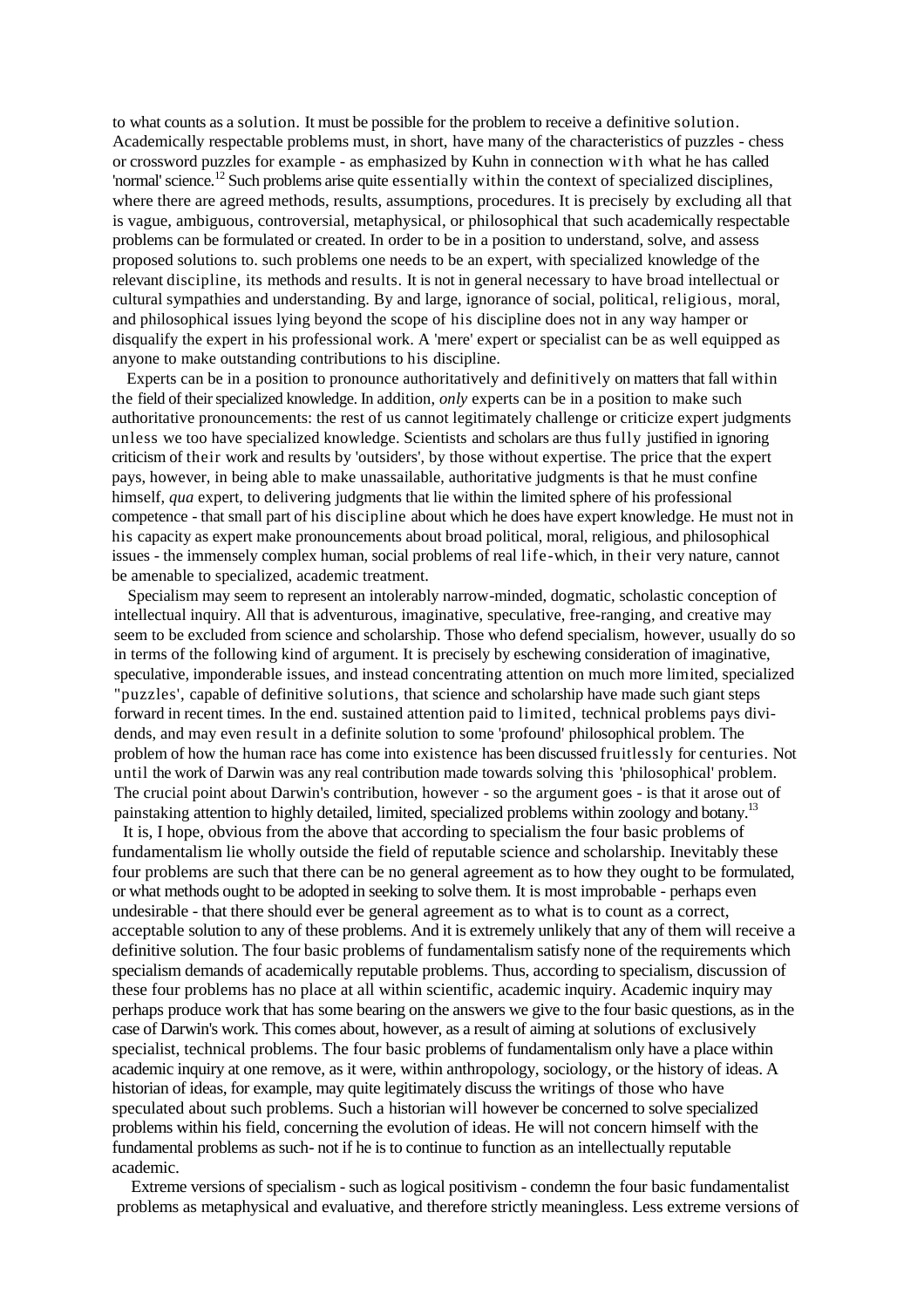specialism merely place them outside the domain of intellectually respectable scientific, academic inquiry.

#### III

Fundamentalism and specialism uphold diametrically opposed intellectual standards.

According to fundamentalism, it is absolutely essential for the rationality, intellectual rigour, and integrity of intellectual inquiry as a whole that sustained attention be given to the four basic problems. Indeed, this attention needs to be given intellectual priority over all else. All other intellectual activity needs to be subservient to the central and fundamental activity of imaginatively proposing and critically assessing possible answers to the four basic problems. Only in this case can even the most elementary of requirements for rational problem-solving be realized.

According to specialism, on the other hand, rationality, intellectual rigour, and integrity, actually demand that the four 'basic' problems of fundamentalism be placed outside the domain of reputable intellectual inquiry. Mature science, authentic scholarship, genuine intellectual progress only really get underway when inconclusive philosophical debate about fundamental issues has been put firmly aside.<sup>14</sup>

One important aspect of this difference in intellectual standards is that fundamentalism and specialism uphold different conceptions of intellectual progress.

According to fundamentalism, intellectual progress is to be conceived in terms of the success that intellectual inquiry has in enabling us to improve our answers to the four fundamental problems, and to improve our capacity to tackle these problems in a rational fashion. One might say that fundamentalism, ultimately, conceives of intellectual progress in personal and social terms - in that what is at issue is the answers that people in fact give to fundamental questions in their lives. Our assessment of intellectual progress will of course depend to some extent on the kind of tentative, broad answers that we give to these questions. Intellectual progress itself is no doubt something absolute and definite; our assessment of intellectual progress, however, is bound to be somewhat tentative, it being possible for there to be a number of different legitimate assessments.

According to specialism, on the other hand, intellectual progress is to be conceived in terms of the success that intellectual inquiry meets with in solving specialized, technical, scientific/academic problems. Progress -or the lack of it - is thus something definite, uncontroversial, something about which there can be general agreement. This is especially true for science. According to specialism, all scientific problems are essentially problems we encounter in seeking to predict more and more phenomena more and more accurately. Thus scientific progress is to be assessed simply in terms of the success we meet with in developing laws and theories which predict more and more phenomena more and more accurately.<sup>15</sup>

#### IV

Actual scientific, academic inquiry, as it exists at present, and has existed during the last hundred years or so, amounts to an uneasy admixture of fundamentalism and specialism. In many ways, however, specialism predominates.

It must of course be acknowledged that some aspects of scientific, academic inquiry do exemplify fundamentalist standards. For example, there can be no doubt that science, technology and scholarship have made great progress when viewed from a fundamentalist perspective. The special and general theories of relativity and quantum theory have changed profoundly our conception of the physical universe. The theory of evolution, and subsequent developments since Darwin's day, have done much to improve our understanding of how we fit into the world and have come to be. Our whole conception of the cosmos has been utterly transformed during this period. Technological research has done much, potentially and actually, to provide us with the means to create a better human world. Research in history, archaeology, anthropology - and more questionably, research in other social sciences and humanities - has deepened our understanding of ourselves, our past, our potentialities.

In addition to this there have been many noteworthy 'fundamentalist' thinkers who have consciously sought to help solve one or other of the four fundamental problems. Almost at random one might mention: Einstein, Freud, Schrodinger. Eddington, Russell, Whitehead, Poincare, Jung, Erich Fromm, Margaret Mead, Karl Popper, Carl Sagan, E. Schumacher, I. Illich, T. Szasz, F. A. Hayek, A. Koestler, T. Roszak, H. Marcuse, R. May, R. Higgins,<sup>16</sup> and of course many others of varying repute.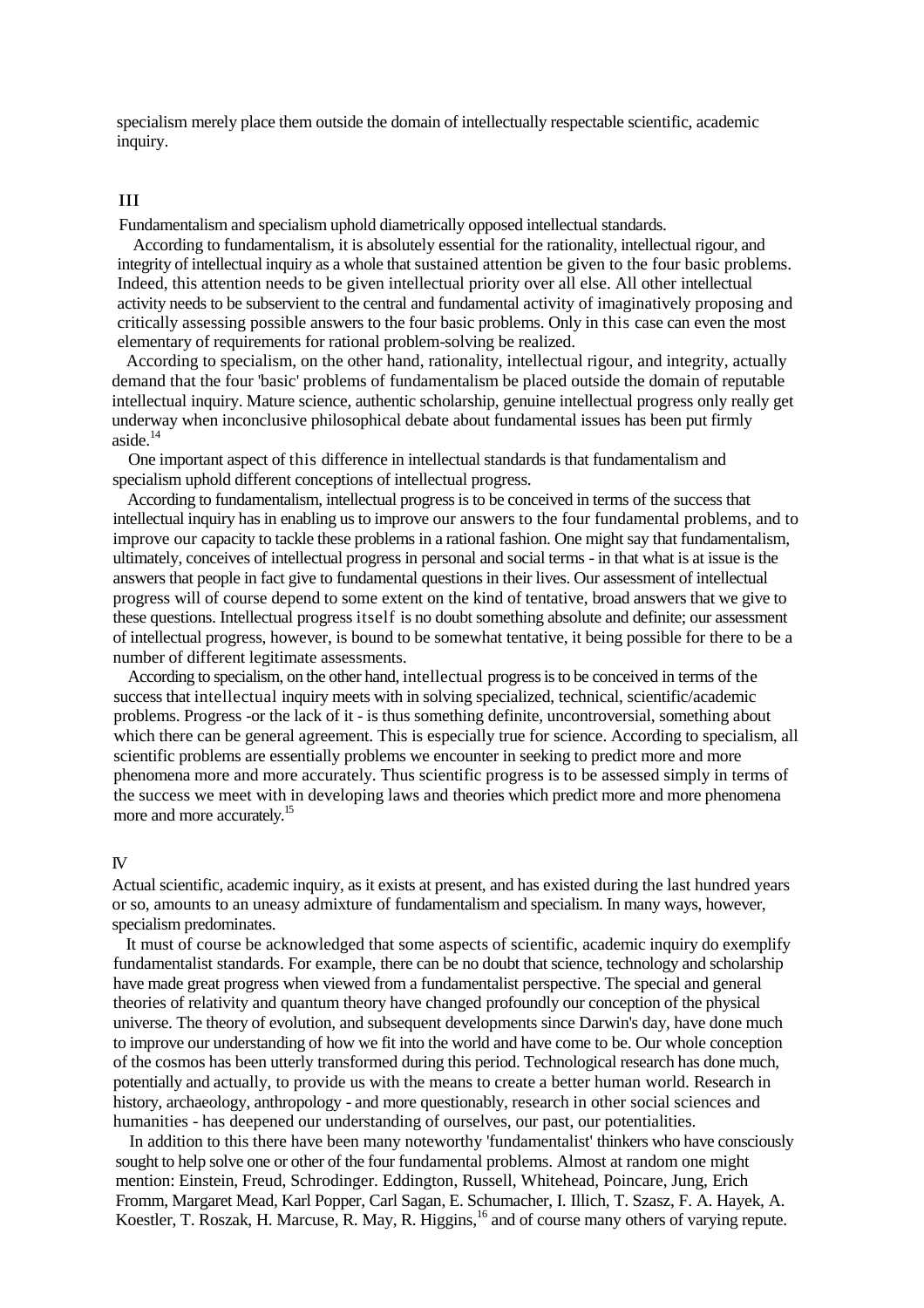In many ways, however, the influence of fundamentalism on actual scientific, academic practice is submerged beneath the massive influence of specialism on all but a minute proportion of scientific, academic work. Most scientists and scholars are specialists, concerned only to solve specialist problems not consciously conceived of as sub-problems of the four fundamental problems. Almost all scientific, academic publications are concerned with the resolution of specialist problems. Education is shaped primarily by specialist assumptions and standards, especially towards the upper end of the educational ladder, culminating as it does in the extreme specialism of the Ph.D. thesis. Academic appointments, academic honours, academic success, are all judged in terms of specialist standards apart from quite exceptional cases.

Perhaps most crucially of all, the over-all organization, the institutional structure, of scientific, academic inquiry exemplifies specialism rather than fundamentalism. Universities are split up into relatively autonomousfaculties: for example, faculties of physical sciences, biological sciences, technology, medicine, humanities or arts. Each faculty is subdivided into a number of relatively autonomous departments corresponding roughly to distinct academic disciplines. On the intellectual level, however, the subdivisions proceed further: each discipline is subdivided into a number of subdisciplines: a specialist whose field of expertise lies within such a sub-discipline may not even be able to communicate properly - let alone share problems - with colleagues working within the same discipline. Such an expert will communicate almost exclusively with his fellow specialists scattered throughout the world - thus participating in what has been called an 'invisible college'.<sup>17</sup>

The striking point to note about all this is that nowhere is any provision made whatsoever for sustained, explicit, influential discussion of fundamental problems. This does not exist at the level of individual universities; nor does it exist at the level of published intellectual discussion, at the level of 'invisible colleges'.<sup>18</sup> Scientific, academic inquiry is, in other words, organized overwhelmingly in accordance with the intellectual standards of specialism.

All this has dire intellectual consequences - especially, of course, if viewed from the perspective of fundamentalism. The remorseless concern to solve exclusively specialist problems for their own sake, the proliferation of specialized disciplines (disciplines within disciplines, the autonomy of each jealously guarded), the accumulation of specialized results and vocabulary, increasingly specialized education (specialist indoctrination), the absence of informed, critical, non-technical discussion of fundamental issues - all these factors combine to make it overwhelmingly difficult for anyone to discover, understand, and use the fundamentalist implications of specialized results. Intellectual inquiry becomes increasingly fragmented and incoherent, increasingly unusable from the standpoint of helping us to improve our answers to the four fundamental questions.

That over-specialization can have undesirable consequences has, it is true, been rather widely recognized. This scarcely amounts, however, to a recognition of the inadequacy of specialism. For if we look at what has been done in an attempt to compensate for fragmentation brought about by overspecialization, we find that new interdisciplinary subjects have been created, subjects such as biophysics, biochemistry, mathematical logic, industrial sociology. This typically specialist way of attempting to solve the problem actually, in many ways, serves only to make it worse. In seeking to facilitate communication between disciplines, additional buffer disciplines are created which only have the effect of further obstructing interdisciplinary communication. Thus even those who seek to combat some of the bad consequences of specialism can only adopt specialist methods in seeking to do so -so powerful a hold does specialism exercise over the academic mind - the end result being in consequence the exact opposite of what was originally intended. What cannot be done, of course, is what is needed most: the development of a tradition of influential, informal discussion of fundamental problems, feeding into, and being fed by, diverse specialist discussion. This obvious solution cannot be adopted for the simple reason that it involves violating specialist intellectual standards!

A further powerful indication of the increasing predominance of specialism over fundamentalism is provided by the way in which academic philosophy has developed in recent times. Increasingly, academic philosophers have been concerned to develop philosophy as an academically respectable specialized discipline, with its own particular problems and methods, existing alongside other academic disciplines. For the vast majority of academic philosophers, progress in philosophy is to be achieved by pinpointing and solving technical problems mainly conceived as problems of 'conceptual confusion' requiring 'conceptual analysis'.<sup>19</sup> Fundamentalism, of course, becomes quite impossible if 'philosophy' is pursued in this specialized way. For fundamentalism requires the existence of the Enlightenment conception of philosophy - philosophy conceived as the open, non-professional,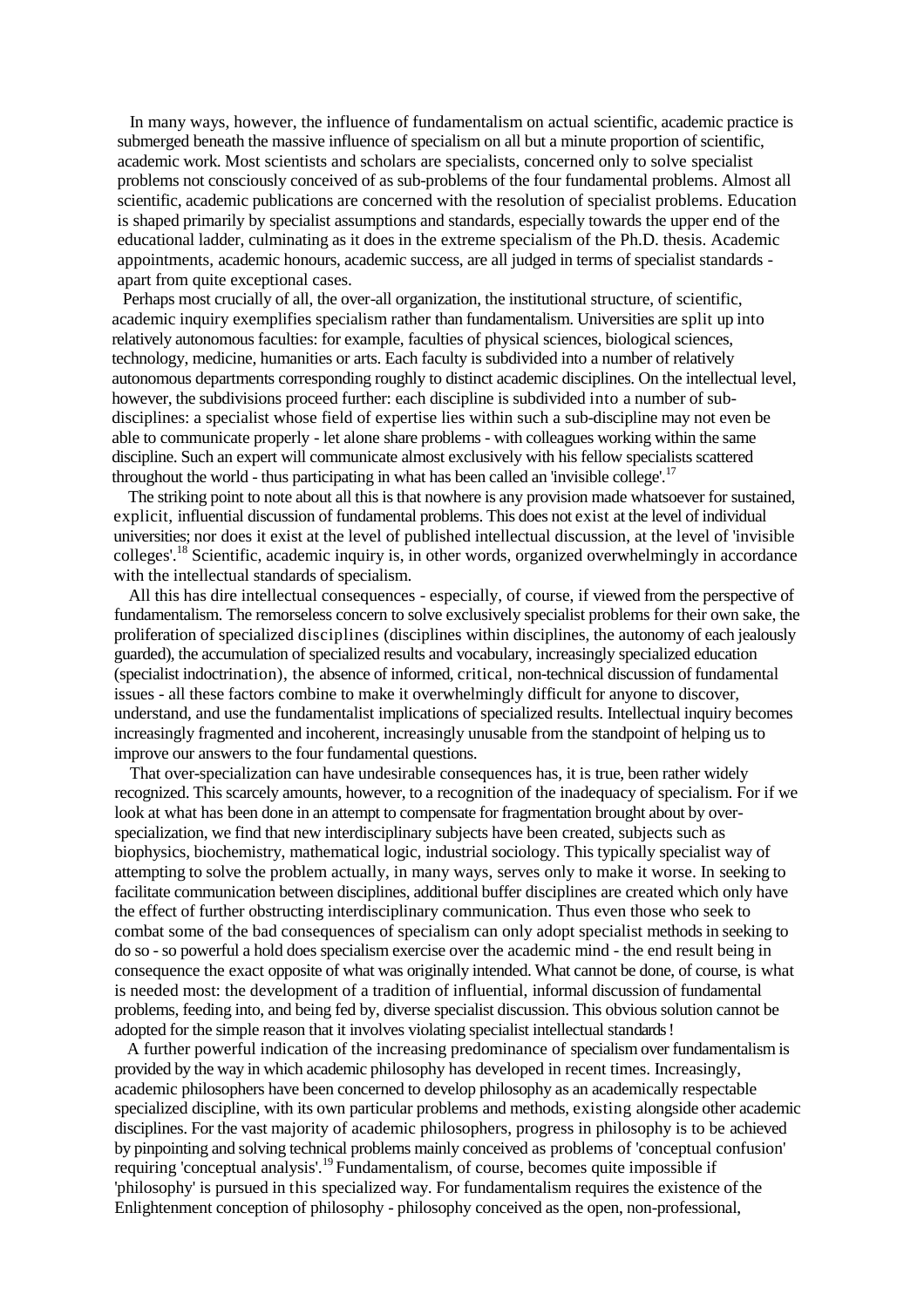unspecialized discussion of fundamental problems, influencing and being influenced by specialized problem-solving in all other scientific, academic disciplines. In seeking to " develop academically respectable, professional, specialized philosophy, academic philosophers have sabotaged almost all possibility of developing intellectual inquiry in fundamentalist directions.

Consider the following specialist account of the way in which intellectual inquiry has developed over the centuries.

'Intellectual inquiry begins with myth, religion, and philosophy. Originally, philosophy (or perhaps theology or metaphysics) is the queen of the sciences, other intellectual disciplines having only a highly subservient, specialized role to play within philosophy. This state of affairs exists in the thought of ancient Greece, in the thought of Mediaeval Europe, and, to some extent, in the thought of seventeenth-century Europe during the so-called scientific revolution. For Kepler, Galileo, Bacon, Descartes, Newton, Spinoza, and Leibniz, philosophy and theology represented the primary, central disciplines - so much so that science was known as "natural" or "experimental" philosophy. Gradually, however, successive disciplines emerged out of philosophy, dissociating themselves from the parent discipline of philosophy, intellectual success and progress being essentially bound up with this long process of dissociation. Over the centuries philosophy has given birth to the autonomous disciplines of mathematics, astronomy, physics, logic, biology, history, political science, sociology, psychology, cosmology, linguistics (the last three or four only having become autonomous in the twentieth century). As a result of having bred these autonomous disciplines, philosophy itself has been left in a highly impoverished state. The nature and status of philosophy, in other words, have changed dramatically. Instead of being the queen of the sciences, overarching all other sciences, philosophy has been transformed into a highly specialized, technical, somewhat meagre enterprise, concerned not with improving our knowledge and understanding of the world -for that is the business of the empirical sciences-but rather with clarifying concepts and solving conceptual problems. In line with the general trend, academic philosophy seeks to transform itself into a specialized discipline, dissociated from "philosophy" in the original sense of Plato, Spinoza, Leibniz, Diderot, Voltaire, Hume or Kant.<sup>20</sup>

It must be admitted, I think, that this specialist account of intellectual history does considerable justice to the way intellectual inquiry has *in fact* developed over the centuries. Furthermore, this account is today in practice widely upheld throughout the scientific, academic world as providing us with an adequate account of how intellectual inquiry *ought* to develop. Scientists and scholars have had something like this account in mind in pursuing and developing diverse disciplines. Above all, most contemporary academic philosophers take for granted the conception of modern philosophy that emerges from this account.<sup>21</sup> All of which provides a strong indication of the extent to which specialism has come to be built into the institutional framework of contemporary scientific, academic inquiry.

Fundamentalism, of course, provides us with a quite different picture of how intellectual inquiry ought to develop. If intellectual inquiry begins with myth, religion, philosophy, metaphysics, this is because intellectual inquiry begins quite properly with a concern with the above four fundamental questions. Intellectual progress requires, of course, the development of specialized disciplines concerned to solve diverse subordinate and preliminary problems. It is of crucial importance, however, according to fundamentalism, that this development occur in such a way that we can, all the more readily, tackle the four fundamental questions in a rational fashion. The development *of autonomous* disciplines - the essential feature of the specialist account - violates the most elementary rules of rational problemsolving.

None of the above, however, captures that feature of present-day scientific, academic inquiry which constitutes the most blatant and harmful institutional embodiment of specialism. This feature concerns, not so much the internal intellectual-institutional structure of scientific, academic inquiry, but rather the way in which scientific, academic inquiry is related to society, life, and the problem-solving that goes on in all our personal and social lives. According to the version of fundamentalism that I wish to defend, the basic task of professional scientific, academic inquiry is to help all of us to recognize and resolve rationally those problems we need to resolve in order to discover and achieve that which is most desirable and of value in life. The basic task of fundamentalist academic inquiry is to help us to put fundamentalism into practice in our personal, social lives, and to help us to develop a social order, a world, in which cooperative rational resolving of our most important personal and social life-problems may receive every encouragement. For this goal to be realized, there must be a constant two-way flow of ideas and arguments between discussion of fundamental problems in society, as a part of life,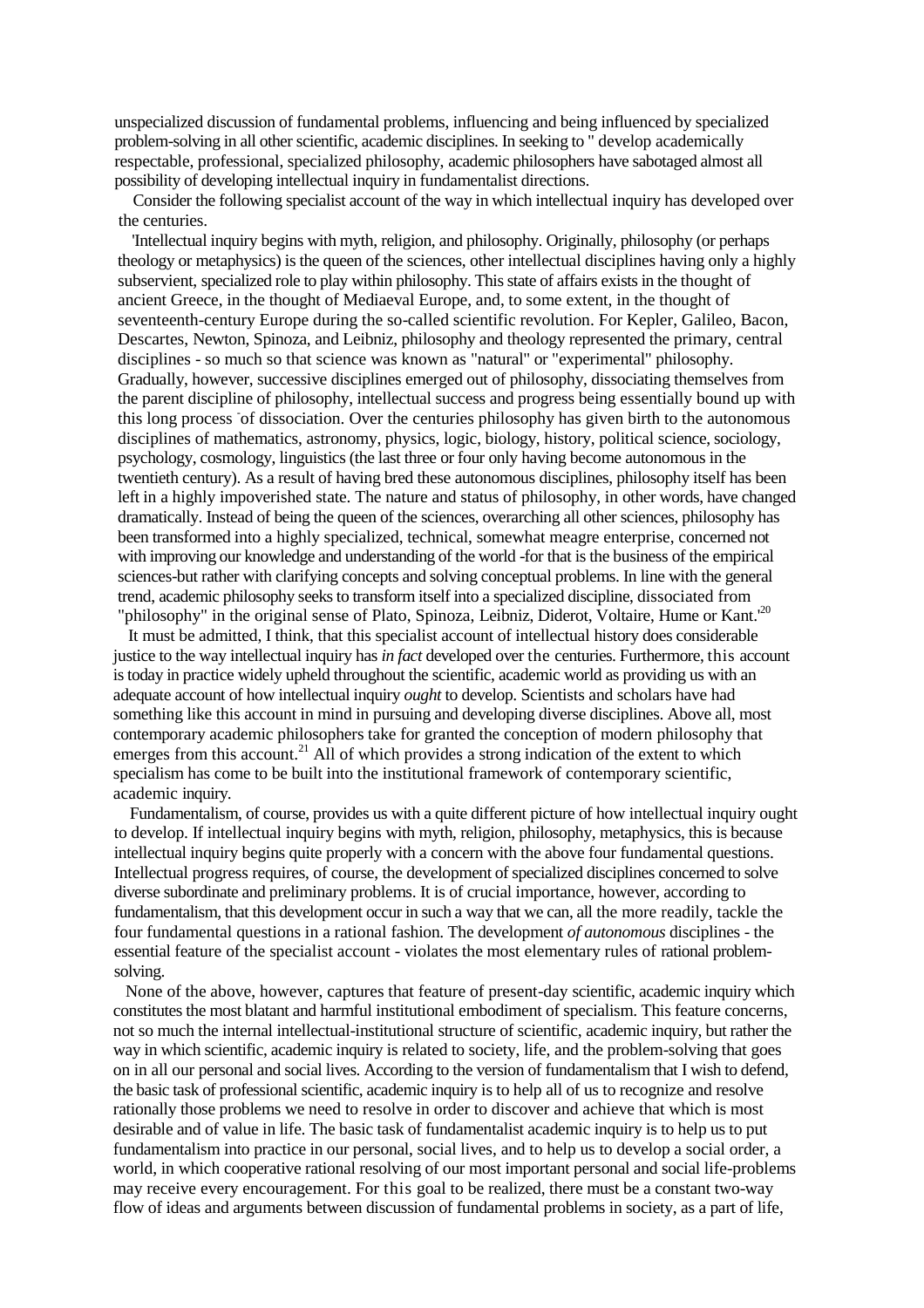and discussion of fundamental problems within professional scientific, academic inquiry. An intimate, two-way, rational relationship needs to exist between society and science, life, and scholarship.

At present this vital rational socio-cultural relationship scarcely exists anywhere. This is largely due to the prevalence of specialism which *prohibits* the above rational social relationship. Specialism demands precisely that scientific, academic inquiry, in order to be intellectually rigorous, must be such that the intellectual domain of scientific, academic inquiry is decisively *dissociated* from the discussion of problems that goes on in society, as a part of life. Scientists and academics, upholding specialist intellectual standards, have done their utmost to develop and preserve this dissociation - in order, from their own standpoint, to preserve rigorous intellectual standards. As a result, the scientific, academic community has betrayed its most profound intellectual purpose (as seen from the perspective of fundamentalism): to help us develop more rational, wiser ways of living, a more rational, wiser world. The result of this betrayal, not surprisingly, is that the production of specialist knowledge flourishes, while wisdom in life, world-wide wisdom, falters.

Of the two views under consideration, it is fundamentalism, and not specialism, which provides us with a rational, intellectually rigorous conception of intellectual inquiry.

In assessing the relative merits of the competing doctrines of fundamentalism and specialism, it is vital to recognize that fundamentalism fully acknowledges the immense value of- indeed the absolute necessity for-specialized scientific, academic work and thought. It is often only by putting into practice the two basic rules of rational problem-solving (c) and (d), formulated above in Section II, that it is possible to make any headway with improving our solutions to our fundamental problems. Specialized problem-solving, specialized scientific, academic work is absolutely essential, according to fundamentalism, for rational problem-solving in general. The decisive additional point insisted on by fundamentalism is that it is absolutely essential to put into practice rules (a) and (b) too. There must be a sustained rational discussion of our common, fundamental problems both within the scientific, academic community and within society, intimately inter-connected with specialized scientific, academic problem-solving if intellectual inquiry is to serve our best interests in a genuinely rigorous, rational fashion. It is legitimate, even desirable, that many individual scientists and scholars be absorbed by the pursuit of highly restricted, specialized topics and problems. What is vital is that the over-all intellectual-institutional structure of scientific, academic inquiry and of society itself accord with the kind of hierarchical structure required by fundamentalism - sustained, explicit attention being given to fundamental problems. Failure to put into practice - to institutionalize - this vital fundamentalist perspective must inevitably lead to the fragmentation and trivialization of intellectual inquiry, and to a general incapacity to tackle cooperatively and effectively mankind's fundamental problems. The institutionalizing of specialism, however, obliges us to neglect the fundamentalist perspective. As a result we cease to tackle rationally just those problems it is most important for us to tackle rationally. While diverse sub-problems may be brilliantly tackled, our most general and important problems fall into neglect.

The motivation for insisting that it is of the essence of rationality to articulate our basic problems, and to propose and criticize possible solutions, is really very simple. If we do this, we give ourselves the best chance of seeking to solve those subordinate problems which are relevant to our main objectives. If we do not do this, the chances are that we will become engaged in seeking to solve sub-problems which are entirely misconceived or wholly irrelevant from the standpoint of achieving our basic objectives. Putting specialism into practice, in other words, is almost bound to lead to a mass of problem-solving activity which is misconceived or irrelevant from the standpoint of what matters most in life-a fair comment, I suggest, on a great deal of scientific, academic inquiry as pursued at present.

What if no serious doubts really arose as to how we should answer the fundamental questions: What kind of world is this? How do we fit in? How have we come to be<sup>9</sup> What is of most value in life? How can we help develop a better human world? In that case fundamentalism would be somewhat redundant. Serious doubts presumably would only arise in connection with much more specific, particular issues. But this is not our situation. The above questions are all profoundly problematic, even if many people appear not to recognize the fact. Our greatest uncertainties simply do arise in connection with our most general and important problems. This being the case, it is essential that we give intellectual priority to the critical discussion of these problems, granted that we seek to develop a genuinely rational kind of intellectual inquiry.

Specialism is thus to be rejected, on the grounds that it provides us with a conception of intellectual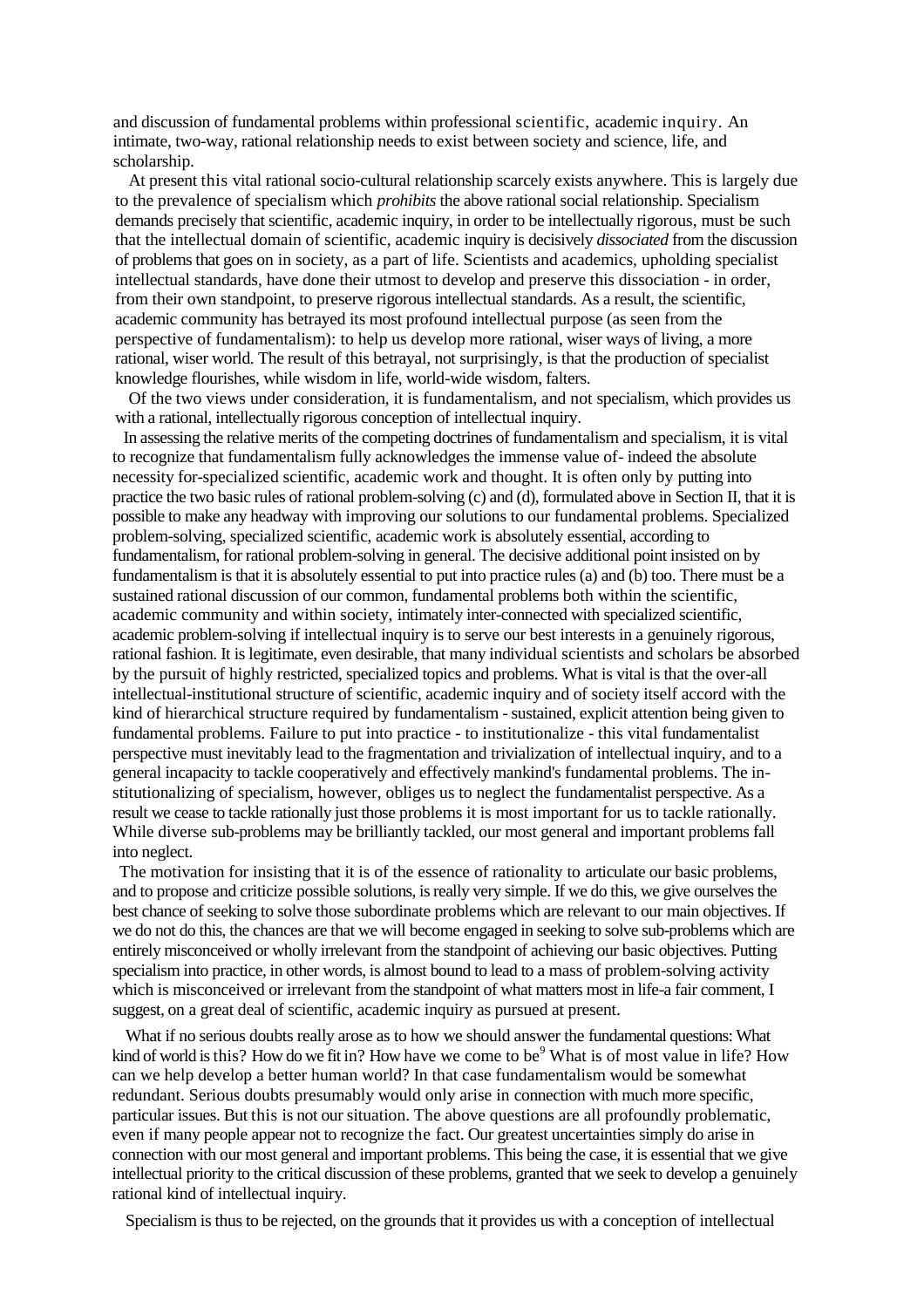inquiry that is both irrational and humanly undesirable, these two features indeed being intimately connected. Instead of prompting us to attend to what is most important and problematic, specialism does precisely the opposite!

The harmfulness of specialism does not lie in its tendency to encourage specialized puzzle-solving. Fundamentalism, too, insists on the vital importance of such puzzle-solving. Nor need the harmfulness of specialism lie primarily in any tendency actively to suppress inquiry into fundamental problems. An upholder of specialism may simply see thought about fundamental problems as yet another specialized intellectual enterprise -grotesquely bankrupt intellectually, it is true, but scarcely deserving to be suppressed for all that. No, the real harmfulness of specialism arises from the fact that it appears to justify the pursuit of specialized problem-solving divorced from the consideration of fundamental assumptions and problems. Worse, specialism holds that intellectual integrity and respectability actually demand that fundamental assumptions - vague, conjectural, controversial - be excluded from specialized inquiry. As a result, the adoption of specialism leads to the development of specialized inquiries - within a multitude of diverse disciplines - all of which become immune to elementary, outside, fundamental criticism.

This feature of specialism is responsible for such widespread intellectual corruption in present-day scientific, academic inquiry, that it deserves further comment. The key point that needs to be recognized is that it must always be irrational and undesirable to pursue specialized problems isolated from all consideration of fundamental problems. This is because the whole paraphernalia of specialized problem-solving, as described above, actually requires us to give answers to fundamental problems. Choice of problems, formulation of problems, methods of attack, criteria for acceptable solutions, criteria for progress - all these essential features of specialized problem-solving implicitly presuppose more or less broad answers to the four basic questions - answers all too likely to be more or less false or unacceptable and standing in need of improvement. If specialized puzzle-solving cuts itself off from all critical consideration of fundamental issues (as specialism requires), then such puzzlesolving becomes irrational in the straightforward and basic sense that implicit, influential, and controversial assumptions are made which are permanently protected from critical assessment. Only by openly acknowledging the basic metaphysical and evaluative presuppositions implicit in specialized puzzle-solving can such puzzle-solving become genuinely rational.

It is above all the enormous success of *science -* conceived of in traditional empiricist terms which has seemed to provide the most powerful case for specialism, and for the central assumption that specialized problem-solving needs to be dissociated from fundamental assumptions and problems.

According to fundamentalism, a basic task of science is to help us to improve our answers to the question: What kind of world is this? Thus according to fundamentalism a genuinely rational science, putting into practice the two most elementary rules of rational problem-solving, gives intellectual priority to the task of proposing and criticizing answers to this question. Proposing and criticizing rival comprehensive metaphysical views about the nature of the universe, the nature of reality, constitutes, in other words, a central intellectual activity of a genuinely rational science. Metaphysical assumptions at this level will influence drastically more restricted, specialized scientific problem-solving - the kind of methods adopted, the kind of theories developed and tested. Thus if we believe ourselves to be in some kind of animistic universe - or in an Aristotelian universe we will adopt different methods and develop different theories from those which we will adopt and develop if we hold, in Galileo's words, that 'the book of Nature is written in the language of mathematics'. The success of modern science, according to this standpoint, is due in large measure to the fortunate choice of a comprehensive metaphysical conception of Nature - shared by Kepler, Galileo, and their successors -which sets the stage for a characteristic kind of specialized problemsolving. According to this fundamentalist standpoint, then, science needs to be understood in terms of an interplay between fundamental and specialized problem-solving, fundamental ideas and methods evolving with evolving specialized knowledge, this, in part, explaining the explosive growth of scientific knowledge. As our scientific knowledge improves, our knowledge about how to improve our knowledge - our *methods -* improves as well. All this illustrates the four rules of rational problemsolving formulated above.<sup>22</sup>

Just this fundamentalist conception of science - exemplifying elementary rules of rational problemsolving - is, however, rejected absolutely by almost all contemporary scientists and philosophers of science. For, according to traditional empiricist conceptions of science - almost universally taken for granted within the scientific community - it is the essential, defining characteristic of science that, in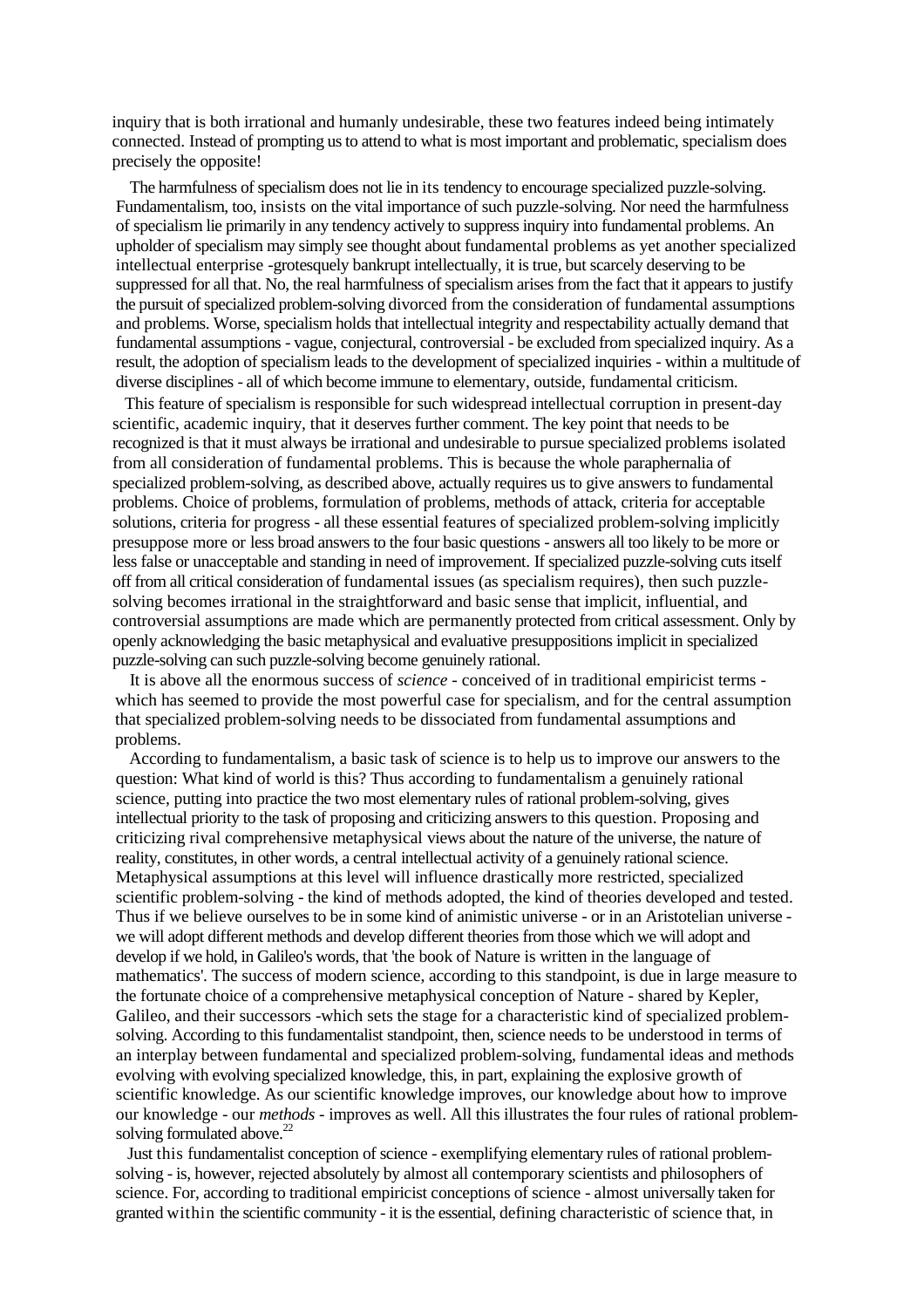science, theories are selected impartially with respect to empirical success, independently of their compatibility or incompatibility with comprehensive metaphysical assumptions about the nature of the world. Many, of course, acknowledge that simplicity considerations play an important role in the assessment of scientific theories in addition to empirical considerations (for example Mach, Duhem and Poincare); the decisive point, however, is that biased preference for simple theories in science is not interpreted as committing science to the metaphysical, and possibly false, assumption that the universe itself is simple. According to this traditional empiricist standpoint, science is successful precisely because theories are selected impartially with respect to empirical considerations isolated from all *a priori* metaphysical assumptions about the nature of the world. This was one of Bacon's main points. (Descartes disagreed: but with the downfall of Cartesian science, and the success of Newtonian science, generally and wrongly held to incorporate Baconian inductivism, Cartesian fundamentalism was rejected by the scientific community.) The diverse philosophies of science of inductivism (Bacon and Mill), conventionalism (Duhem and Poincare) and logical empiricism (Carnap, Hempel, and Nagel) all take for granted that in science theories are selected with respect to empirical success alone, unbiased by metaphysical assumptions about the nature of the universe as a whole. Even those thinkers who acknowledge the importance of a *priori* metaphysical ideas (Descartes, Spinoza, Leibniz, Kant) miss the essential point of the fundamentalist conception of science outlined above. For instead of emphasizing that our fundamental metaphysical ideas about the nature of the universe are *conjectures,* more or less bound to be false, and therefore needing constant critical scrutiny and development within science, these thinkers, on the contrary, seek to show, in one way or another, that fundamental metaphysical assumptions or principles can be conclusively established by reason, by argument. In effect empiricists and so-called 'rationalists' agree on one main point: metaphysical principles, unverifiable by experience, have a legitimate place in science only if they can be conclusively established by reason. Rationalists defend the existence of such principles: empiricists, correctly, reject this possibility. Both parties miss the essential point: metaphysical principles play a decisive role in science; these principles are, however, conjectures, more or less bound to be false: hence, if science is to be rational it is essential that these principles be articulated, criticized, and developed as an integral part of the scientific enterprise. Even Russell, it should be noted, misses this point. Russell recognizes that scientific method implicitly makes substantial metaphysical presuppositions about the world: he fails, however, to draw the fundamentalist conclusion from this, namely that a genuinely rational science seeks to improve its metaphysical presuppositions, and its methods, as it progresses.<sup>23</sup>

The point is decisively rejected even by Popper. Popper has many fundamentalist arguments and remarks to his credit. His book *The Open Society and its Enemies* tackles an issue central to fundamentalism. Popper emphasizes that metaphysical ideas have often played a highly fruitful role in science.<sup>24</sup> He has emphasized the importance of 'metaphysical research programmes' for science, some science, in his view, even *amounting* to metaphysical research programmes (for example, in his view, the theory of natural selection).<sup>25</sup> He has argued that metaphysical ideas can be assessed rationally, as more or less adequate, tentative solutions to problems.<sup>26</sup> He has stressed that intellectual inquiry needs to be organized, not in terms of subject-matter and disciplines, but rather in terms of problems, and attempts to solve problems.<sup>27</sup> He has emphasized that science at its best is cosmology - the attempt, in effect, to answer the question: What kind of world is this?<sup>28</sup> He has argued for philosophy conceived as a part of our attempt to improve our knowledge and understanding of the world, and against the view that philosophy is merely specialized 'puzzle-solving', or conceptual analysis.<sup>29</sup> Finally, he has explicitly condemned specialism. Thus, commenting on the attitude of mind of the normal scientist, as described by Kuhn, Popper remarks:

I admit that this kind of attitude exists: and it exists not only among engineers, but among people trained as scientists. I can only say that 1 see a great danger in it and in the possibility of its becoming normal (just as I see a great danger in the increase of specialization, which also is an undeniable historical fact): a danger to science and, indeed, to our civilization.<sup>30</sup>

#### Elsewhere he remarks:

If the many, the specialists, gain the day, it will be the end of science as we know it-of great. science. It will be a spiritual catastrophe comparable in its consequences to nuclear armament.

Nevertheless, the central tenet of Popper's thought in effect lends strength to a mainstay of specialism: namely, traditional empiricism. Much of Popper's later writings elaborate and apply the main thesis of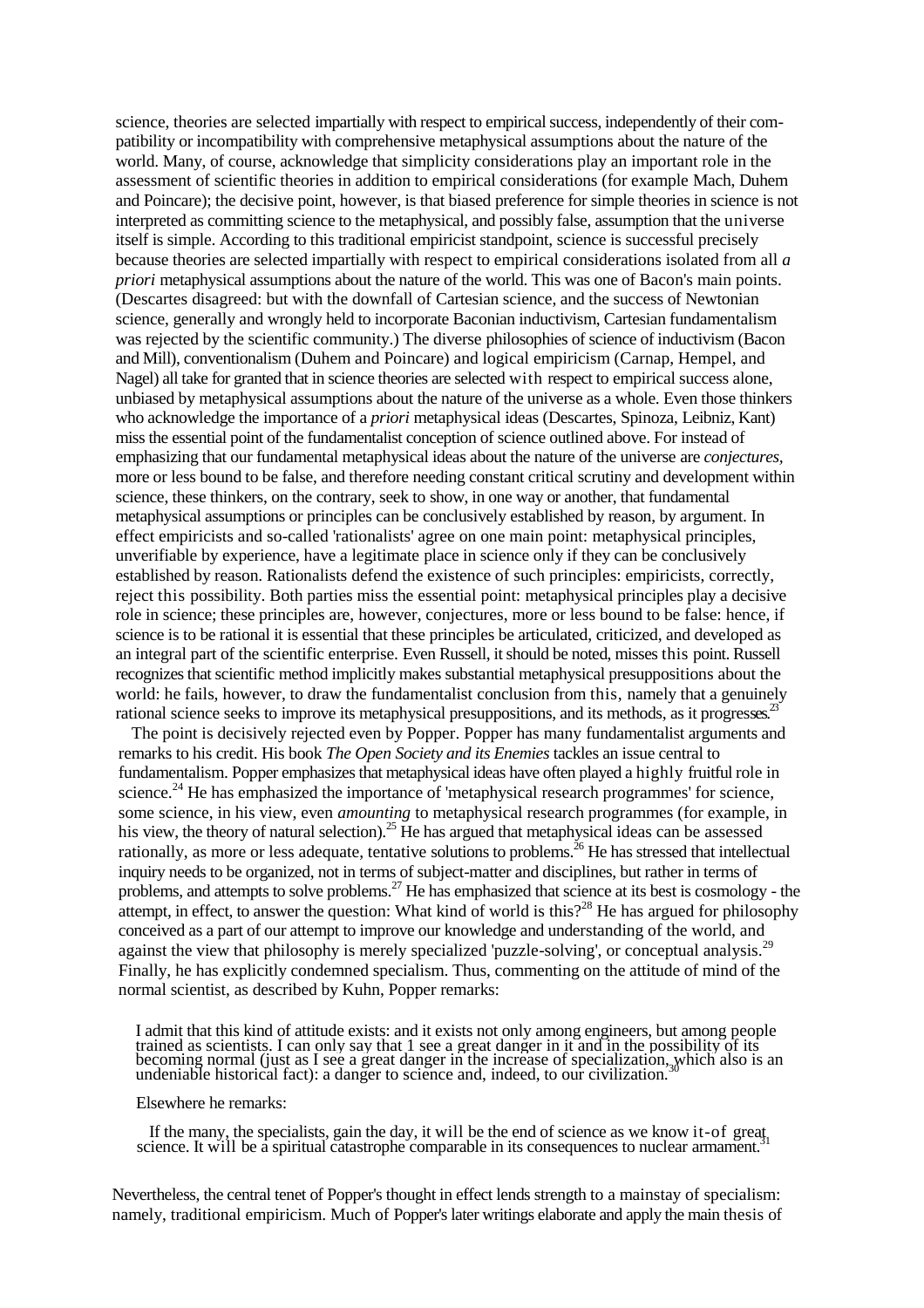his first book *The Logic of Scientific Discovery.* There Popper seeks to solve a problem central to traditional empiricism, namely how to demarcate science from metaphysics. Popper's solution, of course, is that a theory, in order to be scientific, must be experimentally falsifiable. A discipline, in order to be scientific, must assess theories solely with respect to empirical considerations, priority being given to those theories which have best survived severe testing and are most amenable to being severely tested. In other words, Popper, along with Bacon, Mill, Duhem, Hempel, and others, is centrally concerned to drive a sharp and decisive wedge between the assessment of specialized, partial solutions to scientific problems (laws and theories) and the assessment of solutions to the fundamental problem of science, namely metaphysical answers to the question: What kind of world is this? In *Conjectures and Refutations* Popper makes the matter altogether explicit when he defends *'the principle of empiricism* which asserts that in science, only observation and experiment may decide upon the *acceptance* or *rejection* of scientific statements, including laws and theories'.<sup>32</sup> Dramatically and decisively, Popper rejects the basic tenet of the fundamentalist conception of science, as outlined above.

However, as I have argued at greater length elsewhere,  $33$  this 'standard empiricist' viewpoint is unacceptable. The insolubility of the problem of induction as formulated, for example, by Popper, shows clearly that scientific laws and theories -solutions to specialized scientific problems -cannot be assessed solely with respect to empirical success, in an entirely impartial fashion. If we honestly attempted to select theories in this way, we would always be overwhelmed by a vast number of complex, empirically successful theories, and we would fail to select the theories we do actually select in science. In practice, in science selection of theories is permanently biased in the direction of simplicity and unity, even to the extent of over-ruling mere empirical success. This means that in scientific practice, whether we recognize it or not. we presuppose that the universe has some kind of underlying structure (oral least that it behaves as if it had such an underlying structure, to a high degree of approximation). In other words, science is only possible in so far as a more or less specific, tentative answer is given to the question: What kind of world is this? Much of the success of modern science depends upon the aptness of this answer - so we may well judge. The answer is built into the whole methodology of science. In order to pursue science in a genuinely rational fashion, in a fashion which gives us the best hope of making real progress in improving our knowledge and understanding, we need to propose and criticize modified versions of our answer to the question 'What kind of world is this?' as an integral part of science. We need to do this in an attempt further to improve the methods, and the success, of science. We need in short to put fundamentalism into practice. Any attempt, like Popper's, to characterize science in terms of fixed methods which select theories solely with respect to empirical success must fail to solve the problem of induction - simply because science, so characterized, violates the two most basic rules of rational problem-solving: $34 \text{ in addition}$ , the vital capacity of science to develop improved methods with improving knowledge, such an essential feature of scientific progress, must inevitably be missed out.<sup>35</sup> Instead of holding speculation about the ultimate nature of the universe to be metaphysical, philosophical, and thus of questionable scientific status, if not downright unscientific or even meaningless, we need, rather, actively to pursue such speculation, imaginatively and critically, as an integral part of science itself. We need to put into practice the kind of fundamentalist way of doing science so brilliantly initiated and exploited by Einstein, in developing the special and general theories of relativity.<sup>36</sup>

That specialized scientific problem-solving requires some kind of answer to be given to the question 'What kind of world is this?' has been vividly and dramatically demonstrated by Kuhn in his book *The Structure of Scientific Revolutions.* Kuhn establishes convincingly that the 'puzzle solving' of normal science depends upon the acceptance of a paradigm-in effect a *Weltanschauung,* a view of the world, for a given scientific discipline. One might well suppose that Kuhn, having realized this crucial point - this decisive objection to specialism - would go on to defend fundamentalism, and the need for sustained development and criticism of 'paradigms' as an integral part of science. Kuhn, of course, does exactly the opposite. Discussion of fundamental issues has, for Kuhn, no place within a 'mature' science. $3^7$ Furthermore, for Kuhn, changes of paradigm - scientific revolutions - inevitably involve a breakdown of rationality. Instead of emphasizing that rational assessment of paradigms is essential for the rationality of the whole of science - as fundamentalism does -Kuhn, on the contrary, declares that choice of paradigm in general lies beyond the scope of reason.<sup>38</sup> Kuhn, in short, is quite unable to conceive of nonspecialist standards of rationality. *The Structure of Scientific Revolutions* brilliantly reveals the glaring defect of specialism, and yet, perversely, is itself a defence of specialism, of specialist intellectual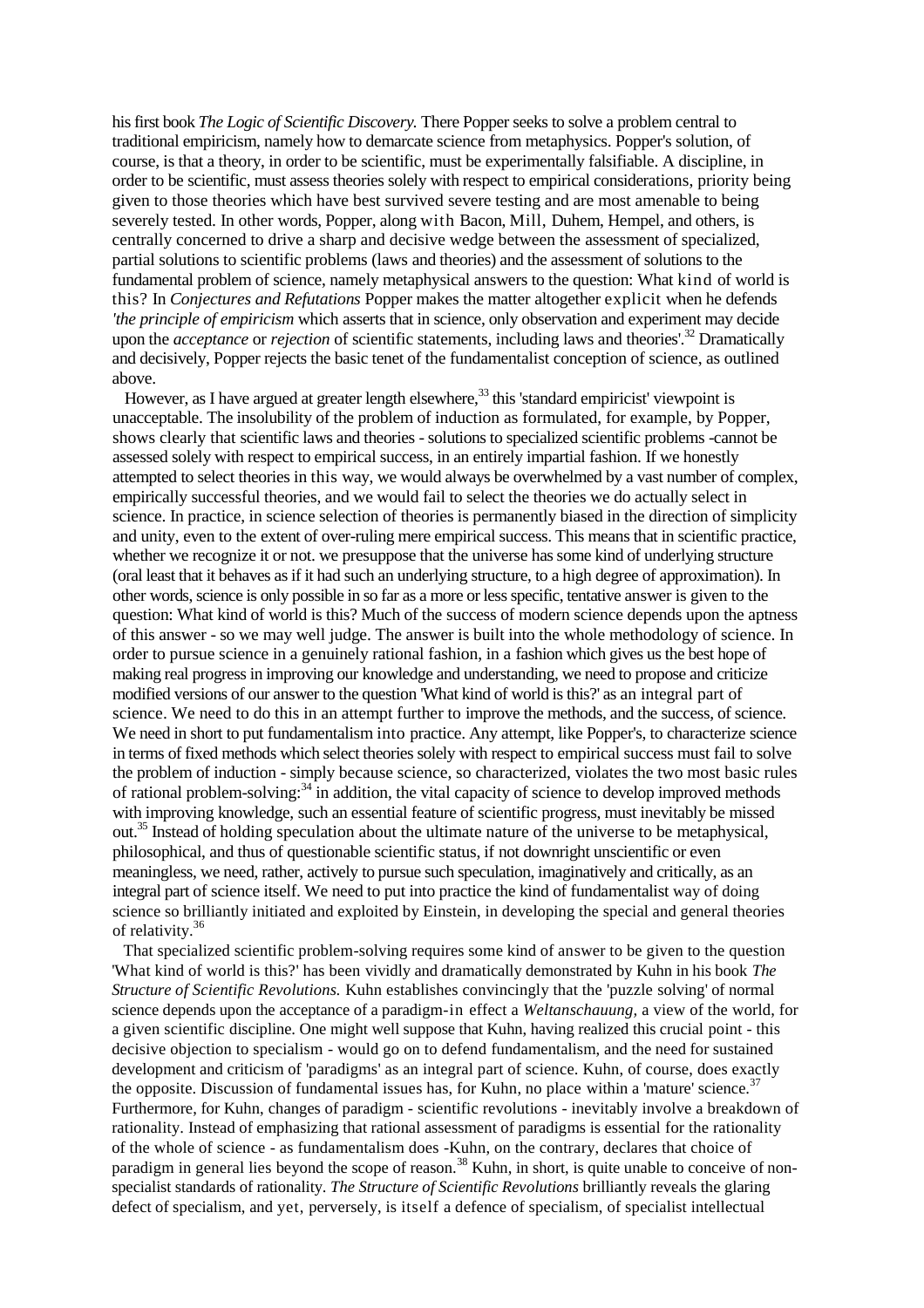standards. This provides yet another illustration of the powerful hold that specialism has over the academic mind - especially when one takes into account the great success of Kuhn's book in academic circles.

The profound irrationality of science as depicted by Kuhn in his book can perhaps be brought out by considering the following comparison. Our problem, let us suppose, is to wend our way through an obstacle-strewn path, from *A* to *B* (from ignorance to knowledge). Kuhn's advice is to proceed as follows. Standing at A, arrive at a general idea as to how to get to B (a paradigm); then, with head down one might almost say with eyes shut- set off, sticking rigidly to this general idea. Even if you bump into a wall, fall into a ditch, or get tangled in brambles (anomalies), nevertheless adhere rigidly to your route (normal science). However, if you seem to have got into permanent difficulties (crisis), you may open your eyes, look around, and hit upon a new route (revolution), which, however, you must stick to as rigidly as before (new phase of normal science).

This blind blundering about may eventually bring you to your goal *B.* It is hardly, however, the most intelligent, the most rational way to proceed.

*A* rather more sensible procedure is to keep one's eyes open, and continuously adjust one's route (paradigm) in the light of what one sees and learns on one's way from *A* to *B.* In order to pursue science intelligently and rationally, in other words, we need to reconsider, explicitly and persistently, our most fundamental paradigmatic ideas as an integral part of science. Instead of adhering blindly and dogmatically to some paradigm until our difficulties have become overwhelming and we are forced to reconsider, we need rather to attempt to improve our paradigm even before insoluble empirical problems overwhelm us, taking into account important *a priori* considerations such as simplicity, coherence, unity, intelligibility, comprehensiveness. This was the way Einstein developed the special and general theories of relativity; Einstein was much too intelligent, and much too interested in discovering the 'thoughts of God', to follow Kuhn's advice.<sup>39</sup>

To sum up this part of the discussion, specialized scientific problem-solving cannot proceed unless some kind of answer is given to the question 'What kind of world is this?'. This answer is almost bound to be more or less wrong, standing in need of improvement. Hence it needs explicit, sustained, critical discussion.<sup>40</sup> Specialized scientific problem-solving dissociated from such fundamentalist discussion is irrational, as our glance at Popper's and Kuhn's work has shown.

Analogous considerations arise in connection with all other specialized academic disciplines, and in connection with the other three fundamental problems. Inevitably, in pursuing specialized lines of research, in history, for example, in literary criticism, anthropology, sociology, psychology, medical research or engineering, we presuppose some kind of rough and ready answer to one or other- or to all of the four fundamental questions, this answer influencing our choice of problems, criteria for successful solutions, and so on. Since such implicit and influential answers are all too likely to be more or less inadequate, it is essential, for rationality, that these answers be explicitly articulated and critically assessed, as an integral part of specialized problem-solving.<sup>41</sup>

In recent years a number of writers-so-called 'externalist' historians of science and sociologists of knowledge - have argued in effect that specialized scientific, academic problem-solving is substantially influenced by the social and cultural circumstances in which it proceeds. Material conditions, religious, political, moral, and social ideals, human interests and values of one kind or another, all influence intellectual inquiry. $4^2$  (This may be understood as a generalization of the Kuhnian point that specialized scientific problem-solving is influenced by paradigmatic assumptions.) Specialism insists that such nonrational influences must be kept to a minimum, and must be excluded altogether when results are being assessed, if intellectual inquiry is to retain its rationality and objectivity. Fundamentalism, on the other hand, insists that such influences must be openly acknowledged and critically scrutinized if intellectual inquiry is to be rational and objective. If our task is to discover what is of value in life, and to help develop a better human world, then of course our thinking must not be dissociated from our personal and social lives, from our material circumstances, our political, moral, and religious ideals, our desires and values. A basic task of intellectual inquiry must be to promote more rational problem-solving in life - thus gradually helping us to develop a more rational human world: intellectual inquiry must not merely seek to shield itself from the corrupting influences of an irrational society, as specialism would have it.

Most contemporary externalist historians of science and sociologists of knowledge would probably agree that the specialist programme of excluding social and cultural influences from intellectual inquiry cannot succeed, and is even perhaps incoherent. One might suppose that as a result of recognizing the general untenability of specialism, these writers would advocate and practise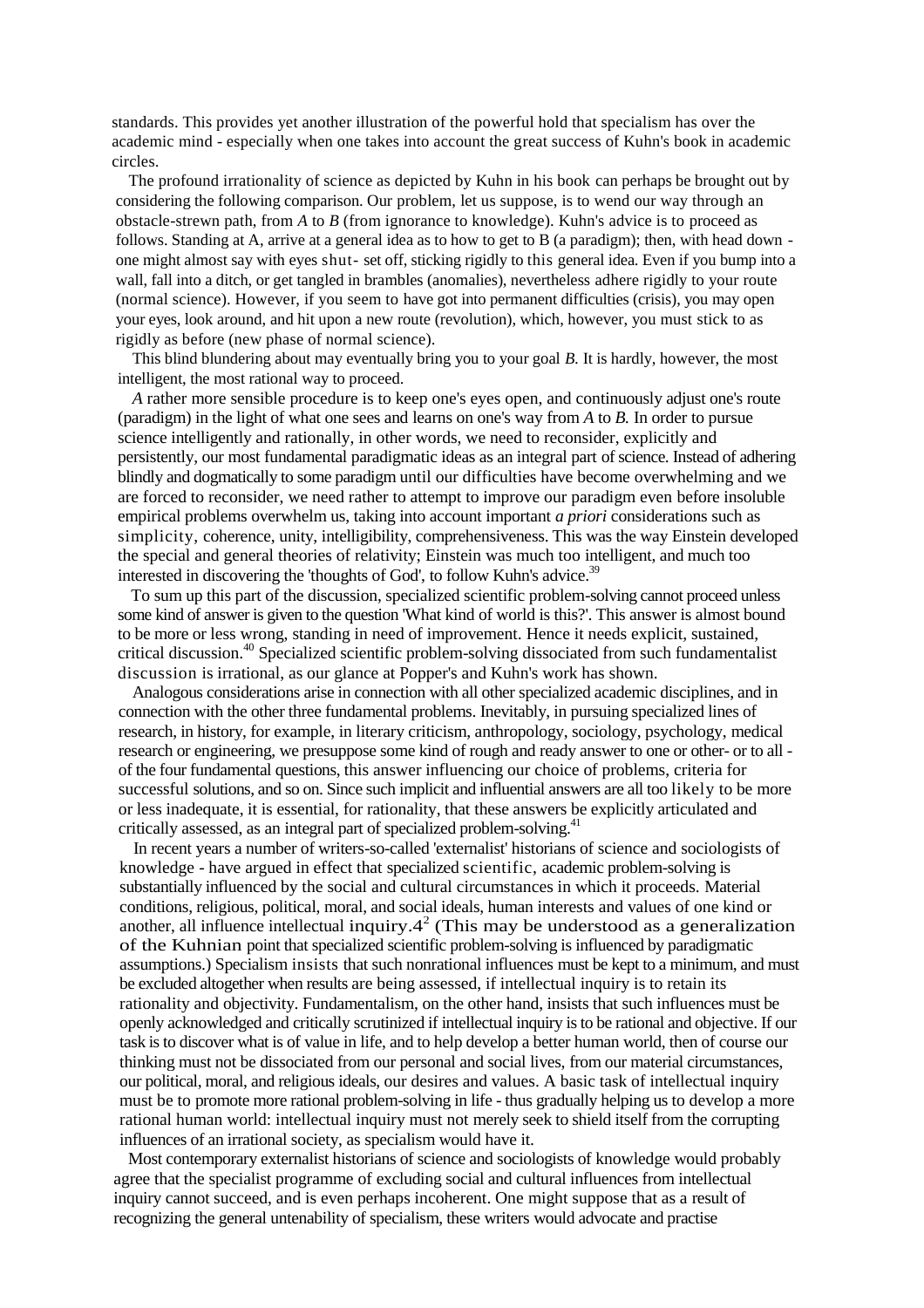fundamentalism. In fact one finds nothing of the kind. Perversely, like Kuhn, these writers continue to accept and practise specialism - contributing to the highly specialized disciplines of history of science and sociology of knowledge. The main implication of this work is to undermine specialism: but if those who do this work do not themselves see this implication, how can anyone else be expected to see it? Once again we see the extraordinarily powerful hold that specialism has over the contemporary academic  $mind.<sup>4</sup>$ 

Specialism, then, quite generally, must be rejected. All specialized problem-solving dissociated from fundamental problem-solving must be held to be seriously irrational.

This simple point has profound and far-reaching implications for the whole of scientific, academic inquiry, and for education. For we have seen that scientific, academic inquiry is on the whole at present organized, institutionalized, along specialist, rather than fundamentalist, lines. The urgently needed enterprise of discussing fundamental problems in an informal, informed, critical manner - in a manner capable of influencing, and being influenced by, specialized problem-solving - is obstructed by the prevalence of irrational specialist intellectual standards.

#### VI

If fundamentalism, and not specialism, provides us with a rational conception of intellectual inquiry, why is it that it is specialism which exercises the predominant influence over most actual scientific, academic work?

The question becomes all the more poignant when we realize how little is new or original in the critique of specialism offered here. Writing over *forty* years ago now, Aldous Huxley said:

Artistic creation and scientific research may be, and constantly are, used as devices for escaping from the responsibilities of life. They are proclaimed to be ends absolutely good in themselves ends so admirable that those who pursue them are excused from bothering about anything else. This is particularly true of contemporary science. The mass of accumulated knowledge is so great that it is now impossible for any individual to have a thorough grasp of more than one small field of study. Meanwhile, no attempt is made to produce a comprehensive synthesis of the general results of scientific research. Our universities possess no chair of synthesis. All endowments, moreover, go to special subjects - and almost always to subjects which have no need of further endowment, such as physics, chemistry and mechanics. In our institutions of higher learning about ten times as much is spent on the natural sciences as on the sciences of man. AH our efforts are directed, as usual, to producing improved means to unimproved ends. Meanwhile intensive specialization tends to reduce each branch of science to a condition almost approaching meaninglessness. There are many men of science who are actually proud of this state of things. Specialized meaninglessness has come to be regarded, in certain circles, as a kind of hall-mark of true science. Those who attempt to relate the small particular results of specialization with human life as a whole and its relation to the universe at large are accused of being bad scientists, charlatans, self-advertisers. The people who make such accusations do so. of course, because they do not wish to take any responsibility for anything, but merely to retire to their cloistered laboratories, and there amuse themselves by performing delightfully interesting researches. Science and art are only too often a superior kind of dope, possessing this advantage over booze and morphia: that they can be indulged in with a good conscience and with the conviction that, in the process of indulging, one is leading the 'higher life'.

In fairness to Huxley - in order to excuse the mildness of his words here -we must remember how long ago this passage was written. Since that time, before World War II, everything that Huxley speaks of has of course become much worse.

How and why has this happened? In fact, of course, anyone who has sought to put fundamentalism into practice, and who has explored specialized problems for the light they throw on fundamental problems, will have no difficulty in answering this question. Here, briefly, are some factors responsible for the ever-increasing tyranny of specialism.

1. We fail to put fundamentalism into practice primarily because, as Huxley points out, we fail to take up a measure of personal responsibility for the world in which we find ourselves. And we fail to take up such personal responsibility because of the enormous difficulties that we must inevitably encounter at present in seeking to do so.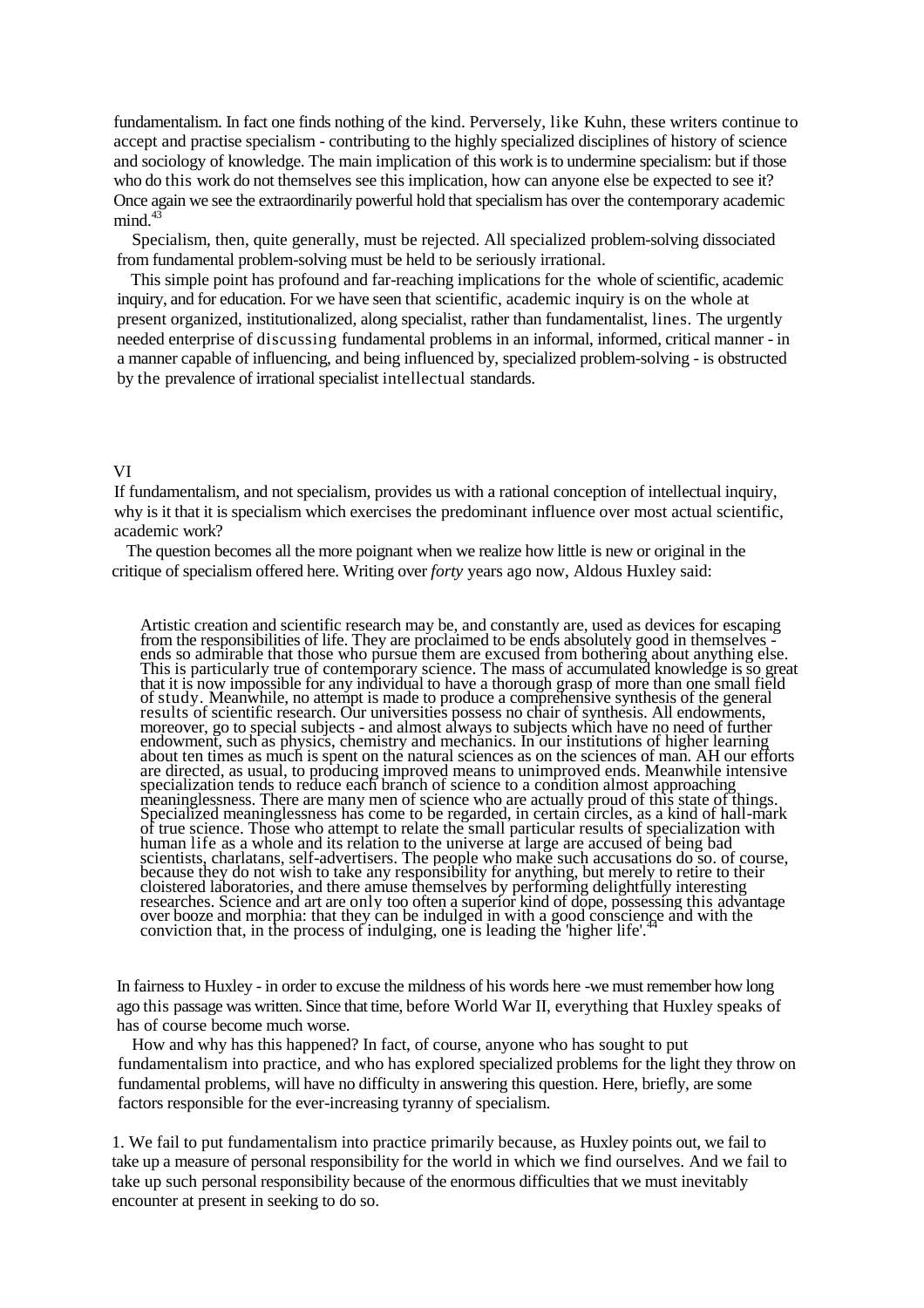These difficulties have arisen as a kind of unforeseen side-effect of the way in which our human world has evolved throughout recorded history. For consider the way in which the problem arises for those who live in the kind of 'human world' experienced by people in pre-historical times -small, closely knit hunting and gathering tribes. In such circumstances, the difficulties that we experience in attempting to assume some personal responsibility for our world do not really arise. Adults - and even children -can without great difficulty assume some measure of personal responsibility for the welfare of the tribe as a whole. All the members of the tribe are known to each individual personally. Relationships of mutual interdependence are experienced daily, on a personal basis, in hunting, gathering food, and so on. Obligations, responsibilities; towards the tribe can be experienced in a personal, emotional way, in terms of known individuals, in much the same way as we can experience responsibilities towards our family today. (Perhaps the modern, family should be understood as a contraction of the pre-historical tribe.) All members of the tribe have a common outlook on things, a common cosmology and system of values. Thus barriers to intimacy, to mutual understanding, do not arise as a result of differences of outlook and values. Individuals do not face agonizing problems of deciding who they are, how they should live, what there is to give meaning and value to life. On the contrary, the meaning and value of life as lived by the tribe is assured, and is even beyond question, in that no alternative is conceivable. Finally, because of the relative small-ness of the tribe, each individual makes a personal impact on the life of the tribe as a whole, and can be well aware of this impact. The tribe, as it were, acknowledges the existence, value and potency of the individual, and is clearly affected by the actions of the individual.<sup>45</sup>

Time passes; agriculture is invented; societies become bigger, more complex, specialized and diversified, requiring much more elaborate, fixed organization. Intertribal trade develops: tribes coalesce. Modern methods of travel, transport, and communications develop, and as a result our tribe has become the whole human world, humanity, even, perhaps, life on earth in general.

As a result of these historical developments, the task of assuming some personal responsibility for our common human world has been transformed utterly, and has become almost inconceivably more difficult. Our task is not only to take on some responsibility for the welfare of those who are known intimately to us: rather, in addition, our task is to assume some responsibility - at least to some extent for the welfare of millions upon millions of complete strangers. No doubt our own welfare is closely bound up with the lives, actions, and welfare of many of these millions of strangers through international relationships such as trade: such relationships of mutual interdependence are, however, remote, abstract, not experienced daily on a personal basis. We cannot conceivably experience direct, emotional ties with these millions upon millions of strangers as we do with our friends and members of our own family. Millions of our fellow human beings live lives, see the world, and have values in many ways very different from our own. Not only does this create barriers to mutual sympathy and understanding: responsible concern to understand others - to enter into their different worlds - must inevitably lead us to question the basic assumptions, practices, and values of our own world. The immense diversity of ways of life, cultures, social systems, views of the world, and systems of values with which we are confronted in considering our common human life on this planet must inevitably, at some level, plunge usinto doubt and indecisiveness about how to live, what to choose, what to believe and value. And finally, when put into the context of the whole human world, our own life and actions must inevitably, and quite properly, seem to shrink almost to a vanishing point. Unless we possess quite exceptional personal power or influence - something that is perhaps inherently undesirable - all that we do with our lives will have almost no kind of impact or effect whatsoever on the human world as a whole. From this standpoint we are, individually, insignificant and impotent - which may not exactly encourage us to conceive of our world and ourselves from such a standpoint.

For all these reasons it is extraordinarily difficult for the individual today to assume some personal responsibility for our common world. In earlier times this failure did not perhaps matter so much since our power to bring about world-wide changes was strictly limited. Quite suddenly, however, we have developed the capacity to make drastic changes to our whole world. As a result, our common evasion of responsibility has become extremely dangerous for us all. Disasters result. World-wide war, starvation of millions, immense imbalances of wealth and power on a world-wide basis, the population explosion, reckless squandering of irreplaceable natural resources, international politics conducted like gang warfare, the widespread existence of brutal dictatorships, criminal psychopaths (like Hitler, Papadoc, and Amin) even seizing and holding power, the world-wide accumulation of armaments, the constant threat of the nuclear holocaust - all these familiar world- wide dangers and disasters are the direct outcome of our general failure to assume personal, adult responsibility for our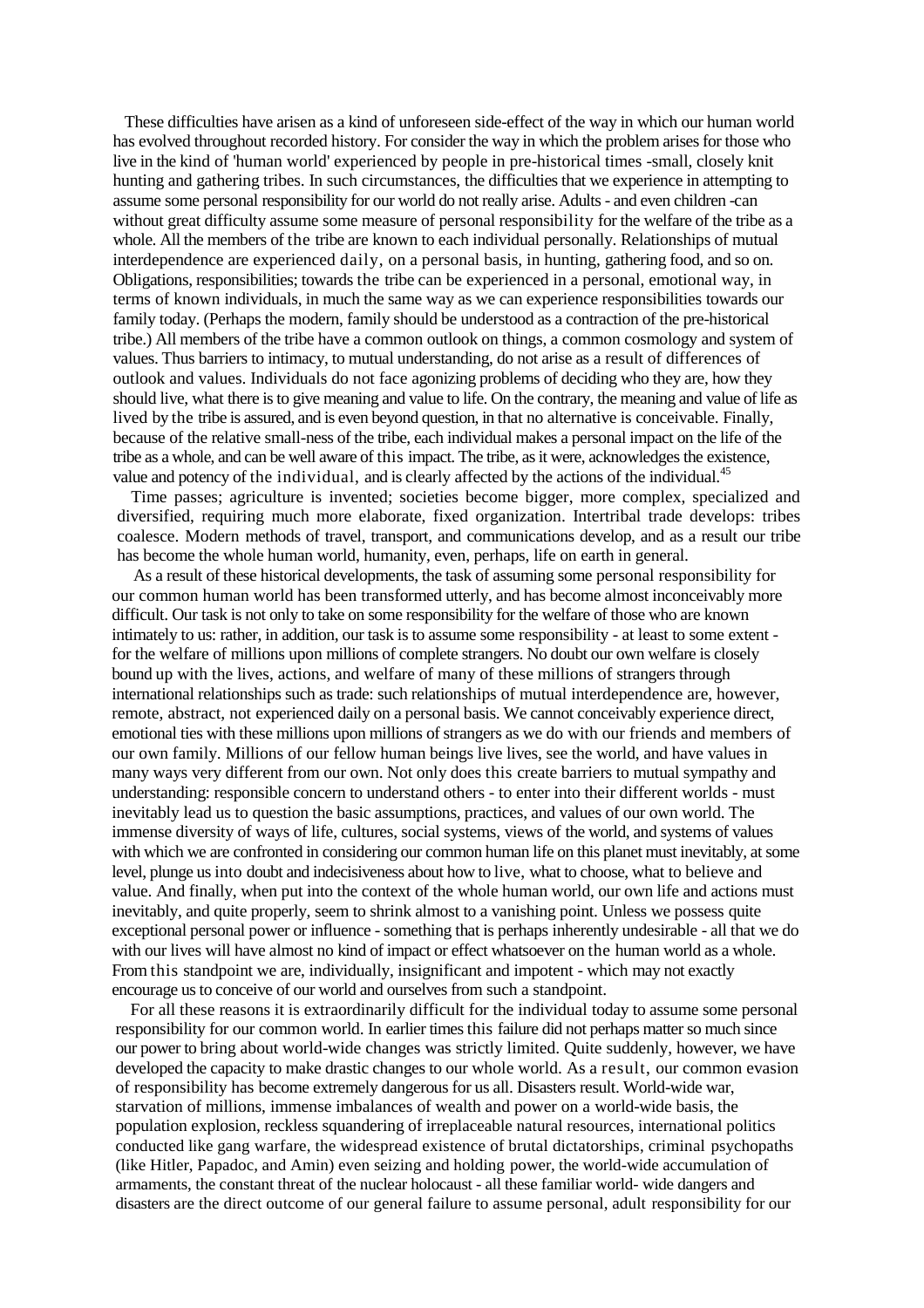world.

The members of a small tribal society can, without great difficulty, confront and tackle common problems of the tribe, in a cooperative, responsible fashion. Tribal meetings can be convened at which everybody can be free to articulate problems, propose and criticize possible solutions.

In our modern world this cannot be done. The population of the earth cannot hold a meeting to discuss common problems where everyone is free to speak. And yet something like this must exist if general understanding of, and responsibility towards, our common human problems is to develop at the personal level - something that we must develop if we are to be able to cope with the dangers and disasters just indicated. We cannot rely on existing institutions, existing centres of power, existing governments, whether democratic or dictatorial: all this is all too blatantly failing at present to cope adequately, i.e. humanely and rationally, with our problems. In the end the point is very simple. In the absence of general understanding of, and responsibility towards, our problems, genuinely democratic governments responsive to public opinion will be unable to act responsibly as far as our most urgent, general, common problems are concerned.<sup>46</sup> Public opinion will not permit it. In a sense, only undemocratic, dictatorial governments, capable of suppressing or ignoring public opinion, will be able to act in such a fashion. Dictatorships, however, put us at the mercy of the decisions and actions of those few individuals who have won the fight for power (thus being, almost inevitably, ruthless and power-mad). Either way it is most unlikely that global problems will be tackled responsibly. For this we need a widespread, even world-wide understanding of, and responsible attitude towards, our basic problems at the personal level. And for this is turn it is essential that we develop a modern, world-wide institutional equivalent of the tribal meeting.

It is in this way, I suggest, that we need to conceive intellectual inquiry -as the open, sustained, responsible discussion of our common problems. Intellectual inquiry needs to be conceived and pursued as the tribal meeting of humanity, permanently in session, open to all, our joint endeavour to develop cooperative, personal responsibility for our common problems. *Something* must be created to replace the tribal meeting. Intellectual inquiry, at its best, constitutes such a replacement: it is from this standpoint that intellectual inquiry needs to be understood, contributed to, and judged.

And only fundamentalism can do justice to this conception of intellectual inquiry. This, indeed, *is* fundamentalism: intellectual inquiry conceived as the outcome of our personal, cooperative, responsible attempts to improve our solutions to our fundamental problems.<sup>47</sup>

The difficulty we experience, then, in putting fundamentalism into practice is an important part of the difficulties we experience in seeking to take on a degree of personal responsibility for our shared world. Specialism is, as Huxley correctly points out, an evasion of responsibility, the outcome of a failure to cope with the stress of responsibility. Specialism can even be seen as the outcome of a kind of intellectual or professional tribalism- the specialist's tribe being the 'invisible college' of likeminded specialists.

A number of writers have been concerned to emphasize - in terms somewhat analogous to those outlined here - that the blessings resulting from moving from the intimate, coherent tribe to the big. complex, diversified modern world are mixed. These writers all emphasize, in one way or another, that this transition makes possible the development of choice, freedom, reason, science, on the one hand, but can also lead to uncertainty, fear, loneliness, a sense of meaninglessness and impotence, on the other hand.

Thus in *Coming of Age in Samoa<sup>48</sup>* Margaret Mead tells us that children in Samoa fail to experience anything like the trauma of adolescence so familiar in Western society. She concludes that this is due to the absence in Samoa of the problem of choosing between rival ways of life and values. Adolescent trauma, then, is due to the great difficulties that we experience in coming to terms with cultural diversity in our society - in turn due, without doubt, to a general failure of our culture to cope adequately with this central problem of diversity. As I have already indicated, in *The Open Society and its Enemies* Popper argues that the open society - the society in which diverse ways of life are tolerated - is essential to our humanity, our reason, our civilization. It is only with the existence of social diversity that we can begin to doubt, to criticize, to learn, and perhaps to make progress. In Popper's view, rationality is to be understood primarily in terms of the capacity to doubt, to criticize, and thus to learn: criticism, however, is only really possible if a plurality of views and ways of life coexist in society. Thus, for Popper, rationality is to be understood primarily in social terms, arising as a result of social developments - the development of social and cultural diversity, and a tradition of criticism.<sup>49</sup> The development of the open society makes possible the development of both freedom and reason. Popper is at pains to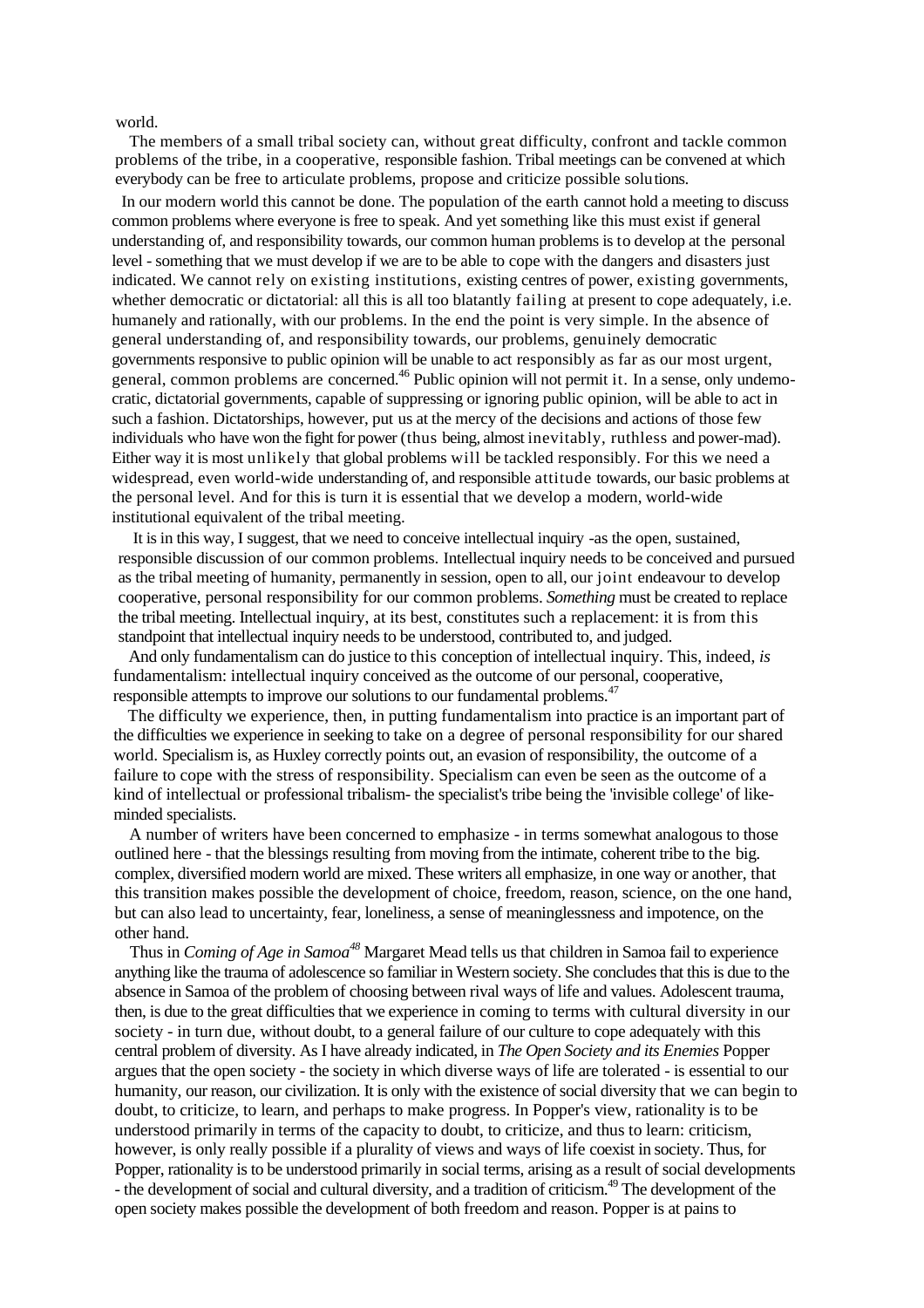emphasize, however, the price we pay for these developments - the strain that civilization puts upon us. It is indeed the major thesis of *The Open Society and its Enemies* that the uncertainties, the emotional stress, created by our movement towards the open society can be so great that we long passionately for a return to the simplicities and certainties of the monolithic closed society. This anti-rational, antihumanitarian longing is responsible for the totalitarianism of both left and right. The difficulties that confront us in coming to terms with the open society are indeed, according to Popper, so extreme that even many of our greatest thinkers in the past have failed to surmount them: Heraclitus, Plato, Aristotle, Hegel, and Marx all in one way or another, in Popper's view, sought to return us to the closed society. Many of our greatest philosophers and rationalists have been *enemies* of the open society.<sup>50</sup>

It is scarcely surprising, then, that adolescents, emerging from the 'closed' society of the family into our quasi- 'open' society, should experience difficulties. The problems of adolescence need to be understood in philosophical or rationalistic terms - in terms of emotional reactions to an intense awareness of possibilities and uncertainties-and not merely in terms of some psychological theory of emotional development.

Isaac Bashevis Singer, in his novels and short stories, has given us a wonderfully vivid and perceptive account of the enormous difficulties we encounter in emerging from a closed society.<sup>51</sup> In *The Manor* and *The Estate* Singer provides us with a wholly convincing picture of the confusion, the sense of loss, that overwhelmed those enlightened Jews who, towards the end of the last century, emerged from the highly traditional, almost mediaeval, Jewish communities still existing then in Poland. Singer's writings are especially noteworthy for the fact that many of his protagonists are themselves deeply conscious of the problem, and not merely affected emotionally by it without any understanding of its nature. Singer is concerned to show us, in a fictional form, individuals grappling passionately with the task of pursuing fundamentalist intellectual inquiry. Singer's vivid and honest imagination takes us to the heart of the problems of our civilization.

Essentially the same problems - explored by both Popper and Singer -have also been discussed by Erich Fromm, for example in his *The Fear of Freedom.<sup>52</sup>* Finally, Peter Gay, in his marvellous book *The Enlightenment: An Interpretation,* provides us with a haunting account of the anguish experienced by the thinkers of the Enlightenment in attempting to come to terms with their doubts, their scepticism, as they emerged from the religious tribalism of contemporary Christianity.<sup>53</sup>

It is, I hope, clear that all these writers are concerned essentially with the same problem - the difficulties we encounter in coming to terms with something that is essentially desirable, namely social and cultural diversity. One disastrous consequence of specialism is that it disrupts understanding of problems as fundamental as this: the problem is scattered amongst a number of disparate disciplines, and lost sight of. Instead of discussion being organized around the problem, so that contributions such as those of the above writers can fruitfully interact with, and supplement, each other, discussion is organized instead within the disciplines: anthropology, epistemology, political philosophy, history, psychology, history of ideas, fiction. As a result, we fail to discover the interconnections between the contributions: we fail to improve our understanding of the underlying problem. We fail to understand the problems of adolescence as those of moving from a closed to an open society - in part philosophical problems. We fail to appreciate the social, cultural, and personal implications of Popper's philosophical and epistemological discussions. We fail to grasp the universal significance of Singer's fiction. We do not see that Popper and Singer are concerned with essentially the same problem. Fromm may be dismissed as pursuing the pseudo-scientific discipline of socio-cultural-psychoanalytic psychology, instead of being understood as contributing to our understanding of the problems discussed in *The Open Society and its Enemies,* and in Feyerabend's 'The Problems of Empiricism'.<sup>54</sup>

Specialism thus prevents us *from seeing* our fundamental problems. As a result, we fail to see the urgent need to improve our thinking at this level, and the considerable difficulties that arise in connection with this task.

2. It is in the nature of fundamentalism to raise questions and doubts that can be highly awkward for those who wield power in society. In particular, of course, fundamentalism challenges all those who claim to have authoritative answers to fundamental problems - religious and secular centres of power and influence in society. Fundamentalism calls into question cherished beliefs and values, and thus also is liable to collide with public opinion. Powerful social forces, then, will inevitably discourage the development of fundamentalist intellectual inquiry - as Socrates, Galileo, and Spinoza, for example, found out. Only a society which had, quite generally, taken fundamentalism to heart would encourage the development of fundamentalist intellectual inquiry: but of course no such society has as yet come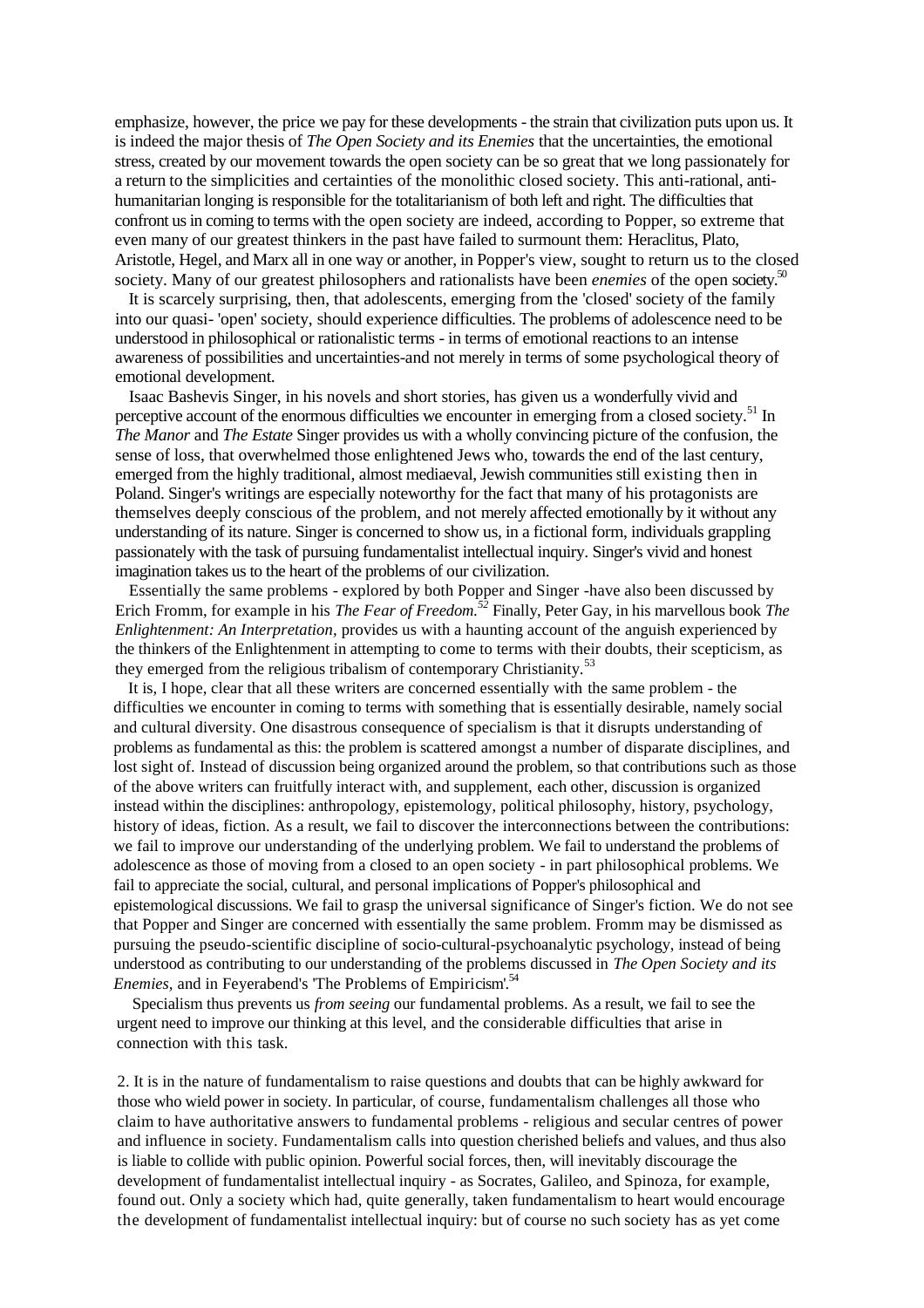into existence.

The case of specialism is, however, quite different. Specialist scientists and scholars may well be quite content to let non-academic authorities decide fundamental issues, scientific, academic inquiry confining itself to solving those specialized, technical problems whose solutions are required by those who wield power in society. Fundamentalist issues in any case lie beyond the reach of specialist intellectual standards and concerns. Specialism thus robs the scientist and scholar of the capacity, from a professional standpoint, to criticize fundamentalist decisions made on the basis of power in society except where those in authority are foolish enough to transgress specialist standards and results.

3. Specialism is especially appealing to those who uphold what may be called 'oracular' conceptions of reason - according to which reason, ideally, is something that reaches decisions for us, rather than being something which helps us to decide. In terms of such oracular conceptions of reason, fundamentalism is, of course, indefensible.<sup>55</sup>

But all such oracular conceptions of reason must be rejected. We may identify reason with some set of rules, laws, methods, or criteria which dictate decisions to us. It ought always to be, however, our own decision to adopt these laws, methods, etc. Genuine rationality involves being able to choose and develop such laws to suit our purposes. Fundamentalism is correct in insisting that genuine rationality involves recognizing that ultimately *we* choose and decide.

4. According to specialism, the expert is entirely entitled to pronounce authoritatively on matters relating to his discipline - in a manner which ignores the contributions, the criticisms, of non-experts. This is because, according to specialism, only specialized considerations can be relevant for an assessment of specialized results. Only the expert can be competent to contribute to a specialized discipline. There can be no doubt that being able to pronounce authoritatively in this kind of way is something that is deeply appealing to many. Fundamentalism, however, deprives the expert of this deeply appealing authoritative immunity from outside criticism. Basic assumptions about the nature of the world, and about the meaning and value of life, must inevitably, according to fundamentalism, pervade specialist work. It cannot be correct for experts to decide for the rest of us what these assumptions should be. It is thus entirely proper that non-experts should be able to challenge and contribute to fundamentalist assumptions implicit in specialized work. It is indeed important that experts do listen to non-expert comments and criticisms concerning fundamental assumptions, since it is all too easy for the expert to forget the prevalence and influence of such assumptions amidst his technical work - losing sight of the wood for the trees.

5. Increasingly, during the last fifty to one-hundred years, scientific, academic work has become something that is engaged in as a profession, a career, rather than out of amateur love. The scientific, academic enterprise has become increasingly institutional and bureaucratic in character. All this favours, and almost requires, specialism. For these factors require that scientific, academic work can be assessed in a definite, agreed way, sound work being distinguishable from unsound work in an uncontroversial manner. Promotions, funding of research work, professional status, management of research - these career and institutional matters all favour the adoption of definite, agreed specialist intellectual standards. Sustained inquiry into fundamental problems is much more difficult to professionalize and institutionalize. Crucial institutional questions such as whose work is to receive funds, be taught, be rewarded with promotion and academic honours, become almost impossible to decide in a standard, bureaucratic manner.<sup>56</sup>

6. Once a conception of intellectual inquiry has become established - built into the institutional and bureaucratic structure of intellectual inquiry - allsorts of mechanisms tend to preserve this institutionalized conception. Education will tend to indoctrinate pupils and students in this conception. Only those who conform to the standards of the conception will be able to do research work, publish, obtain academic jobs. Only that work which conforms to the accepted standards will be published, and will be accepted on publication. Even those who disagree with the institutionalized viewpoint will be obliged to pay lip service to it, simply in order to teach, publish, and do research. As a result, the public face of scientific, academic inquiry will come overwhelmingly to conform to the general viewpoint, and it will seem increasingly absurd to call this viewpoint into question.

Once specialism is established institutionally, in short, no problem arises as to why this viewpoint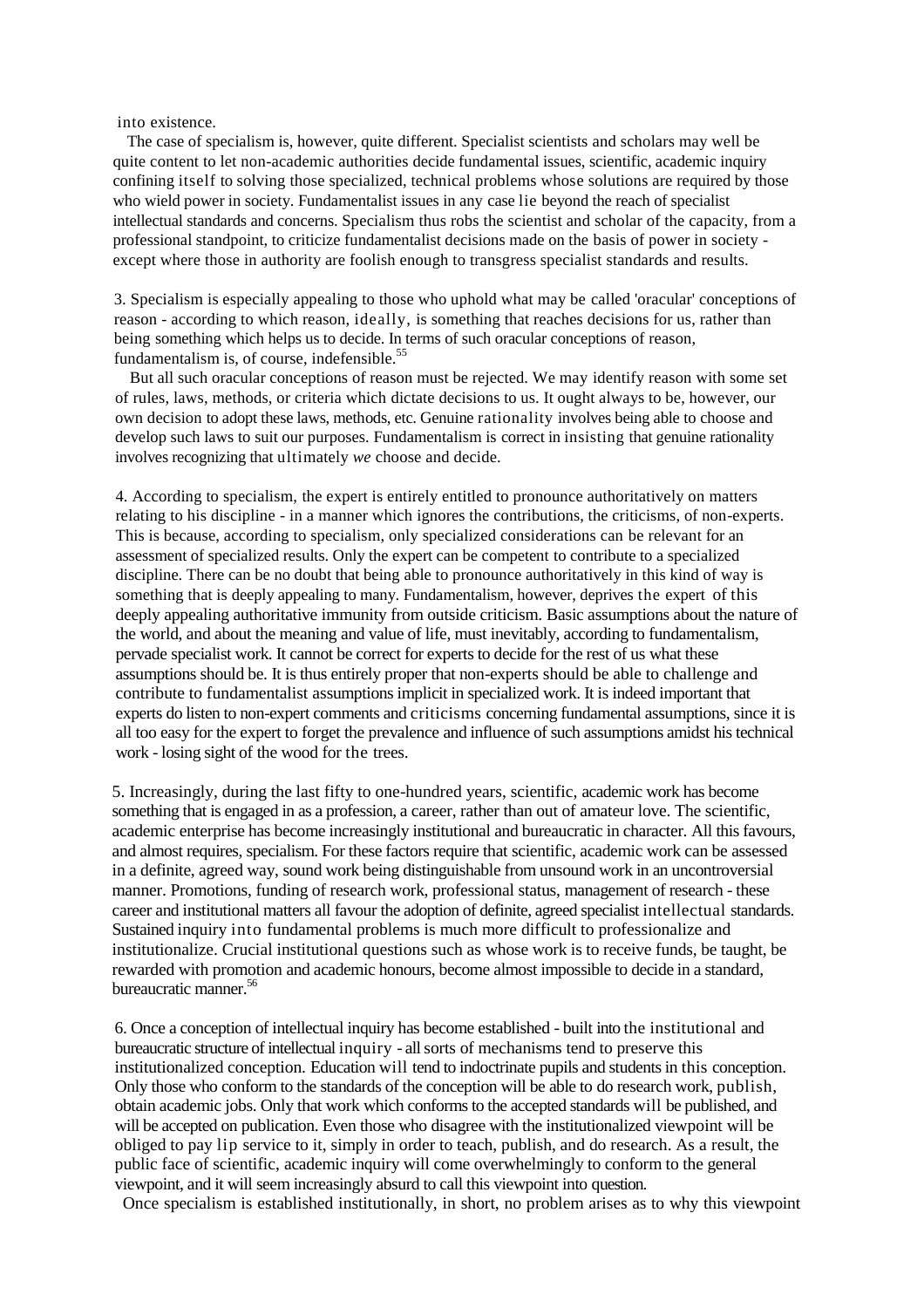should persist.

These, then, are some of the factors responsible for the failure to put fundamentalism into practice responsible for a pervasive corruption of intellectual standards.

#### VII

If fundamentalism were to be put into practice we would expect intellectual inquiry as a whole to give priority to our most general and important problems -specialized problems being chosen and tackled in order to help us solve the former.

The result to be expected from putting specialism into practice is, however, the exact opposite. Although specialized, technical problems may well be tackled with brilliance and great success, from the standpoint of what matters most in life the vast industry of specialized problem-solving may well seem largely irrelevant. Most specialized problem-solving will be unrelated to our fundamental problems. Specialized problems will not be understood or tackled as subordinate problems to fundamental problems. Instead of illuminating our understanding of how fundamental problems may be solved, intellectual inquiry will tend to do the exact opposite. We will tend to be overwhelmed by a vast maze of specialized disciplines, jargon, and results. It is not just intellectual inquiry as a whole that will suffer as a result. *We* will suffer. Our capacity to think and act intelligently, in response to our basic problems, will be sabotaged. Experts will become, not our servants, but our masters.

In his Nobel peace prize lecture, Martin Luther King declared:

Modern man has brought this whole world to an awe-inspiring threshold of the future. **He** has reached new and astonishing peaks of scientific success. He has produced machines that think and instruments that peer into the unfathomable ranges of interstellar space. He has built gigantic bridges to span the seas and gargantuan buildings to kiss the skies. His airplanes and spaceships have dwarfed distance, placed time in chains, and carved highways through the stratosphere. This is a dazzling picture of modern man's scientific and technological progress.

Yet, in spite of these spectacular strides in science and technology, and still unlimited ones to come, something basic is missing. There is a sort of poverty of the spirit which stands in glaring contrast to our scientific and technological abundance. The richer we have become materially, the poorer we become morally and spiritually. We have learned to fly the air like birds and swim the sea like fish, but we have not learned the simple art of living together as brothers.

The predominance of specialist intellectual inquiry plays its part, I suggest, in the development of the 'glaring contrast' to which Martin Luther King here refers - the achievement of specialist knowledge at the expense of the achievement of wisdom.

Consider the following analogy. Our problem, let us suppose, is to build a house. On the one hand we may tackle this problem in a fundamentalist manner. We propose and criticize possible solutions to our basic problem - thus developing an over-all plan. In order to solve our basic problem, however, a host of specialized, technical, subordinate problems need to be solved. Bricks need to be made; so, too, slates, doors, window frames, windows, beams, plaster, floorboards, and so on. Foundations need to be dug and cemented. AH the various parts need to be assembled properly, in conformity with the plan, to build the house. Plumbers need to put in pipes, tanks, sinks, a bath; electricians need to wire the house; and so on. An intricate maze of highly specialized, technical problems need to be solved by an army of experts if the house is to be built. Equally, however, if the house is to be built, it is absolutely essential that the specialized problem-solving be properly coordinated so that it all gives rise to a solution to the fundamental problem - to build a house. There needs to be a constant two-way flow of information between problem-solving at the fundamental level, and at the specialized level. Failure to solve certain specialized problems may necessitate a revision of the basic plan.

This common-sense fundamentalist approach is in complete contrast to a specialist approach. According to specialism, building a house only involves solving specialized, technical problems. The fundamental problem - what kind of house do we want? - is not a problem that the building trade can take seriously. (It is meaningless, subjective, incapable of being decisively solved, philosophical, evaluative or religious; in any case not a matter for the trade to concern itself with professionally.) The building trade needs to concern itself with specialized, technical 'puzzles' - manufacturing bricks, mortar, cement, slates, floorboards, windows, wiring, pipes, and so on. Progress in the building trade is to be judged in terms of how well these specialized puzzles are being solved.

The outcome of all this will of course be ever increasing piles of completely unusable bricks, slates,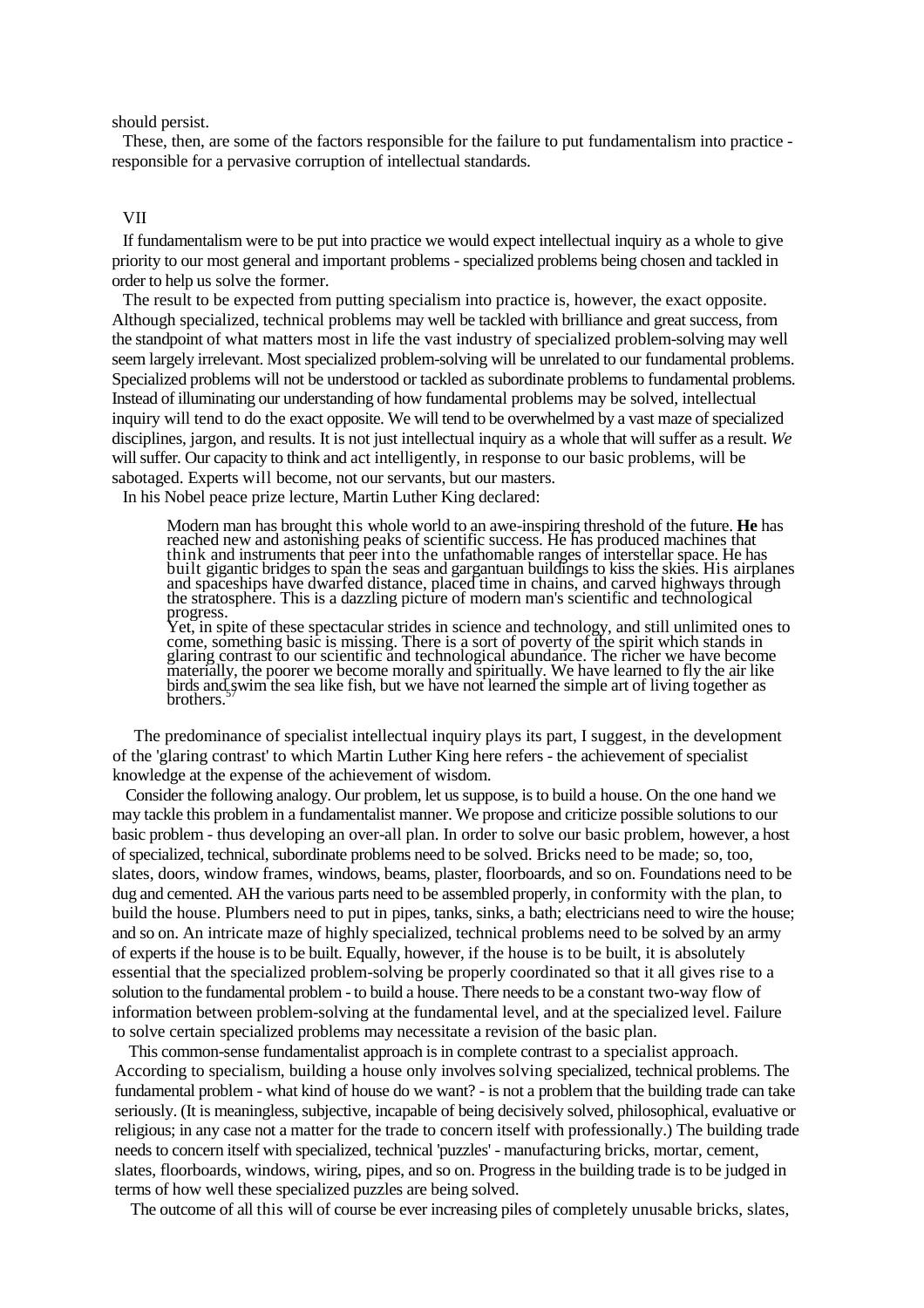wire, pipes, etc. - and no house will be built at all. And if we complain, we will no doubt be met with indignation in that each specialist has indeed performed his task with skill and expertise.

The 'house' that intellectual inquiry as a whole should help us build is, I suggest, a life of value - a rich and fulfilling life, a life in which we can share friendship, love, happiness, beauty, creative work, joy in being alive. Our 'fundamental' problems are the problems we encounter in our lives in seeking to discover, experience, participate in, help create that which is of value. The basic rationale for the whole of intellectual inquiry is to help us to articulate and solve these fundamental problems of living. All intellectual problems are subordinate to these fundamental personal and interpersonal problems of living. The problems of mathematics, logic, philosophy, theoretical physics, cosmology, molecular biology, neurology - all these need to be understood as sub-problems of our fundamental personal and interpersonal problems of living.

It is, of course, not the case that intellectual inquiry is pursued only for pragmatic reasons - as a means to the realization of non-intellectual, practical ends. Intellectual inquiry is also pursued for its own sake. Intellectual inquiry is, in other words, itself a part of life, enriching life directly when pursued for its own sake, like music or poetry. It is, for example, of the essence of life of value that we are perceptive and curious about our surroundings - in touch with our environment. **'Pure'** research in physics, say, or cosmology, geology, history or anthropology, amounts simply to a cooperative following-up of such personal perceptiveness and curiosity. From the standpoint of pure intellectual inquiry, it is the curiosity, the imaginative explorations, the thoughts and feelings, the knowledge and understanding, the intellectual honesty and passion, the problem-solving, of people in society as a part of life, that really matters. It is our shared exploration of our world, as an aspect of life of value, that is important. It is the personal knowledge and understanding of our world that we have ourselves developed, integrated into our lives, that really matters. Pure intellectual inquiry is, in other words, at the most fundamental level, personal and interpersonal in character, a part of life. The impersonal or institutional aspects of pure intellectual inquiry exist simply as a means to an end: to aid personal and interpersonal curiosity, wonder, knowledge, and understanding, as a vital aspect of our personal and social lives. Thus both 'pure' and 'pragmatic' intellectual inquiry seek to contribute to the richness, the value, of our shared lives here on earth. In both cases, what ultimately matters is the value of our personal and interpersonal lives.

The fundamental aim of intellectual inquiry, we may say, is to enhance our personal and interpersonal wisdom - our capacity to discover and achieve what is of value in life both for ourselves and for others. All intellectual problems are problems subordinate to our basic life-problems of wisdom. Of the four fundamental problems formulated above, it is the third and fourth that are the most fundamental, the first and second being pursued as a part of our concern to discover and achieve what is of value in life.

If intellectual inquiry is to meet with success in helping us to discover and achieve what is of value in life, then it must of course be generally understood to have this basic purpose. Education must enable us to come to understand and use intellectual inquiry in this kind of way,<sup>58</sup> so that we discover fruitful interconnections between our personal problems and 'impersonal', 'objective' intellectual problems, our own personal, childish wonderings about the nature of the universe, for example, illuminating and being illuminated by the 'official' wonderings of Kepler, Newton, Faraday, or Einstein, or our personal problems of adolescence illuminating and being illuminated by the philosophical, social problems of the open society discussed, for example, by Popper, Fromm, Mead, and Singer. Intellectual inquiry must itself be organized in such a way as to be amenable to this kind of understanding and use. Above all, scientists and scholars must be fundamentally concerned to develop intellectual inquiry in such a way that it is designed to help us build our 'houses' of wisdom with our lives. All this is essential if intellectual inquiry is to be developed as the tribal discussion of humanity, designed to help us create more valuable lives, a better human world.

When viewed from this perspective of the philosophy of wisdom, present-day scientific, academic inquiry is, in terms of our analogy, more like an unusable, chaotic heap of bricks, slates, window frames, and pipes, than something out of which we can build a habitable house. What confronts us is an immense pile of specialized jargon-ridden disciplines pursuing specialized intellectual problems dissociated from our problems of living, there being little indication as to how the non-specialist is to find his way through all this to discover and achieve what is of most value in life. Scientific, academic inquiry is not pursued, understood, taught, or organized in accordance with the over-all assumption that what ultimately matters is personal and social wisdom.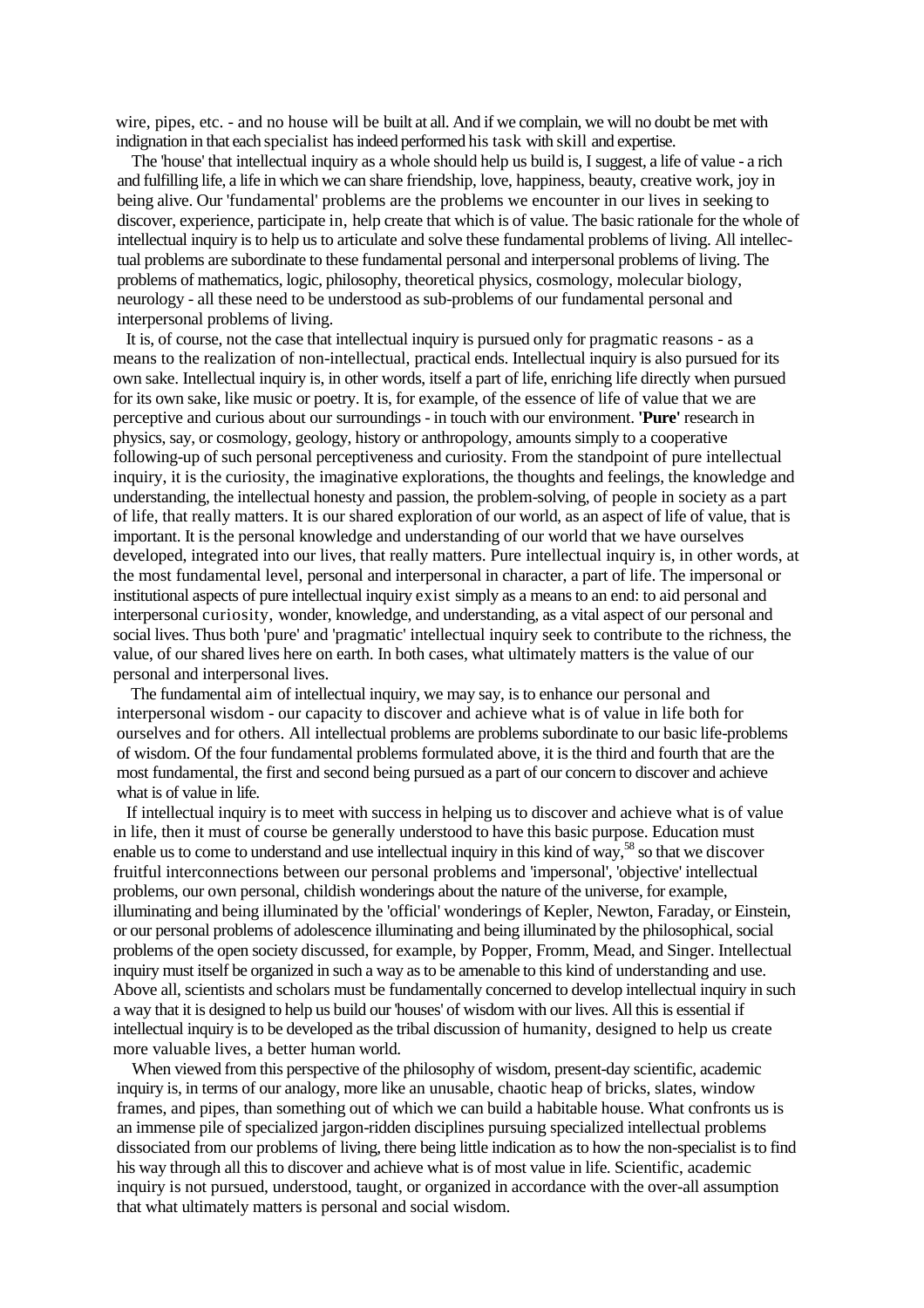In so far as a basic organizing assumption is built into present-day scientific, academic inquiry, it is that the aim of such inquiry is to improve objective, impersonal, institutional *knowledge,* not personal and social *wisdom.* Intellectual priority is not given to our problems of living, to the difficulties, frustrations, sufferings that we encounter in our lives in attempting to discover and achieve what is of value in life: on the contrary, intellectual priority is given to impersonal problems of knowledge encountered by the various academic disciplines in seeking to describe, predict, and explain phenomena. Even the social sciences give intellectual priority to problems of knowledge as they arise within sociology, psychology, and so on, rather than to the problems encountered by people in their lives. Intellectual progress is assessed, not in terms of the success we meet with in achieving what is of value in life, but rather in terms of the success achieved in acquiring academic knowledge. Intellectual progress is conceived as being decisively dissociated from human, social progress.

Impersonal, academic problems of knowledge may of course be tackled out of a concern to develop knowledge which can subsequently be used or applied to help solve human, social problems. The allimportant point, however, is that these problems of knowledge are neither understood nor tackled as intellectually subordinate to our more fundamental problems of living, but are, on the contrary, decisively dissociated from these. If science is to be of human value, it tends to be argued, it is essential that science acquires reliable, objective, impersonal factual knowledge, this in turn requiring - so the argument goes - that the problems of knowledge be tackled in a way which is decisively dissociated from the problems of life.

From the standpoint of developing a kind of intellectual inquiry designed to help us achieve what is of value in life, however, all this is irrational in a quite elementary fashion, and for precisely the reasons emphasized throughout this paper. Granted that the fundamental task of intellectual inquiry is to help us solve those personal, social problems of living we encounter in seeking to achieve what is of value in life, elementary rules of rational problem-solving require us to give intellectual priority to the task of articulating these personal, social problems of living, and proposing and criticizing possible (and actual) solutions to them. Rationality also requires, of course, that we develop a multitude of subordinate, specialized problems - for example, technological problems, scientific problems, problems of knowledge and understanding. It is absolutely essential for rationality, however, that these specialized problems are understood as subordinate, the enterprise of tackling them being set within the framework of the more fundamental intellectual activity of proposing and criticizing possible solutions to our problems of living.

The philosophy of knowledge is, as I have said, at present almost universally taken for granted by the academic community, and is built into the whole institutional structure of the scientific, academic enterprise. As a result, the elementary irrationality of this philosophy has damaging repercussions for the whole of intellectual inquiry, and indeed for the whole modern world, all our lives here on earth. Both 'applied' and 'pure' intellectual inquiry, it should be noted, are damaged by the general acceptance of the philosophy of knowledge.

On the one hand we may - with Bacon, Comte, Bernal, and Ravetz, for example - be concerned primarily with the capacity of intellectual inquiry to help us solve our practical social problems. If so, then according to the philosophy of wisdom, intellectual priority needs to be given to articulating these problems, and proposing and criticizing possible solutions. Solutions to practical social problems are appropriate personal, social *actions.* Hence, according to the philosophy of wisdom, the fundamental intellectual task of intellectual inquiry is to develop imaginatively and assess critically possible and actual personal, social *actions.* The development of knowledge and technology needs to be rationally subordinated to the more fundamental intellectual activity of proposing and criticizing social *actions.*

The philosophy of knowledge, however, gives intellectual priority to the development of knowledge divorced from a concern with our social problems. New knowledge leads to the development of new technology which is then applied in ways which help, we may hope, to solve these problems. The crucial point, however, is that intellectual priority is given to the task of proposing and criticizing *claims to knowledge -* laws, theories, experimental results - instead of possible social actions.

Inevitably, as a direct result of giving intellectual priority to the development of knowledge rather than to proposing and criticizing possible solutions to social problems, intellectual inquiry must: (1) fail to help us solve all those major social problems which require new social actions, policies, and institutions for their resolution rather than new knowledge and technology; (2) fail to help us give priority to the development of new knowledge and technology most needed for the resolution of urgent social problems; (3) fail to help us use such knowledge and technology, where developed, to maximum advantage in a rational fashion to help solve social problems; (4) fail to help us anticipate and prevent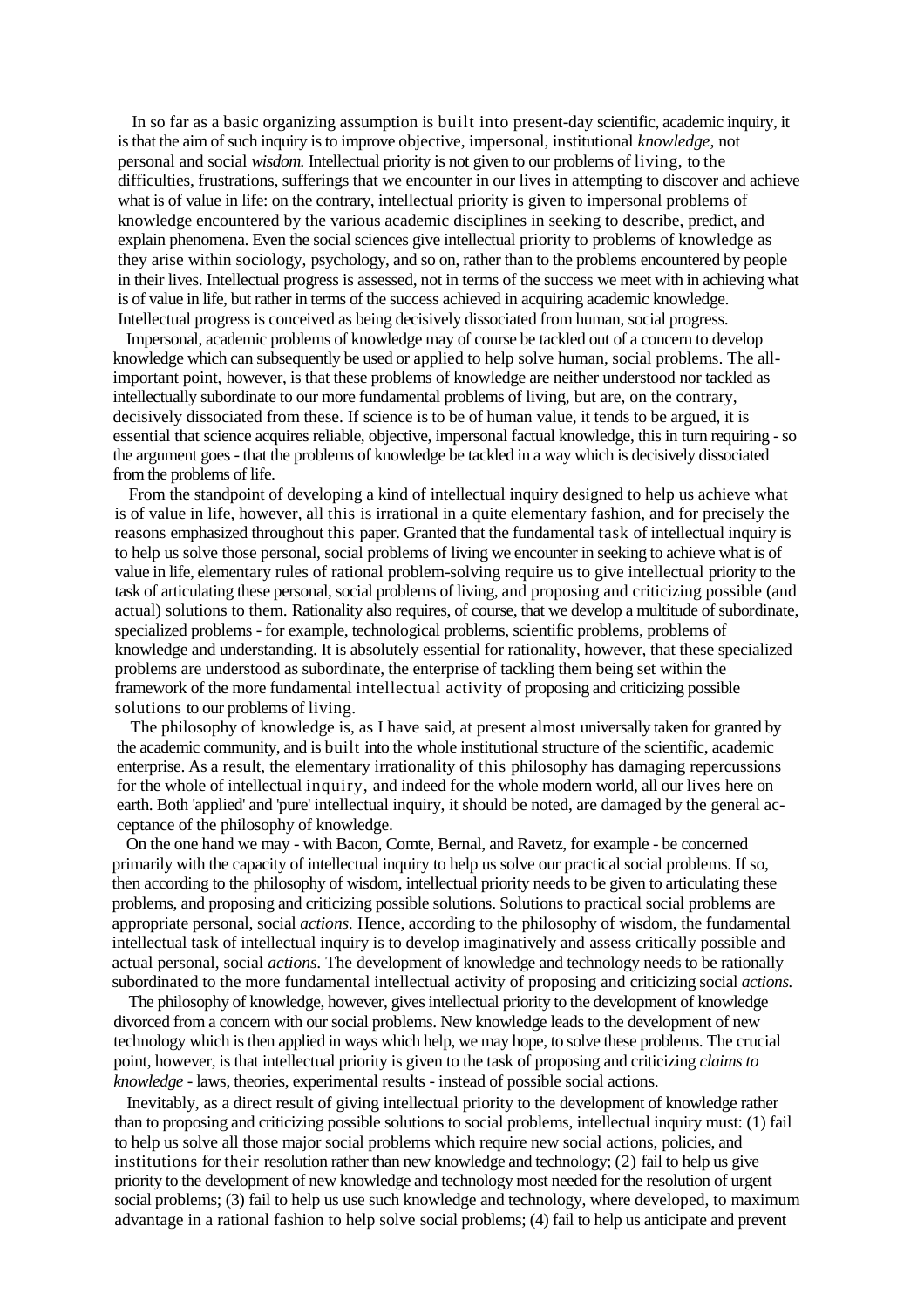new knowledge and technology being used in socially harmful ways; (5) fail to help us anticipate and refrain from engaging in intrinsically harmful scientific research; (6) fail to concentrate intellectual attention on our most urgent social problems.<sup>59</sup> These six kinds of failure are all immediate consequences of the fundamental failure to give intellectual priority to rational human, social problemsolving. As long as our thinking about the world and ourselves is dominated by the philosophy of knowledge, it is almost inevitable that the social ills of the modern world will arise, even if almost everyone acts with good will.

On the other hand we may - with Kepler, Spinoza, Einstein, and Popper, for example - be concerned primarily with the 'intrinsic' or cultural value of intellectual inquiry, intellectual inquiry pursued for its own sake. If so, then we need to recognize - as emphasized by the philosophy of wisdom - that it is knowledge and understanding achieved by people that ultimately matters. 'Pure' intellectual inquiry, conceived of in impersonal or institutional terms, is of value in so far as it helps us to achieve that which really has value - our personal knowledge and understanding of our world, our personal curiosity, perceptiveness, capacity to discover that which is of significance in our surroundings, and the extent to which all this enriches our life. The problems of 'pure' intellectual inquiry are, in other words, at the most fundamental level, personal and interpersonal problems, problems that we encounter in seeking to enhance our personal knowledge and understanding of the world, our personal perception and appreciation of what is significant and of value in existence. As Einstein once remarked: 'Knowledge exists in two forms -lifeless, stored in books, and alive in the consciousness of men. The second form of existence is after all the essential one; the first, indispensable as it may be, occupies only an inferior position.'<sup>60</sup> To this I would only add that from the standpoint of 'pure' intellectual inquiry it is perhaps the activity, as a part of life, of imaginatively exploring the world, following up our passionate curiosity, the lively encountering of aspects of reality, that is the thing that is essentially of value. And just as the professional, specialized, institutionalized activities associated with music are designed, ideally, to further our making and enjoying of music, so too the professional, specialized, institutionalized activities associated with science are, ideally, designed to further our exploration and enjoyment of our world.

All this is in marked contrast with the views of those who, like Popper and Ziman, emphasize the fundamental importance of 'objective knowledge', of 'knowledge without a knowing subject', of 'public knowledge', or of 'institutional knowledge', conceived as ends in themselves, rather than as means to the achievement of the end of life of value, via enhancement of personal awareness of the world.<sup>61</sup> In insisting that 'pure' science be dissociated from life, intellectual progress being understood in wholly objective, impersonal, or institutional terms, the philosophy of knowledge misses out precisely that which matters most, our personal apprehension of the world. As a result of putting this philosophy of impersonal knowledge into practice, a disastrous split develops between the way we personally apprehend or conceive of the world, and the way 'science' apprehends or conceives of the world. We fail to exploit science in order to enrich and extend our personal vision of things; and we fail to develop science in such a way that it is amenable to such exploitation. We fail to discover how to use scientific theories as spectacles through which we may, conjecturally, view the world. Instead of emphasizing the priority of the personal problems of understanding we need to solve in order to make such a use of scientific theories, the problems are dismissed as 'subjective', the development of impersonal knowledge embodied in scientific theories becoming an end in itself. As a result we become blind to - or ignore - the profound discrepancies that exist between the world as conceived by us in life, and the world as conceived, impersonally, by science. A kind of advanced intellectual schizophrenia in our thinking develops. Theoretical physics, for example, ceases to be, with Einstein, a personal 'attempt conceptually to grasp reality as it is thought independently of its being observed', $62$  and becomes merely the impersonal, institutional, ritualistic prediction of phenomena, 'the whole thing . . . a wretched bungle . . .' which can 'only claim the interest of shopkeepers and engineers'." Personal awareness of what is significant and of value in existence, intellectual passion, curiosity, wonder, all degenerate into nothing more than the possession of information and expert skills, the accumulation of dry knowledge of fact. As a result of dissociating 'pure' intellectual inquiry from life, we lose sight of the value which intellectual inquiry has when pursued for its own sake.

Above all. and quite generally, as a result of engaging in, and thinking in terms of, intellectual inquiry as in the first instance the pursuit of impersonal knowledge we lose sight of those problems which, quite fundamentally, create the need for intellectual inquiry, and which intellectual inquiry ought fundamentally to be helping us to solve. By giving priority to the pursuit of impersonal knowledge, we fail to emphasize the fundamental character of the personal and social problems of our pluralistic world.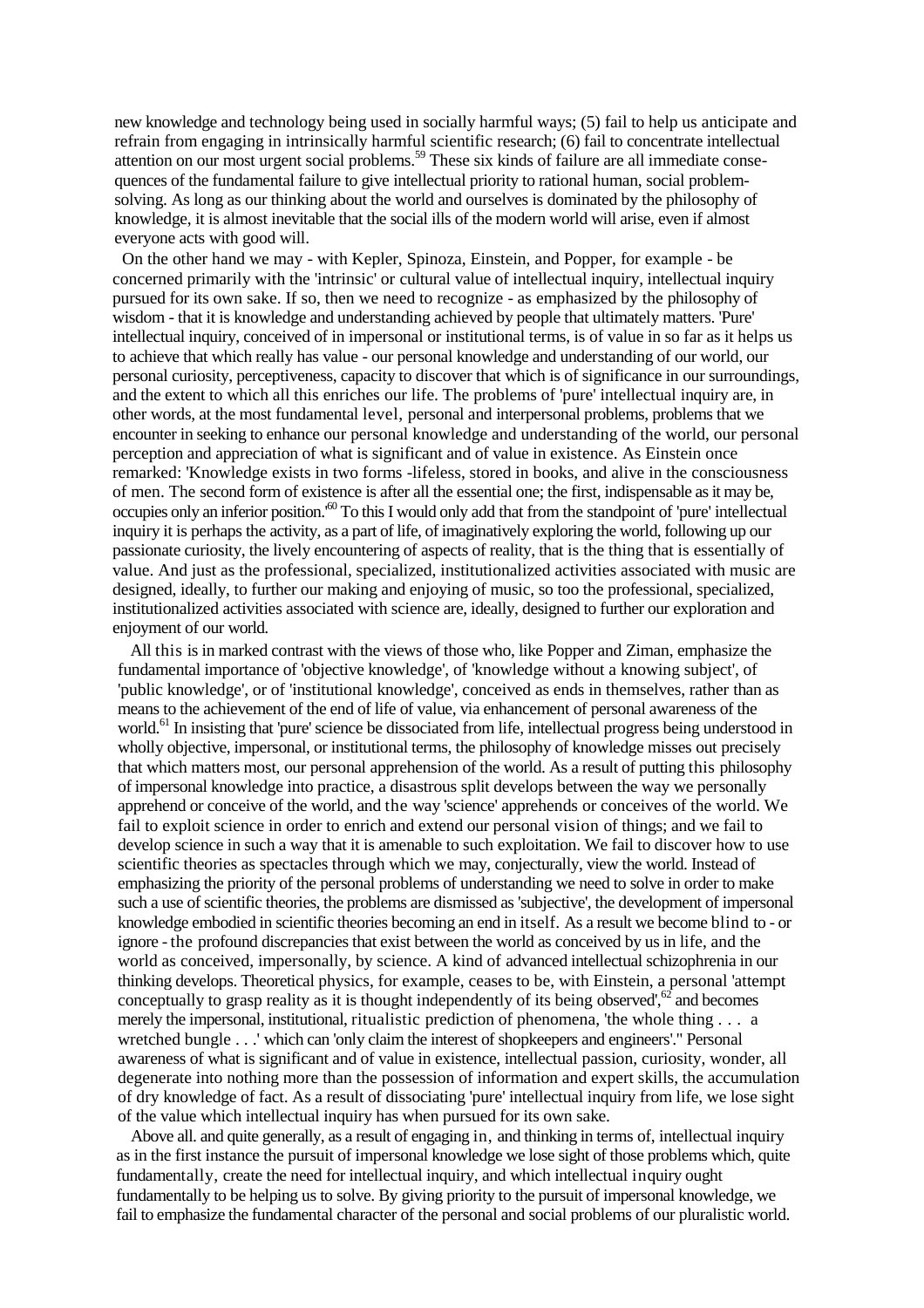Intellectual inquiry must then fail to enhance our common understanding of these problems and our common capacity to develop more adequate resolutions to them. Conceiving of things in terms of the pursuit of impersonal knowledge, we fail entirely to see the urgent need to develop intellectual inquiry as the fundamentalist tribal discussion of humanity, as a vital part of all our lives, as *a personal and social reality, as a part of the world,* designed to help us create wiser ways of living, wiser institutions, a wiser world.

Whereas the philosophy of wisdom, in short, in subordinating intellectual inquiry to the needs of life of value, does justice to both the pragmatic and the cultural aspects of intellectual inquiry, in a unified way,<sup>64</sup> the philosophy of knowledge fails to do justice to both aspects.

Specialism is a relatively recent phenomenon, a general intellectual malaise that has progressively overtaken scientific, academic inquiry during the last hundred years, and especially during the last fifty years. The natural philosophers of the seventeenth century, the *philosophes* of the eighteenth century, and many scientists, philosophers, and social thinkers of the nineteenth century had no difficulty in conceiving and pursuing intellectual inquiry in broadly fundamentalist terms (even if epistemological and methodological misconceptions prevented them from having a full understanding of the rationale for fundamentalism indicated here).

I have argued in this last section that there is nevertheless an even deeper intellectual and humanitarian malaise inherent in scientific, academic inquiry, which cannot by any means be construed as a relatively recent phenomenon. On the contrary, it goes back to the origins of modern science some four hundred years ago and can even be traced back to the ancient Greeks of over 2,000 years ago. It is built into the very foundations of the Western tradition. It can be put like this. Intellectual inquiry has been pursued in accordance, not with the philosophy of wisdom, but rather with the philosophy of knowledge. Instead of problems (3) and (4) of Section II being taken as fundamental, problems (I) and (2) being tackled as an aspect of, and subordinate to, problems (3) and (4), on the contrary scientific, academic inquiry has been devoted primarily to solving problems (1) and (2), solutions to aspects of these problems incidentally helping people in social life to develop improved answers to problems (3) and (4) (or so it is hoped). Instead of problems (3) and (4) being held to constitute the central problems of intellectual inquiry, on the contrary these problems have been ostracized from rational inquiry, relegated to the domain of the personal and the political, solutions to them being determined by such 'irrational' factors as subjective emotion and motivation, political power, market forces.

But if present-day scientific, academic inquiry really is damagingly irrational in the quite elementary and fundamental way indicated, it may be asked: How is it possible? How can such a wholesale, fundamental irrationality have been tolerated for so long? It is not difficult to understand why in the seventeenth century questions concerning the value of life should not have been open to rational discussion: the combined power of church and state made it impossible. (One only has to remember the difficulties encountered by Galileo, Descartes, and others in seeking to establish the principle that relatively neutral problems concerning the nature of the material universe should be open to non-authoritarian, rational discussion to realize that any attempt to establish an analogous principle in connection with problems concerning the meaning and value of life was, at the time, out of the question.) The *philosopher* of the eighteenth century sought to devote reason to the enhancement of human enlightenment, human progress; unfortunately, and understandably, being overimpressed by Bacon and Newton, they failed to emphasize, clearly and unambiguously, that intellectual priority needs to be given to wisdom rather than to knowledge. Romantic writers of the late eighteenth and nineteenth centuries can be interpreted as emphasizing the priority of questions concerning life of value. Unfortunately, in doing so, they abandoned 'reason' under the mistaken impression that reason is relevant only for the acquisition of impersonal knowledge of truth, and that it involves the repression of personal feelings, desires, and imagination. The question we need to ask is this: Why have these past failures not been put right in the twentieth century? A major part of the answer is, I suggest, the increasing prevalence of specialism, which has cancelled the very possibility of critical, influential discussion of fundamentals. Indeed, the existing fundamental disorganization of contemporary scientific, academic inquiry, with its elevation of knowledge above wisdom, is just what one would expect from putting specialism into practice - as the house analogy indicates. Indeed the pursuit of knowledge dissociated from the pursuit of wisdom is itself the outcome of a kind of specialism - the tackling of impersonal, objective, or institutional problems of knowledge dissociated from those more fundamental personal and interpersonal problems that face us in our search for what is, or can be, of value in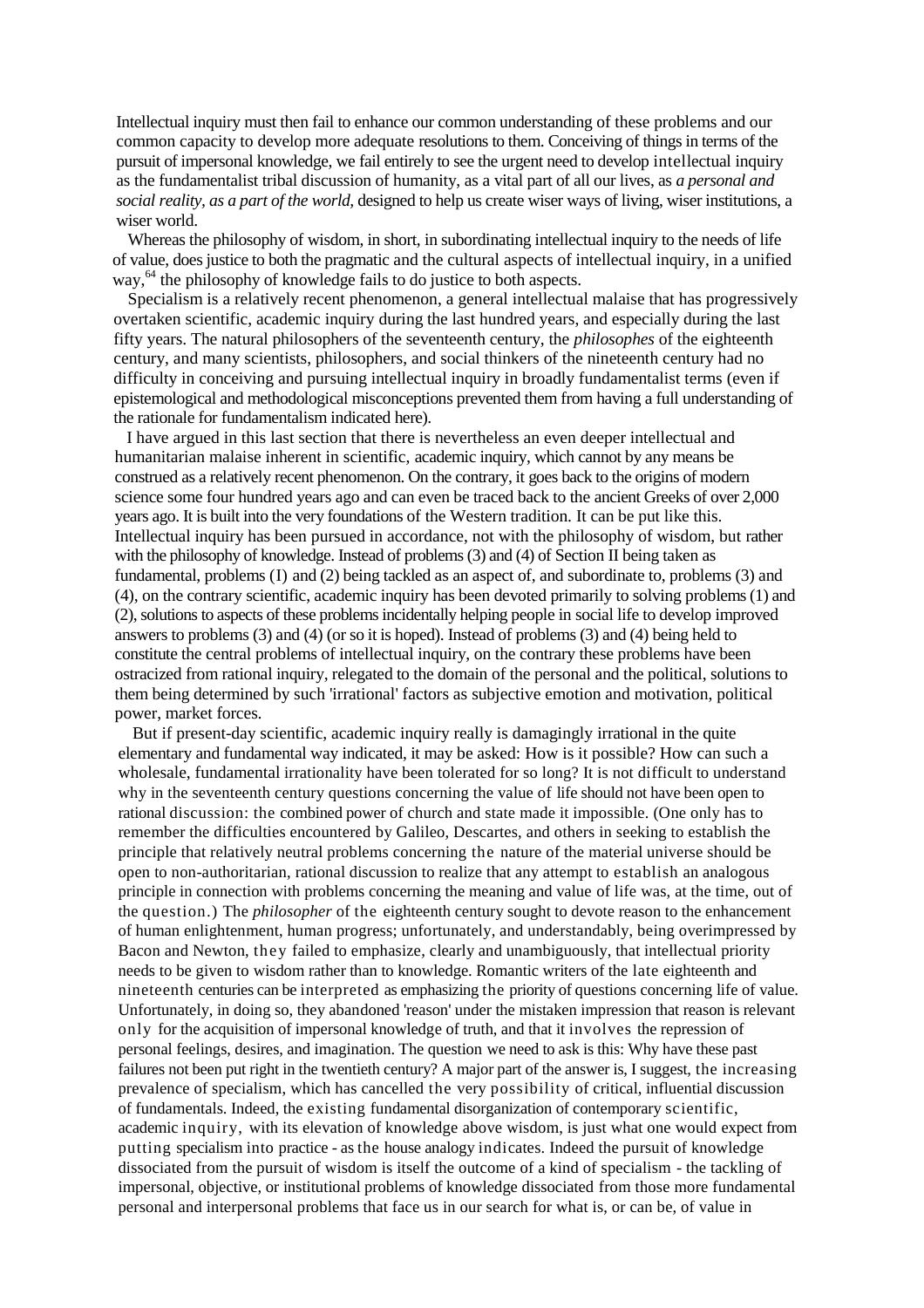existence. This elementary irrationality inherent in our official, public thinking about the world and ourselves is at the root of our present failure, as indicated by Higgins and others, to tackle our fundamental problems effectively and humanely. It is this that is responsible for the 'glaring contrast' noticed by Martin Luther King.

### **NOTES**

- 1 These fundamental problems may of course be formulated a little differently from this without affecting the over-all argument. I shall argue, in fact, that these problems need to be understood, at the most fundamental level, as personal and interpersonal, or social, problems which we encounter in our lives. The exact form in which problem (3), for example, arises for any individual will depend upon the circumstances in which the individual finds himself. 'How can I get enough to eat?', 'How can I find worthwhile, productive work to engage in?', 'How can I give and receive love?', 'How can my life be of value if l am to grow old and die?", 'What am I to do with my life?', 'How can I develop my present pursuits so that 1 achieve more successfully that which is of real value?' These can all be regarded as possible variants of problem  $(3)$ .
- 2 '. . . the one method of all *rational discussion . .* . is that of stating one's problem clearly and of examining its various proposed solutions *critically.'* (K. Popper, *The Logic of Scientific Discover,-.* Hutchinson, London 1956, p. 16.)
- 3 We may, e.g.. regard a problem as having the form of an aim we seek to realize and some provisional idea for a route to the realization of our aim, which fails, however, to enable us to achieve the aim. As a result of representing problems in this fashion, we may well adopt the idea that rationality involves quite essentially seeking to improve our aims and methods as we act by imaginatively developing and critically scrutinizing possible and actual aims and methods. For an exposition of this somewhat more sophisticated 'aim oriented' conception of rationality -and its implications for intellectual inquiry- see N. Maxwell. The Rationality of Scientific Discovery: Part II; An Aim Oriented Theory of Scientific Discovery', *Philosophy of Science,* Vol. 41 (1974), pp. 247-95; and *What's Wrong with Science<sup>1</sup> ?,* Brans Head Books, Middlesex 1976, esp. Ch. 9.
- 4 See P. Gay, *The Enlightenment: An Interpretation: 1, The Rise of Modern Paganism,* Wildhood House, London 1973, pp. 3-19, 127-203.
- 5 I am grateful to L. Briskman for provoking me into discussing this objection explicitly.
- 6 I even put this forward as a psycho-neurological hypothesis: our wonderful unconscious problem-solving capacity, which we exhibit so effortlessly in life whenever we perceive, understand, speak and act, is due to the fact that a fundamentalist hierarchical structure is programmed, as it were, into the neurological structure of our brains. This has evolved as a result of natural selection (problem-solving ability - and above all the ability to solve *relevant* problems [procured by the fundamentalist hierarchical structure] - having great survival value). Unfortunately, at present, nothing like so intelligent a structure is built into scientific, academic inquiry - or into much conscious thought - in that here, lamentably, *specialism* prevails. In particular we have failed to build the hierarchical structure of fundamentalism into our civilization. Not surprisingly, this civilization, or world order, at present exhibits a terrifying failure to recognize and resolve its fundamental problems problems most *relevant* to the achievement of what is of most value-even to the extent that its very survival is now in doubt.
- 7 K. R. Popper, *The Open Society and its Enemies* (1945), Routledge & Kegan Paul, London 1966.
- 8 Some modem writers have done full justice to the great potential value of living and working in a small community or 'tribe': see, e.g., C. Turnbull, *The Forest People,* Picador, London 1976; E. F. Schumacher, *Small is Beautiful: A Study of Economics as if People Muttered,* Blond & Briggs. London 1973, and 'A Blueprint for Survival', *The Ecologist,* Vol. 2, No. 1 (Jan. 1972). Popper's failure to recognize this potential must be due partly to his being unacquainted with the anthropological evidence. He asserts that 'the main element' of the tribal 'magical attitude towards social custom' is 'the lack of distinction between the customary or conventional regularities of social life and the regularities found in "nature" '.this often being associated with 'the belief that both are enforced by a supernatural will'. Social customs are rigidly maintained, there being a superstitious fear of change, magical 'taboos rigidly regulating] and dominating] all aspects of life'. Significantly, Popper adds that 'comparatively infrequent changes have the character of religious conversions or convulsions, or of the introduction of new magical taboos'. (See *The Open Society and it.\*\* Enemies,* op.cit.. Vol. I, p. 172.) It is striking that Turnbull finds all these Popperian characteristics of tribal life dominating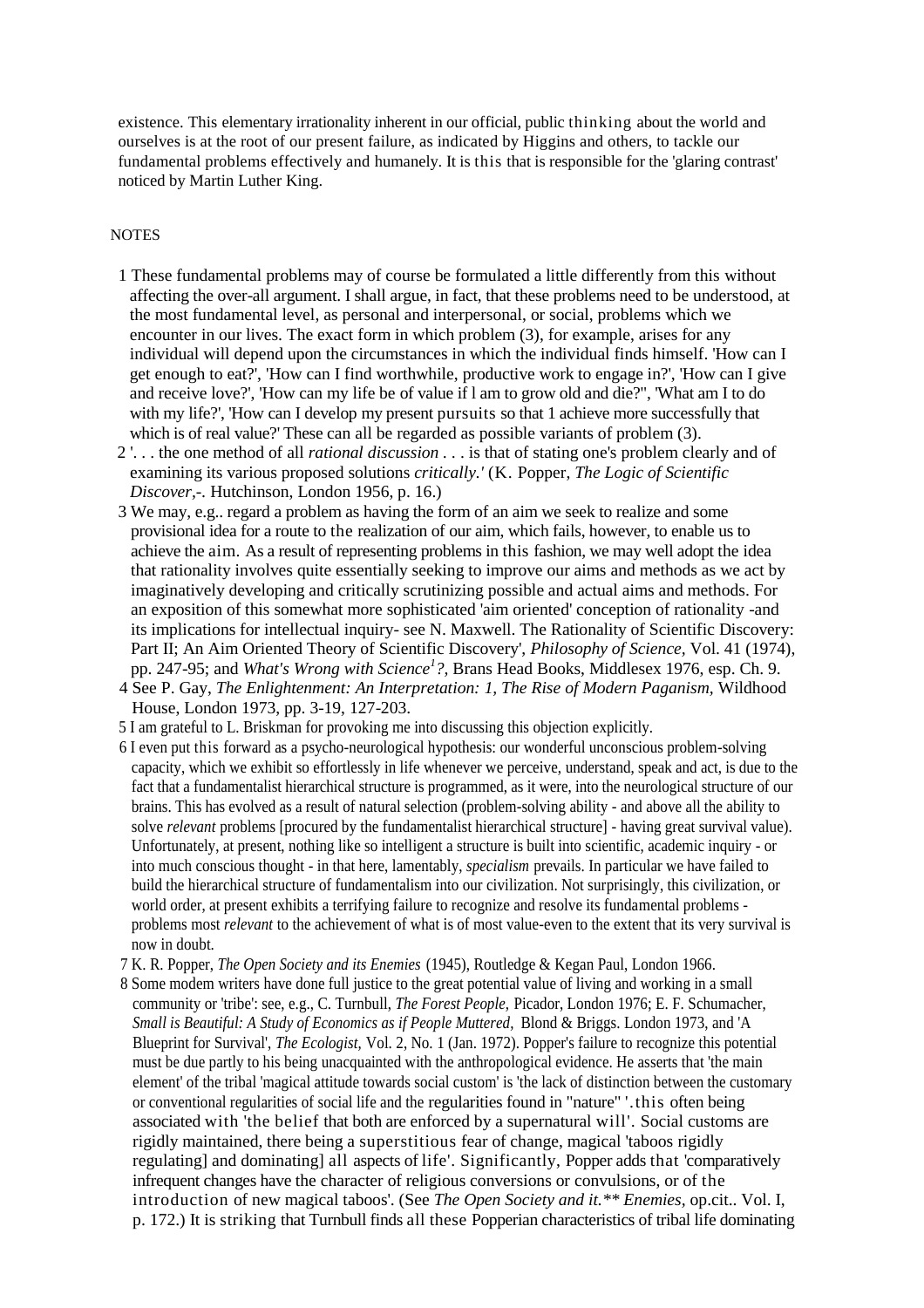the life of agricultural Bantu tribes in central Africa. Turnbull describes just such a rigid, tabooridden, superstitious, compulsive, fearful, ritualistic way of life. Turnbull's really-remarkable discovery. however, is that all this is entirely absent in the Pygmy hunting and gathering tribal way of life. The Pygmies' lives are imbued with a quite extraordinary spontaneity, grace, and trust, there being a complete absence of superstition, compulsive ritual, or fearful observance of taboo. Turnbull argues, in my view entirely convincingly, that it is the development of agriculture which is responsible for this dramatic difference in the whole way of life. Hunting and gathering tribes can afford to live spontaneously, from day to day. trusting in the forest to provide food for tomorrow. Agricultural tribes, on the contrary, live in a state of constant battle with the environment and must perform persistent, long-term agricultural work before food and reward are eventually forthcoming. (M. Harris, in *Cannibals and Kings,* Fontana, London 1978, comes to the conclusion, from a consideration of archaeological evidence, that early hunting and gathering tribes 'enjoyed relatively high standards of comfort and security", having more leisure than later agricultural tribes.) Thus, it is not closeness to Nature, but the exact opposite, departure from dayto-day dependency on Nature, the development of agricultural technology, which creates rigidity, taboo, and ritual. In any case, the Pygmies decisively refute Popper's contention that tribal life is invariably rigid, ritualistic, and irrational. In many ways, in fact, our modern 'open' societies in the industrially advanced West are closer, at the institutional level, to the Bantu reliance on rigidly maintained ritual and taboo, than to the Pygmy reliance on spontaneous instinct and skill. And-of particular relevance to the theme of this essay - this is perhaps especially true of modern specialized scientific, academic research. Rigidly maintained taboo and ritual, broken only by 'comparatively infrequent changes' having 'the character of religious conversions or convulsions' this corresponds almost exactly to specialist scientific research as described and documented by Kuhn in his *The Structure of Scientific Revolution\** (Chicago University Press, Chicago 1970). Even the vocabulary is the same. Kuhn describes scientific revolutions as infrequent episodes of crisis, inducing intense anxiety while they last, the process of acquiring the new paradigm constituting a kind of irrational religious conversion.

At present one perhaps needs the serene self-assurance and lucidity of an Einstein (acquired as a result of sustained, instinctive fundamentalist thought) to recapture the spontaneity and trust of the Pygmy way of life in the modern scientific world. It is clear that in Einstein's case scientific curiosity arose spontaneously from the heart in response to a feeling of 'rapturous amazement at the harmony of natural law'. (In a letter to Gertrud Warschauer in 1952 Einstein wrote: 'You have given me great joy with the little book . about Faraday. This man loved mysterious Nature as a lover loves his distant beloved. In his day there did not yet exist the dull specialization that stares with self-conceit through hornrimmed glasses and destroys poetry....') And Einstein found no difficulty in conceiving himself as a part of Nature. When asked to respond to the question 'If, on your death bed, you looked back on your life, by what facts would you determine whether it was a success or failure?', Einstein replied: 'Neither on my death bed nor before will I ask myself such a question. Nature is not an engineer or contractor, and I myself am a part of Nature.'

- 9 From B. Hoffmann. *Albert Einstein: Creator and Rebel,* Hart-Davis, MacGibbon, London 1973. p. vii.
- 10 The destructive impact of industrially more advanced ways of life on primitive or so-called primitive ways of life has been, and is at present, all too often, blatant and brutal. But it can also be subtle and unintended. For a perceptive account of this in connection with the importation of Western economic ideas and practices, see Schumacher, 5m«///A *Beautiful,* op. cit.
- 11 Einstein was always aware of the instinctively fundamentalist character of childish thinking- as well as of the childish origins of mature fundamentalist thought - associated, for him, essentially with curiosity provoked by a sense of wonder, together with scepticism concerning the received dogmas of the adult world. In explanation of his own fundamentalist thinking concerning the structure of the physical universe he once remarked that ordinarily only children take such problems seriously. He, however, - a late developer - continued to pursue such elementary questions; and, as an adult, naturally, was better equipped to come up with improved answers. On another occasion he remarked: 'There exists a passion for comprehension, just as there exists a passion for music. That passion is rather common in children, but gets lost in most people later on. Without this passion, there would be neither mathematics nor natural science.' (A. Einstein, *Ideas and Opinion\*.* Souvenir Press, London 1973, p. 342.) And in connection with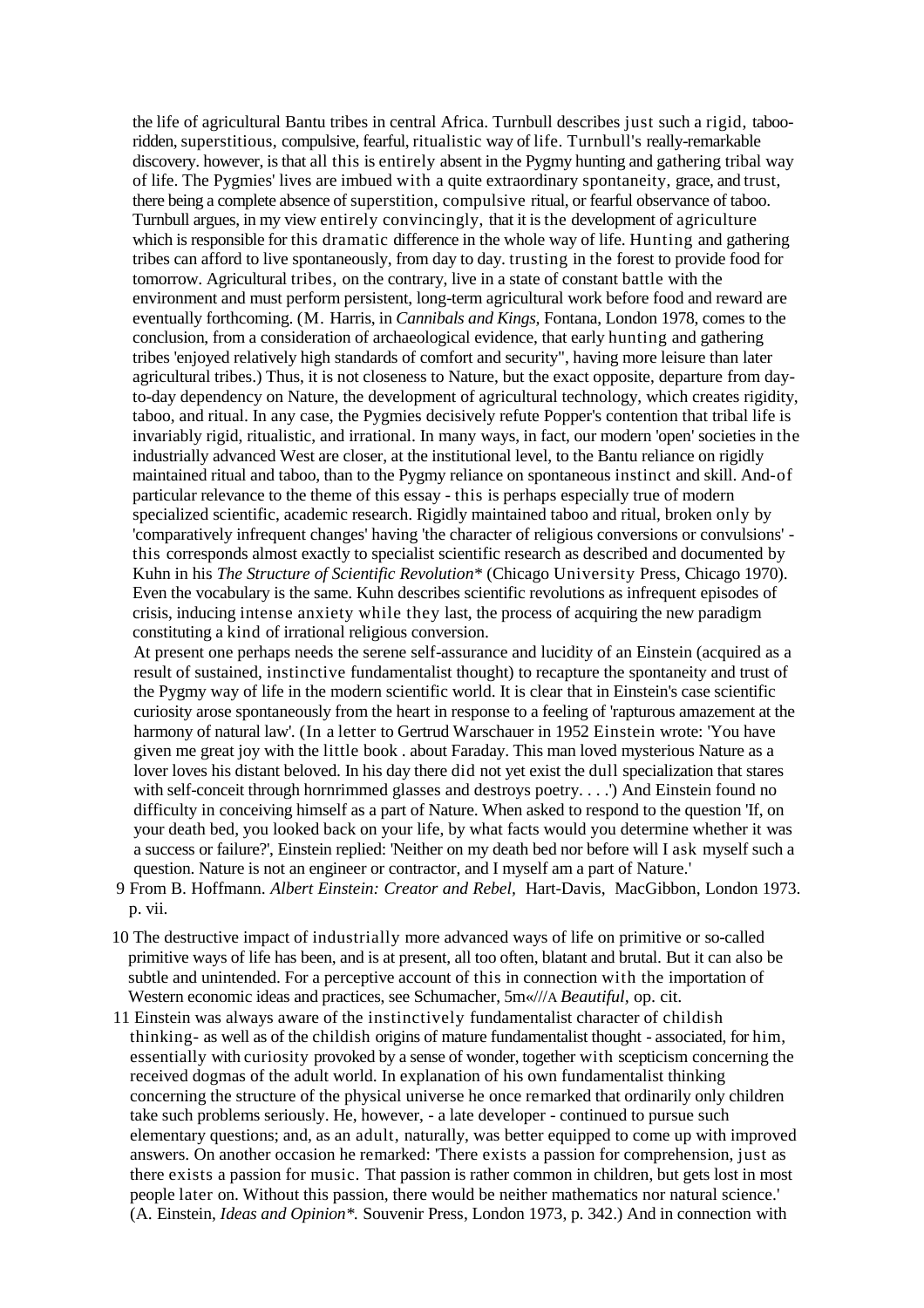his own education, in a well known passage, he remarks: 'In this field . . . [of physics] I soon learned to scent out that which was able to lead to fundamentals and to turn aside from everything else, from the multitude of things which clutter up the mind and divert it from the essential. The hitch in this was, of course, the fact that one had to cram all this stuff into one's mind for the examinations, whether one liked it or not. This coercion had such a deterring effect [upon me] that, after I had passed the final examination. I found the consideration of any scientific problems distasteful to me for an entire year. Injustice I must add, moreover, that in Switzerland we had to suffer far less under such coercion, which smothers every truly scientific impulse, than is the case in many another locality. There were altogether only two examinations; aside from these, one could just about do as one pleased. This was especially the case if one had a friend, as did I, who attended the lectures regularly and who worked over their content conscientiously. This gave one freedom in the choice of pursuits until a few months before the examination, a freedom which I enjoyed to a great extent having gladly taken into the bargain the bad conscience connected with it as by far the lesser evil. It is, in fact, nothing short of a miracle that the modern methods of instruction have not yet entirely strangled the holy curiosity of inquiry; for this delicate little plant, aside from stimulation, stands mainly in need of freedom; without this it goes to wrack and ruin without fail. It is a very grave mistake to think that the enjoyment of seeing and searching can be promoted by means of coercion and a sense of duty'. (A. Einstein, 'Autobiographical Notes', in P. A. Schilpp [Ed.], *Albert Einstein: Philosopher-Scientist.* Open Court, La Salle 1945 [1970], p. 17.)

- 12 See T. S. Kuhn, *The Structure of Scientific Revolutions,* op. cit., Ch. IV.
- 13 Kuhn, e.g., argues that the instigation of the specialized, autonomous puzzle-solving of the specialist is essential for scientific progress. Ibid., pp. 21, 24, 37, and 64-65.
- 14 As we shall see below, there is a further vital point of difference. Fundamentalism asserts that inquiry can only be really intellectually rigorous if it is recognized that inquiry (thought, problem-solving), at the most fundamental level, goes on in life as an integral part of our personal and social lives, actively helping us to discover and achieve what is of most value in life, potentially and actually, as we live.
- 15 A further clarification to be elaborated below. Fundamentalism conceives of intellectual progress, fundamentally, in personal and social terms, in terms of progress in our achievement of what is of value in life, in terms of the progress in our personal and social thinking actively associated with and guiding our endeavours to achieve what is of value, on a personal and world-wide basis.
- 16 A remark about the first and last of these 'fundamentalists'. Einstein once said: 'I want to know how God created this world. I'm not interested in this-or-that phenomenon, the spectrum of thisor-that element. I want to know His thoughts, the rest are details.' (See E. Salaman, 'Memories of Einstein', *Encounter.* April, 1979, p. 22.) In *The Seventh Enemy: The Human Factor in the Global Crisis* (Hodder & Stoughton, London 1978) R. Higgins outlines with devastating clarity and force six basic threats to the future of civilization-six fundamental world-wide problems which we must somehow resolve on a world-wide basis if mankind is to survive. His 'seventh enemy' is our human incapacity to acknowledge and respond to these fundamental problems, on both individual and social, political or institutional, levels. Thus, on a world-wide-basis, life on earth is at present almost lunatically irrational in the most elementary fashion (since it fails to put into practice the two most elementary rules of rational problem-solving).
- 17 See D. de S. Price. *Science since Babylon,* Yale University Press. New Haven 1961. It must be emphasized that this modern meaning of the phrase, introduced by Price, is a typical specialist perversion of the original fundamentalist meaning intended, e.g., by Boyle in the seventeenth century when he writes: The "Invisible College" consists of persons that endeavour to put narrow-mindedness out of countenance by the practice of so ex tensive a charity that it reaches unto every thing called man, and nothing lessthan an universal good-will can content it. And indeed they are so apprehensive of the want of good employment that they take the whole body of mankind for their care. But. . . there is not enough of them.' (Quoted in G. Werskey, *The Visible College,* Alien Lane, London 1978, p. 13.)
- 18 It is noteworthy, e.g.. that Higgins *(The Seventh Enemy,* op. cit.) is obliged to break all conventional academic boundaries in order to articulate our basic global problems. It is also noteworthy that these problems discussed by Higgins and others do not receive sustained,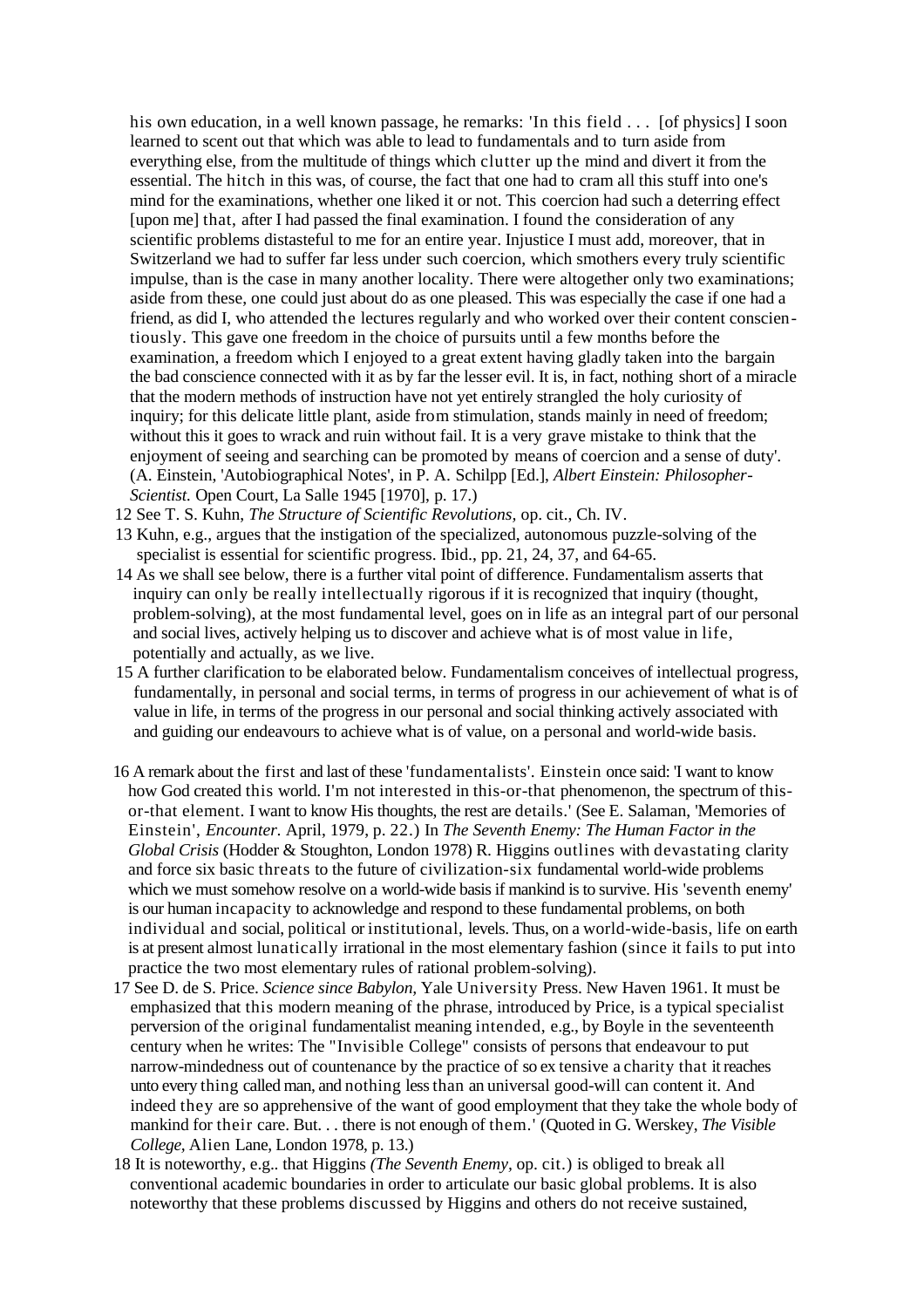influential discussion as an integral part of the orthodox scientific, academic enterprise.

19 I refer here, of course, to the dominant schools of philosophy in Britain and the USA since the war, ordinary-language philosophy, conceptual analysis, logical empiricism, and descriptive metaphysics, as practised by, e.g., Ryle, Austin, Ayer, Anscombe, Warnock, Hare, Kenny. Strawson. Carnap, Hempel. Quine, Davidson, and many others. Recently there have been indications of some improvement in this tradition. Thus Mary Midgley's recent *book Breast and Man: The Roots of Human Nature* (Harvester Press, Sussex 1979) can be interpreted as making a valuable contribution to the fundamental problem: How do we fit into the world and how have we come to be? Unfortunately, Midgley takes for granted the conceptual analyst's conception of philosophy, and a form of specialism for intellectual inquiry as a whole.

In contrast to this tradition there are, e.g., Marxist philosophy and existentialism. Unfortunately, Marxist philosophers are more or less committed to interpreting philosophy as conscious or unconscious ideology - Marxist philosophy, in particular, thus being the detailed, specialized development and application of Marxist social theory and ideology - an attempt, by intellectual means, to help humanity realize Marxist social and political objectives, prejudged to be desirable. As a result, Marxist philosophers fail to practise fundamentalism, which involves, amongst other things, the conscious articulation and *criticism* of ideologies, social theories, social and political programmes interpreted as possible solutions to our fundamental problems. (Unlike Higgins, Marxists do not begin with *problems,* but rather with a basic, presupposed *solution.* As a result, radical critics of the Marxist solution cannot be valued by Marxists as colleagues concerned to help solve essentially the same problems, but must inevitably be judged to be ideological and political opponents. The cooperative, rational development and appraisal of alternative possible solutions to our problems - including Marxist solutions - thus becomes impossible.)

Existentialism, on the other hand, can be interpreted as insisting that our most fundamental problems are problems we encounter in our lives - problems of living. If so. then the version of fundamentalism advocated in Sect. VII amounts to a kind of thoroughgoing, radical, rationalist existentialism. Three features of this version of fundamentalism. in marked contrast to some features of traditional existentialism, must nevertheless be stressed. (1) All scientific. academic problems are to be interpreted as rational!) subordinate to our problems of living, as we live. (This stands in marked contrast to some strands of existentialism, to be found in Kierkegaard and Dostoevsky for example, which are romantic, anti-scientific, and anti-rationalist in character.) (2) Our fundamental problems of living are interpersonal, or social, in character, as well as personal or individualistic. (Again, this is in marked contrast to the exclusively individualistic emphasis to be found in the existentialist writings of Kierkegaard and Dostoevsky.) (3) Rational problemsolving quite generally-and thus rational personal, social problem-solving in particular-involves quite essentially retaining a record of past successes and failures. Rational problem-solving is essentially accumulative and progressive in character. (This is in marked contrast to Sartre's hysterical repudiation of the past. Enhancing our freedom, our capacity to discover and achieve what is of value in life, requires that we learn from the successes and failures of the past, our personal and social history. The Sartrian repudiation of the past, in order to achieve freedom, in *fact enslaves* us to compulsive acting out of impulse.)

- 20 Something like this account is presupposed, or propounded, by: G. Ryle. 'Introduction' in A. J. *Ayer et al.. The Revolution in Philosophy,* Macmillan. London 1967. pp. 1-11; A. J. Ayer, *Metaphysics and Common Sense.* Macmillan. London 1969, Ch. 1. 'On Making Philosophy Intelligible', pp. 1-18: C. H. Whiteley. *An Introduction to Metaphysics,* Methuen, London 1955. pp. 5-6.
- 21 An amusing indication of this is the way in which philosophers tend to acknowledge, apologetically or critically, that philosophy still concerns itself with the problems discussed by. e.g.. Plato, whereas other disciplines successfully solve initial problems and move on to new problems, thus making progress. The failure of philosophy to progress in this way is only problematic if philosophy is conceived in specialist terms. From the standpoint of the fundamentalist or Enlightenment conception of philosophy, it is of course precisely the basic task of philosophy to keep alive, throughout the whole of intellectual inquiry, and throughout our culture and social life, a sustained concern with our four fundamental problems.
- 22 For a more detailed and sophisticated advocacy of this fundamentalist conception of science, see my 'A Critique of Popper's Views on Scientific Method', *Philosophy of Science.* Vol. 39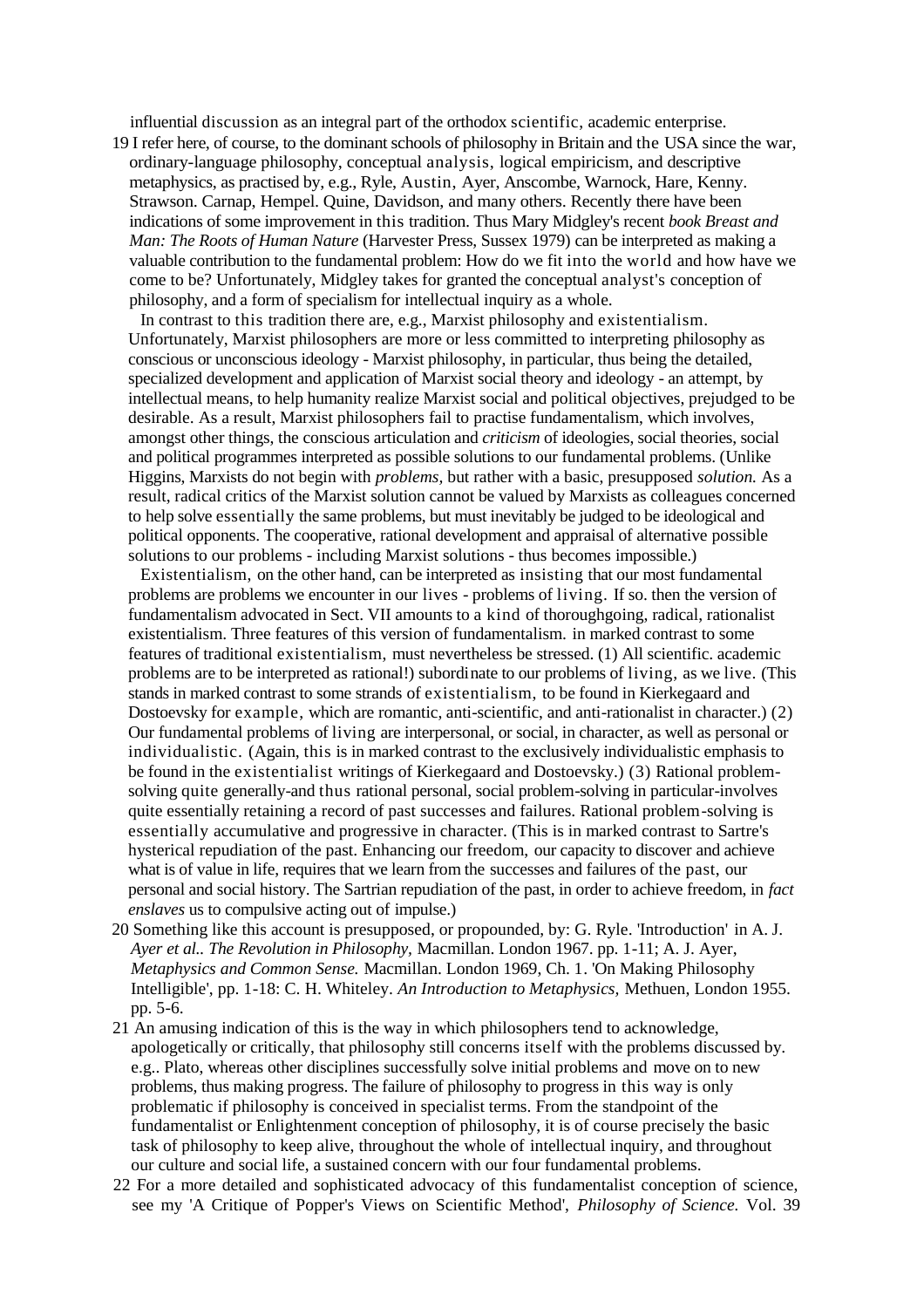(1972), pp. 131-52; 'The Rationality of Scientific Discovery', op. cit., Vol. 41 (1974), pp. 123-53, 247-95; 'Articulating the Aims of Science', *Nature.* Vol. 265 (1977), p. 2; 'Induction, Simplicity and Scientific Progress', *Scientia,* 1980 (forthcoming); *What's Wrong with Science?,* op. cit.; 'How Science Lost its Humanity', *The Guardian,* 27 Sept. 1979, p. 19. For a critical assessment, see G. F. Kneller, *Science as a Human Endeavor.* Columbia University Press. New York 1978. pp. 36- 38. 80-37, 90-91.

- 23 See B. Russell. *Human Knowledge: Its Scope and Limits.* Alien & Unwin. London 1948. (Contrast Russell's uncritical or inflexible 'postulational' approach with the critical, flexible postulationism of aim-oriented empiricism [see Note 22], which stresses that science, in order to be rational, must continuously articulate, develop and criticize metaphysical blueprints for science as an integral pan of scientific inquiry, and in the light of ostensible scientific progress, thus enabling us to improve our aims and methods as our scientific knowledge and understanding of the world improves.)
- 24 K. Popper, *The Logic of Scientific Discovery,* op. cit., pp. 19, 38, 277-8.
- 25 K. Popper, U*nended Quest: An Intellectual Autobiography,* Fontana/Collins, Glasgow 1976, pp. 148-51.
- 26 K. Popper. *Conjecture\* and Refutations,* Routledge & Kegan Paul, London 1963, pp. 193-200. 27 Ibid., pp. 66-67.
- 28 K. Popper. *The Logic of Scientific Discovery,* op. cit., p. 15; *Conjectures and Refutations,* op. cit., p. 136.
- 29 Ibid., pp. 67-%, 136.
- 30 See I. Lakatos and A. Musgrave (Eds.), *Criticism and the Growth of Knowledge,* Cambridge University Press, London 1970, p. 53.
- 31 K. Popper, 'Reason or Revolution?', in *The Positivist Dispute in German Sociology,* Heinemann Educational Books Ltd., London 1976, p. 296.
- 32 K. Popper, *Conjectures and Refutations,* op. cit., p. 54.
- 33 See Note *22.*
- 34 This important point can be established quite simply as follows. Science is centrally concerned to solve the problem: What kind of world is this? If science is to tackle this problem rationally, priority needs to be given to proposing and critically assessing possible solutions - thus developing a tradition of rational cosmology like that represented, e.g.. by Popper in his 'Back to the Presocratics' *(Conjectures and Refutations,* op. cit.. Ch. 5). This leads, however, to the development of a number of rival imprecise possible solutions - rival cosmologies - with no indication as to how we are to make these vague ideas precise and choose between them. In order to proceed, we need to put into practice the third and fourth rules of rational problem-solving: each vague solution needs to generate preliminary, subordinate, specialized problem-solving. If one such approach begins to achieve apparent spectacular specialized success, then this entitles us to take this general approach especially seriously. Thus the spectacular specialized successes of Kepler and Galileo entitle us to take especially seriously their common vague cosmological presupposition: 'the book of Nature is written in the language of [simple] mathematics.' If science is to proceed rationally, however, it is essential that there continues to be an (interplay between our best ideas as to how the over-all problem is to be solved, and our best solutions to subordinate problems. In particular, our assessment of possible solutions to subordinate problems - testable scientific laws and theories - must not be dissociated from our assessment of untestable, metaphysical ideas as to how the over-all problem is to be solved. Popper, however, violates this elementary, general requirement for rationality in insisting that assessment of scientific laws and theories ;'.v dissociated from assessment of metaphysical ideas. Furthermore, it is precise ly this irrational insistence which creates, for Popper, the insoluble problem of induction. The impossibility of assessing scientific laws and theories solely with respect to empirical success is a special case of the general irrationality of attempting to assess possible solutions to subordinate problems independently of vague ideas about how to solve the over-all problem. The problem of induction, in short, is a product of specialism, the insolubility of the problem, as traditionally conceived, an indication of the irrationality of specialism as far as science is concerned.
- 35 Ironically enough, Popper does come close to acknowledging the Russellian point that the methods of science make implicit metaphysical presuppositions about the nature of the world (see *The Logic of Scientific Discovery,* op. cit., pp. 252—4), despite explicit disavowals elsewhere (see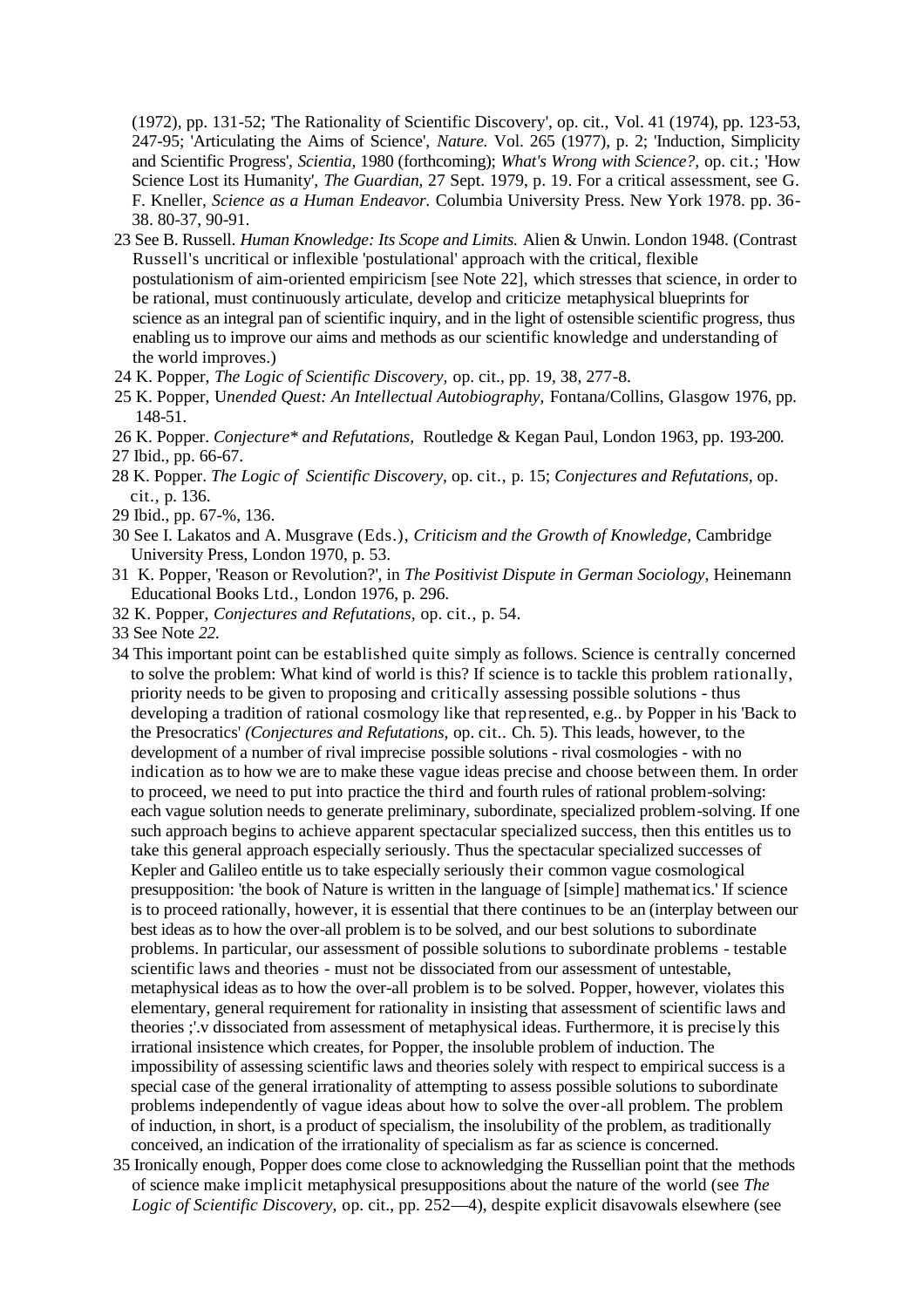*Conjectures and Refutations,* op. cit., p. 54). He fails, however, to emphasize that critical rationalism requires that we explicitly articulate these metaphysical presuppositions, so that they may be criticized, and thus, we may hope, improved, as an integral part of science, so that *the methods* of science maybe improved with our improving knowledge. Just this way of doing science was instigated by Einstein in developing the special and general theories of relativity. The invariance and symmetry principles of modern physics - which can be interpreted as either methodological or metaphysical principles - are a development of Einstein's profound innovation. However, modern physics, and modern science quite generally, fail to put into practice, explicitly and fully, Einstein's way of doing science, in that they fail to articulate and criticize actual and possible aims and methods-or philosophies of science-as an integral pan of science itself. The institutional reorganization that this requires - namely philosophy of science pursued as an integral part of science itself- has not been carried out. This is of course in part due to the fact that the scientific community accepts Popper's falsificationist demarcation criterion for dividing off science from non-science. Views about what ought to be the aims and methods of science - philosophies of science - not being themselves testable theories in any straightforward sense, have no place in science itself according to traditional, and Popperian, empiricism. Thus scientific integrity at present demands that discussion of aims and methods be excluded from science, instead of demanding that this discussion constitute an integral part of science (as required by aim-oriented empiricism or fundamentalism). At present, by and large, science departments and departments of history and philosophy of science do not speak to each other. To this extent. Popper, rather than Einstein, isinstitutionalized. Thisinstitutionalization of Popperian methodology prevents us from developing a genuinely rational, fundamentalist science.

- 36 For Einstein's advocacy of fundamentalism see. e.g.. A. Einstein. *Ideas and Opinions,* op. cit.
- 37 See Note 13.

38 See T. S. Kuhn, *The Structure of Scientific Revolutions,* op. cit.. Ch. 12.

- 39 It should be noted that the basic objection to Kuhn's prescription for science applies with almost equal force to Lakatos's prescription as outlined in his 'Falsification and the Methodology of Scientific Research Programmes', in I. Lakatos and A. Musgrave(Eds.|, *Criticism and the Growth of Knowledge,* op. cit.. pp. 91-195. Lakatos's problem is to reconcile the dogmatism of Kuhn's normal science, on the one hand, with the anti-dogmatic, critical falsificationism of Popper, on the other hand, taking into account especially Feyerabend's important point that in order to test a given theory severely we need to possess, and even develop, alternative theories. (See P. Feyerabend. 'Problems of Empiricism<sup>1</sup>, in R. G. Colodny [Ed.]. *Beyond the Edge of Certainly*. Prentice-Hall, Englewood Cliffs, N.J. 1965, pp. 145-260.) Lakatos's solution is to prescribe for science simultaneous competing fragments of Kuhnian normal science - competing research programmes - thus doing justice simultaneously to Kuhnian dogmatism and Feyerabendian pluralism. Lakatos makes it abundantly clear, however, that ultimately only relative empirical success ought to decide the fate of research programmes within science. There is thus no essential role, within Lakatos's conception of science, for sustained critical development of our best metaphysical answer to the problem. What kind of world is this?, so that the hard cores of research programmes could be assessed in part in terms of this answer. Lakatos advocates a kind of competitive specialism. In terms of our obstacle-course analogy, Lakatos sees science as a number of competing individuals, with different routes in mind, stumbling blindly from *A* to *B.*
- 40 A number of writers (e.g. Koyre. Burn, and Buchdahl) have advocated a view which might be called 'metaphysical presuppositionism', according to which the natural sciences do make substantial metaphysical presuppositions about the world. These writers fail, however, to emphasize the crucial point that scientific rationality demands sustained, explicit, critical development of such metaphysical presuppositions as an integral pan of science itself- the essential tenet of fundamentalism.
- 41 For a powerful criticism of the idea that the social sciences should be value-neutral, see B. Easlea, *Liberation and the Aims of Science: An Essay on Obstacles to the Building of a Beautiful World.* Chatto & Windus, London 1973, pp. 167-78. Essentially the same point is made by Schumacher in his *Small is Beautiful,* op. cit., when he argues that economic thinking must reflect or presuppose some philosophy of life, some view as to what is of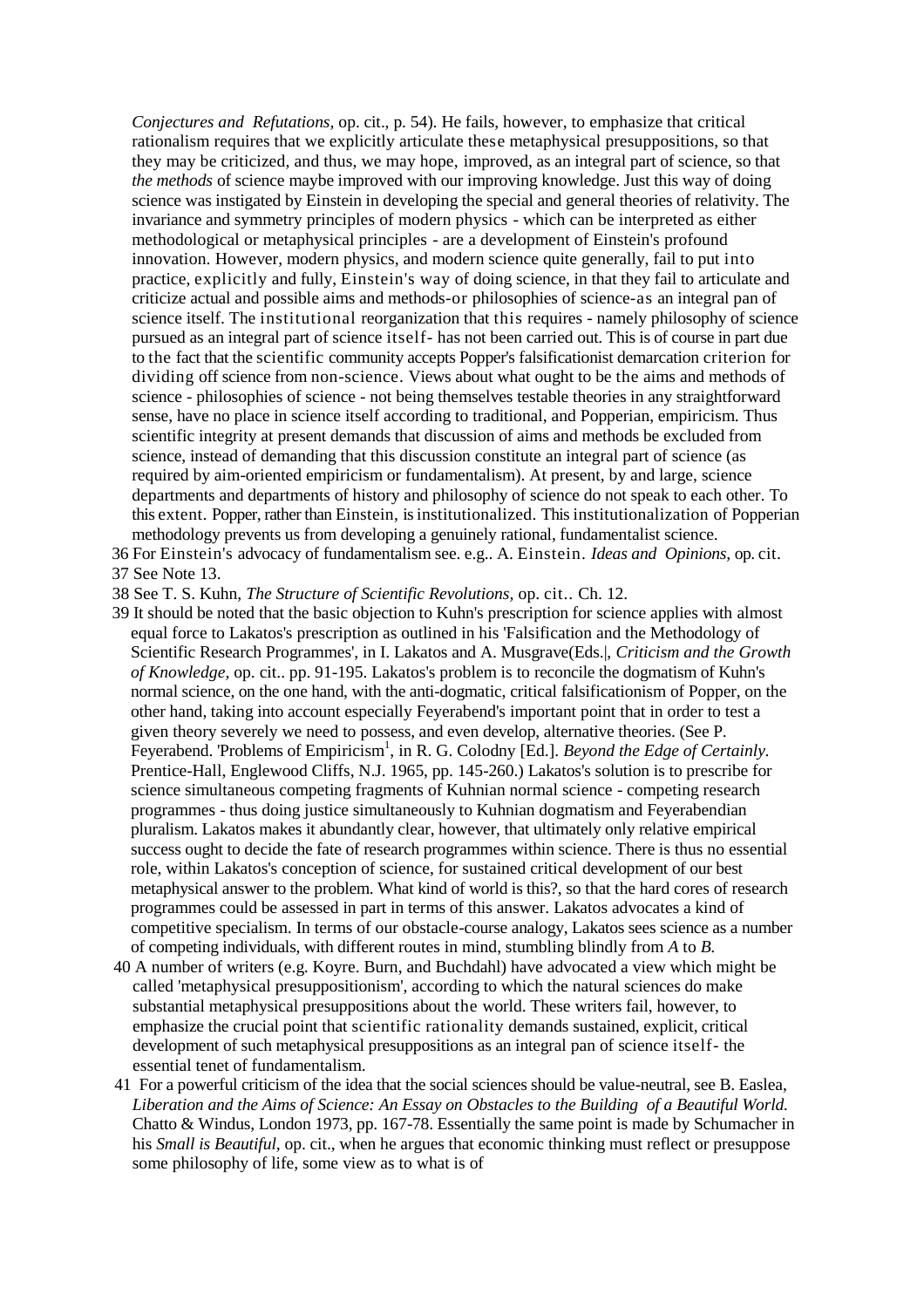value in life. For the point that explicit articulation and criticism of value assumptions implicit in the aims of research is actually essential for the whole of science if it is to be objective and rational, see N. Maxwell, 'Science and Values', *Times Higher Educational Supplement.* 4 Nov. 1977, p. 27; *What's Wrong With. Science'',* op. cit., Chs. 5 and 7. Values are even implicit, it should be noted, in the aims of a science as apparently remote from ordinary life as pure theoretical physics. The question. What kind of world is this?, may be interpreted in such a fashion that merely developing theories, like quantum theory, which predict more and more phenomena more and more accurately constitutes satisfactory progress towards answering the question. Einstein asked for much more from theoretical physics: he sought to capture, in a 'wildly speculative way' the 'thoughts of God". He did not *know* that the universe has a coherent, unified structure: rather, the mere possibility of discovering such a structure seemed to him to be of such supreme value that to abandon the search for it seemed to be a profound betrayal of the noblest aspirations of theoretical physics. Thus Einstein's judgment that quantum theory is unsatisfactory, in that it abandons micro-realism, was in part based on a value judgment. (For an endorsement of Einstein's judgment on this point see my Towards a Micro-Realistic Version of Quantum Mechanics', *Foundations of Physics,* Vol. 6 [19761, pp. 275-92, 661-76.1

- 42 R. K. Merton. *Science. Technology and Society in Seventeenth-Century England.* Harper & Row. New York 1970: K. Mannheim, *Essays in the Sociology of Knowledge,* Routledge & Kegan Paul. London 1952; W. O. Hagstrom, *The Scientific Community,* Basic Books. New York 1965; B. *Homes, Scientific Knowledge and Sociological Theory,* Routledge *&* Kegan Paul. London 1974; P. Mathias (Ed.). *Science and Society 1600-1900.* Cambridge University Press, London 1972; M. Teich and R. M. Young (Eds.), *Changing Perspectives in the History of Science,* Heinemann, London 1973; M. Mulkay, *Science and the* Sociology *of Knowledge,* George Alien & Unwin, London 1979.
- 43 On the one hand there are those who pursue sociology of science and 'externalist' history of science merely in order to add to specialist knowledge within sociology and history. These writers tend to decry the significance of epistemology and the study of scientific method. (A notable recent example of this is to be found in D. Bloor, *Knowledge and Social Imagery.* Routledge & Kegan Paul, London 1976.) From the standpoint of the fundamentalist viewpoint defended in Sect. VII, this approach entirely misses the point. For, according to the view advocated below, the basic task of the social sciences is to help us develop more rational institutions and ways of life, a more rational world. A central task of the social sciences, in other words, is to propose and critically assess possible institutional and social changes designed to help people all the better to discover and achieve what is of value in life - that is, to help people solve rationally the problems of living which they encounter in seeking to achieve that which is of value in life. The social sciences, on this view . ought thus fundamentally to be institutional or social epistemology or methodology. What is being attempted in this paper in connection with one institution -the scientific, academic enterprise - should be attempted quite generally in connection with institutions associated with politics, the law, the media, commerce, industry, and international relations Far from the sociology of science taking over from the philosophy of science sociology on the contrary - and the social sciences quite generally - need to become the philosophy and methodology of institutional, social pursuits and enterprises. Granted that our concern is to develop better solutions to problems (3) and (4), a central task of the social sciences and humanities ought to be to help us develop fundamentalist, or aim-oriented rationalistic, institutions quite generally - including aim-oriented rationalistic academic institutions. See *What's Wrong With Science.',* op. cit., Chs. 8 and 9.

On the other hand, however, there are those Marxist-inclined writers who wish to commit science to socialist or Marxist objectives and who seek to 'radicalize' science. (See. e.g., B. Easlea, *Liberation and the Aims of Science,* op. cit.; H. Rose and S. Rose [Eds.], *The Radicalization of Science.* Macmillan, London 1976.) These writers see social and cultural reality in terms of competing class interests - the dominant class ensuring that even culture and science serve its own class interests, this situation being maintained, in part, by means of the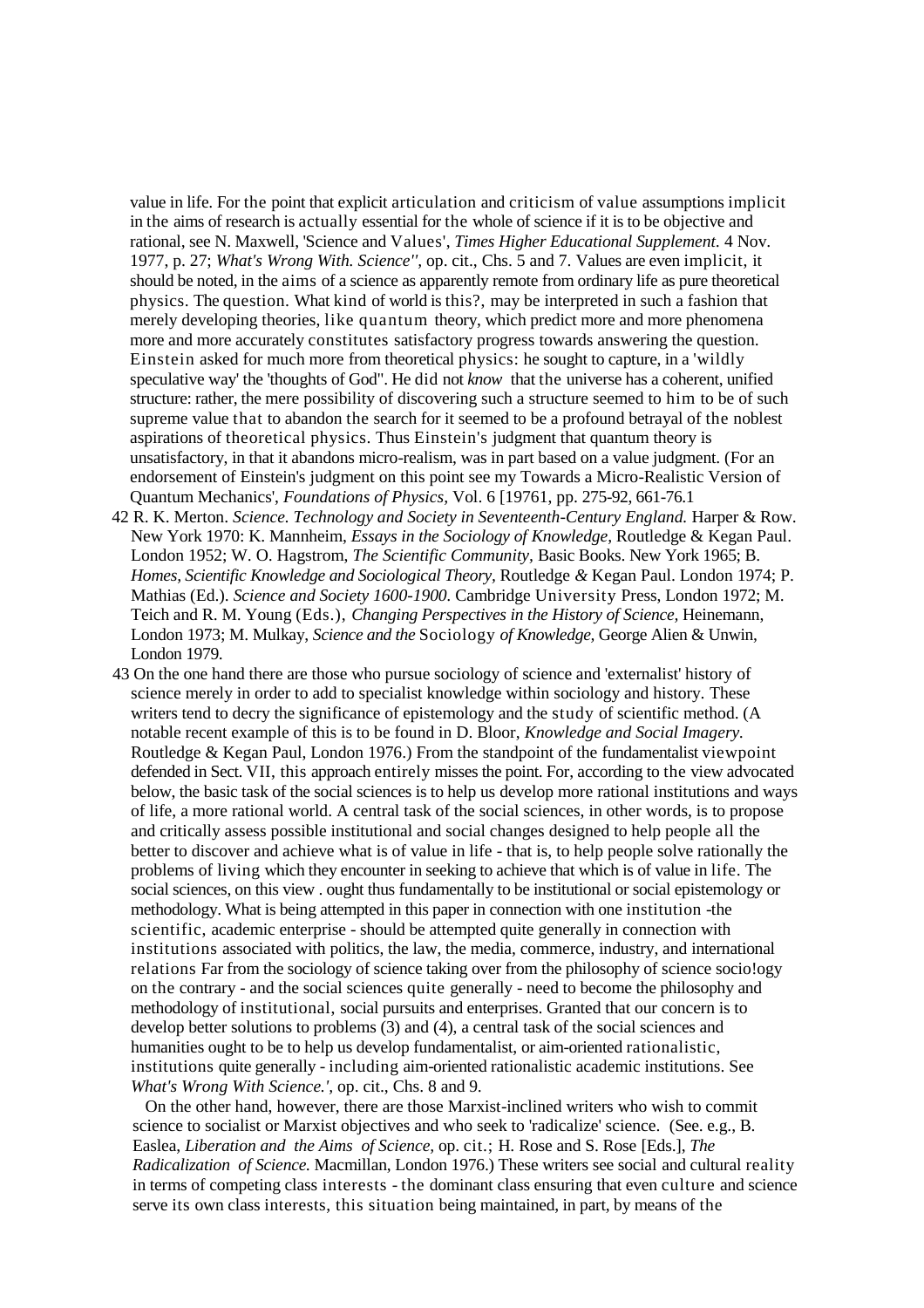institutionalized lie that science is an objective, value-neutral search for truth, serving no special class interests. There is clearly some truth in this allegation. The moment we view scientific and technological research on a worldwide basis, it becomes clear that very little such research is devoted to serving the interests of the millions upon millions of desperately poor people in the third world. In so far as such research does serve social interests, it is the interests of those who live in industrially advanced, relatively wealthy countries which are served-even to the point of increasing the misery of the underprivileged, as in the case, perhaps, of the tin miners of Bolivia. The fundamental defect of this Marxist conception of intellectual inquiry, however, is that it commits intellectual inquiry to socialist or Marxist social theory and objectives, and thus prevents intellectual inquiry from itself scrutinizing these social, political and evaluative presuppositions, even to the point of improving on them.

We might view the matter as follows. (1) Standard empiricists, like Hempel and Popper, reject the existence of permanent metaphysical presuppositions inherent in science. (Even Kuhn and Lakatos only allow for temporary metaphysical presuppositions to be assessed ultimately in terms of the empirical success of the specialist research they support; thus Kuhn and Lakatos ultimately also advocate standard empiricism.) This is dishonest, as the insolubility of the problem of induction indicates. (2) Metaphysical presuppositionists. like Russell. Koyre. Bum, and Buchdahl, do acknowledge the existence of long-term, comprehensive metaphysical presuppositions implicit in science. This is more honest. These writers fail, however, to emphasize the crucial importance of articulating and critically developing such presuppositions as an integral part of science. In addition these writers fail to acknowledge the existence of valuepresuppositions implicit in science. This is dishonest. (3) Easlea, Schumacher. and others do acknowledge the existence of such value-presuppositions implicit in science. This is more honest still. These writers fail, however, to emphasize the crucial importance of articulating and critically developing such presuppositions as an integral part of intellectual inquiry-thus failing to advocate a rational, fundamentalist version of the philosophy of wisdom. In addition, merely to acknowledge that value-presuppositions are implicit in intellectual inquiry is to fail to acknowledge that intellectual inquiry is itself a part of personal, social life, a kind of personal, social action, pursued in order to realize personal, social goals. This is dishonest. (4) Radical Marxists go further, in that they do conceive of, and pursue, intellectual inquiry as an aspect of personal, social action, designed to help achieve personal, social objectives. According to these writers, in capitalist societies intellectual inquiry is devoted primarily to helping to attain the objectives of capitalism: in their intellectual work these writers seek to act in such a way as to help overthrow capitalism, thus creating a socialist society and a socialist intellectual inquiry devoted to helping to realize socialist goals. In so far as these writers see and pursue intellectual inquiry as an aspect of life, social reality, social action, their vision and practice is even more honest still. These writers fail, however, to acknowledge the crucial importance of articulating and critically developing basic socialist presuppositions and objectives. They fail to confront obvious major problems inherent in the idea of a socialist society - such as the problem of centralized, bureaucratic power. This is dangerously dishonest. In particular, as a result of this failing, these writers fail to emphasize the fundamental importance of seeking to develop ways of life, institutions, societies, which progressively develop the aims and methods of personal, institutional and social life - thus enhancing our capacity to achieve that which is of value in life. These writers presuppose answers to problems (3) and (4), instead of seeking to develop a fundamentalist, rational society which enables us to discover improved answers to these problems, as we live.

In short, despite their diversity, the four positions just outlined have one crucial failing in common: they all fail to emphasize that rational action involves quite essentially seeking to improve our aims and methods as we act - the key tenet of aim-oriented rationality (see my *What's Wrong With Science'.',* op. cit.).

- 44 A. Huxley, *Means and Ends: An Enquiry into the Nature of Ideals and into the Methods employed for their Realization,* Chatto & Windus, London 1938, pp. 276-7.
- 45 For a fascinating account of such a hunting and gathering tribal life, see C. Turnbull. op. cit.
- 46 Higgins writes (op. cit., pp. 21-45) especially clearly and convincingly on this point, in part from personal experience.
- 47 A humane, cooperative, mutually understanding, pluralistic society presupposes and is, in a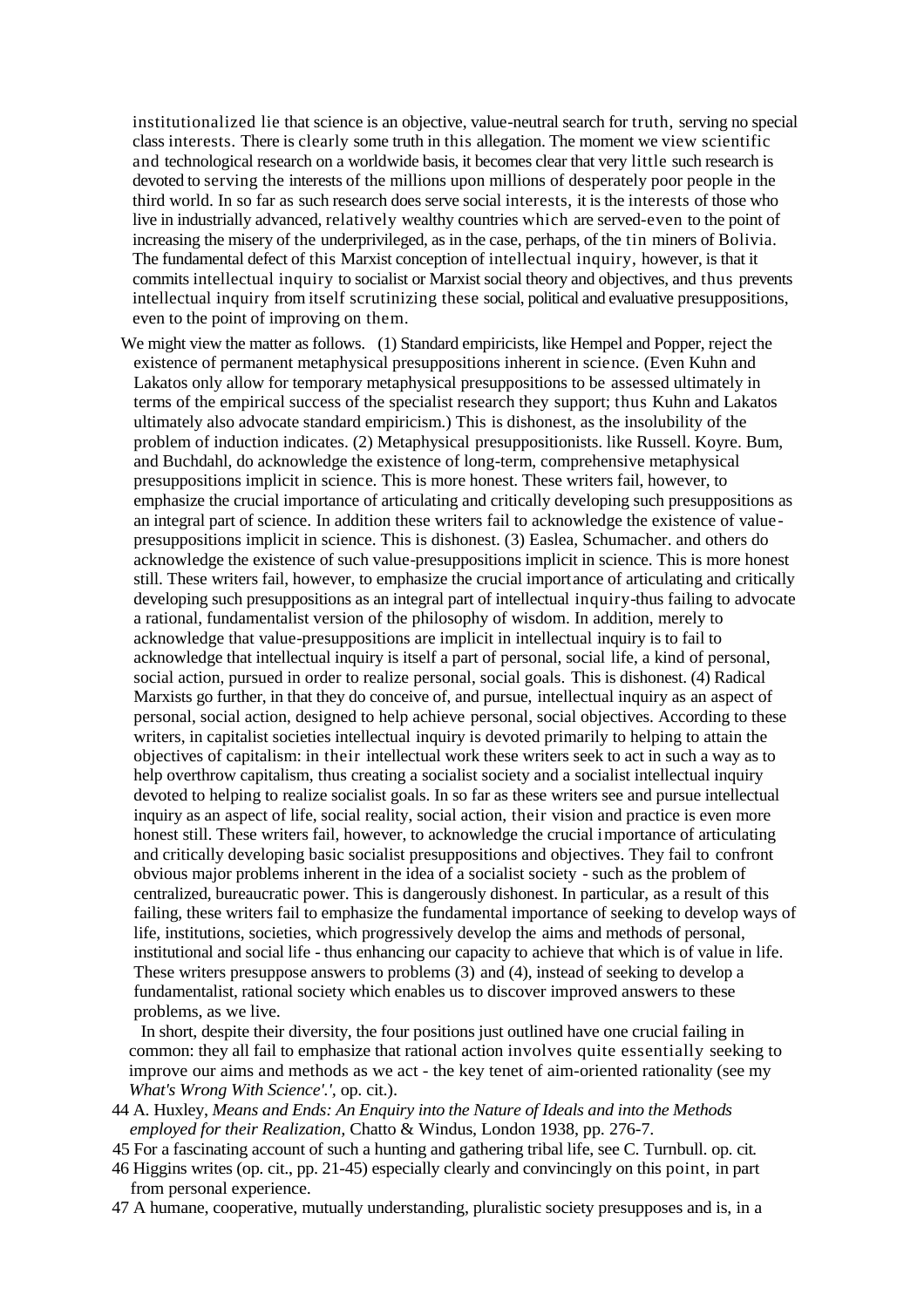sense, presupposed by, fundamentalism. If two people, two societies, or two cultures, giving different answers to our four fundamental problems, are to act humanely and cooperatively together, there must be mutual understanding; this requires that each is able to imagine, at least as a possibility, that the other's answers are correct (oral least an improvement, in certain respects, over his own). This in turn requires that each recognizes the genuineness of the four fundamental problems. If each is to *learn* from the other, then each must acknowledge the genuineness of the four fundamental problems. On the other hand, to recognize that these problems are genuine is to imagine at least the possibility of answers different from one's own being given - which is to imagine a pluralistic society, at least as a possibility.

Only fundamentalism can do justice to the Socratic and Kantian idea that Reason forms a basis for the unity of mankind.

- 48 M. Mead, *Coming of Age in Samoa: a Study of Adolescence and Sex in Primitive Societies.* Penguin Books Ltd., Harmondsworth 1943.
- 49 'Reason, like language, can be said to be a product of social life.' (K. Popper, *The Open Society and its Enemies,* op. cit., Vol. 2, p. 225.) See also the discussion of the claim that science is necessarily social in character. "Robinson Crusoe science', however successful, being necessarily only 'revealed science' in that it must lack objectivity, pluralistic criticism (ibid., pp. 216-20). Unfortunately, Popper in his later work fails lamentably to develop these anticipations of the point stressed in this paper (see, e.g.. Note 47), that reason, epistemology, thought, intellectual inquiry, all need to be conceived of, and developed, as personal and social in character, in the world, a part of life.

If we adopt the view advocated in Sect. VII that the aim of intellectual inquiry is to help us achieve wisdom, life of value, then the fundamental aim of intellectual inquiry becomes a personal, social aim, and the problems of intellectual inquiry become, fundamentally, personal, social problems of living. Our central task, in pursuing intellectual inquiry, becomes to help develop more rational, wiser ways of living, institutions, social orders. The split between personal, social aims and intellectual aims-the split between personal, social action and thought - disappears. Popper, however, holds that the basic aim of intellectual inquiry is to develop impersonal, objective knowledge. This leads him to develop his 'world 3' theory of the intellectual domain. As a result, and quite disastrously, the fundamental personal and social problems of intellectual inquiry problems we encounter in helping to develop life of value, a wiser world - are transformed into the pseudo metaphysical-neurological problems of how 'world 3' can interact with the mind and the brain. See K. Popper, *Objective Knowledge,* Oxford University Press, London 1972; K. Popper and J. Eccles, *The Self and Its Brain,* Springer-Verlag, London 1977.

Fundamentalism, in sharp disagreement with Popper, recognizes just one world. Within fundamentalism, Popper's conceptually incoherent psycho-neurological thesis that world 3 interacts with world 1 via world 2 can be replaced by the kind of conceptually coherent psychoneurological postulate indicated in Note 6, or by a version of this postulate which asserts that *aimoriented rationalism* is programmed into the neurological structure of our brains-or at least needs to be so 'programmed' if we are to be able to achieve what is of value in life. (For an exposition of aim-oriented rationalism see *What's Wrong With Science?',* op. cit., esp. Chs. 8 and 9.) There is only one world; it is in *this* world that fundamentalism and aim-oriented rationalism need to flourish. In order to help achieve this, it is essential that we see fundamentalist intellectual standards, aim-oriented rationality, as something embedded, actually and potentially, in *this* world. It is essentially this insight that we need to see implicit in much of Popper's *The Open Society and its Enemies* in order to appreciate the real value of that work, and in order to make sense of Popper's wonderful suggestion that we should see intellectual evolution as a development *of biological* evolution. In the circumstances it is somewhat tragic that Popper should have gone on, with the development of his three-world view, to reject explicitly the insight that reason needs to be seen as materially and socially embodied in this one world. 50 According to Popper, we must learn to live with the intense emotional strain of civilization, as the price that must be paid for reason, for the open society, for civilization. Any attempt to introduce social and cultural changes which alleviate this strain must be fiercely resisted, as such changes must inevitably lead to totalitarianism. However, as indicated in Sect. II, this is because Popper fails to conceive of the possibility of fundamentalism, and is led as a result to defend a seriously irrational and undesirable conception of rational inquiry and civilization.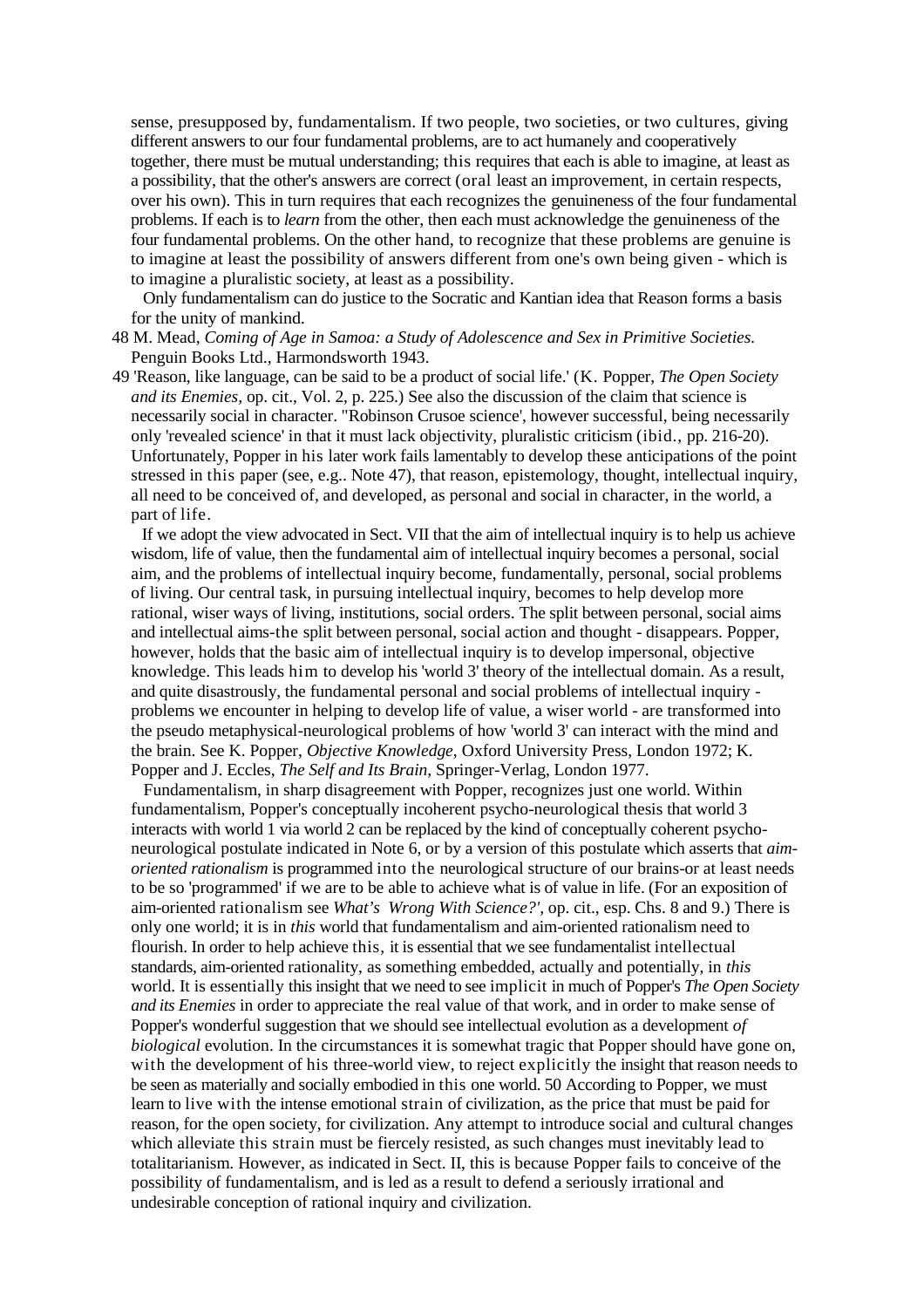For purposes of clarification, I should indicate four further main differences between the viewpoint being advocated in this essay, and views advocated or presupposed in Popper's writings. The chief difference, unquestionably, is simply this. I advocate that the basic aim of rational inquiry is to enhance wisdom. Here I part company not only with Popper, but with the whole Western tradition, in that this tradition gives to rational inquiry the basic aim of enhancing *knowledge* (human welfare, enlightenment, and progress being only secondary and uncertain byproducts of the basic and prior achievement of knowledge). As a result of giving priority to wisdom - to our living, actual capacity to discover and achieve what is of value in life - I am led to locate rational inquiry, at the most fundamental level, within and amidst our lives, personal and interpersonal or social. This leads me to stress the fundamental importance of *aim-oriented rationalism* designed to help us improve our aims, and thus our lives, as we live *(aim-oriented empiricism* being simply a special case of aim-oriented rationalism, applicable to science). This is in marked contrast to Popper's conception of reason, which he has called *critical rationalism (falsificationism* being simply, for Popper, a special case of critical rationalism, applicable to science). Since for me rational inquiry has, as its basic task, to help us achieve what is of value in life, I hold that all intellectual values need ultimately to be founded in human value - especially in the supreme value of each individual person, and the good things that can go on between people once this is recognized - rigorous, objective inquiry being, as though by definition, a universal tool perfectly designed to help us all maximally to achieve, or grow, life of value. I thus disagree absolutely with Popper's thesis - in effect a standard component of the philosophy of knowledge that purely scientific values should be distinguished as sharply as possible from human or extra-scientific values. (This is Popper's *sixteenth thesis* in his 'The Logic of the Social Sciences', in *The Positivist Dispute in German Sociology,* op. cit., pp. 96-98.) The purpose of the present essay is to argue that the rationality, the intellectual rigour, the objectivity, of inquiry is essentially bound up with the capacity of inquiry to help us resolve those problems of living we need to resolve in order to achieve what is of value in life. That which is of value in life is primary: intellectual value is a reflection of- or is subservient to - primary value in life. Ideas - including the idea of this essay are spectacles intended to help us to see clearly what is of value in existence, actually and potentially; they are forks and spades designed to help us to cultivate what is of value in our lives, in reality. Like spectacles, ideas are to be assessed in terms of whether they serve to clarify or blur our vision; like forks and spades, ideas are to be assessed in terms of their use, their success in practice. The idea that intellectual value is dissociated from value in life, in the world, quite fundamentally misconceives the proper value and use of ideas: pushed to the extreme this becomes Plato's doctrine of the forms. (The Popperian, Western doctrine of the autonomy of intellectual value devolves, in fact, from Plato's doctrine.) The idea that intellectual value needs to be conceived of as dissociated from value in the world - and not as integral to and contributing to value in the world - receives support no doubt from the desire of many intellectuals to find in intellectual work some kind of escape from the world, a quiet and transparent refuge.

Given Popper's defence of the orthodox doctrine concerning the autonomy of purely \_ scientific or intellectual value, it is not at all surprising that he should call Hume's thesis that 'Reason is, and ought only to be, the slave of the passions' a 'horrifying doctrine' (K. Popper, 'How I see Philosophy', in A. Mercier *et at.* [Eds.], *Philosophers on their Own Work,* Vol. 3, Peter Lang, Las Vegas 1977, p. 132). An upholder of aim-oriented rationalism and the philosophy of wisdom would wish to make only minor adjustments to Hume's thesis. Either reason should be held to be the slave of that most profound passion of ours of all to participate in life of value: or reason ought perhaps to be called the 'good servant' or 'enlightened tutor' of the passions - reason itself the outcome of our cooperative, balancing, or resolving passion for a whole, authentic life of value. As a result of conceiving of inquiry and reason as being an essential, active component of human life, more or less realized in practice in our personal and social actions, I am led to avoid the conceptual incoherence of Popper's three-world view, as indicated in Notes 6 and 49.

In general, the viewpoint that I wish to advocate is much closer to Einstein's than to Popper's, taking into account especially the emphasis that Einstein came to place in his later life on the fundamental importance of developing a living ethical culture, and a kind of education designed to help us acquire and participate in such a culture. 'It is not enough